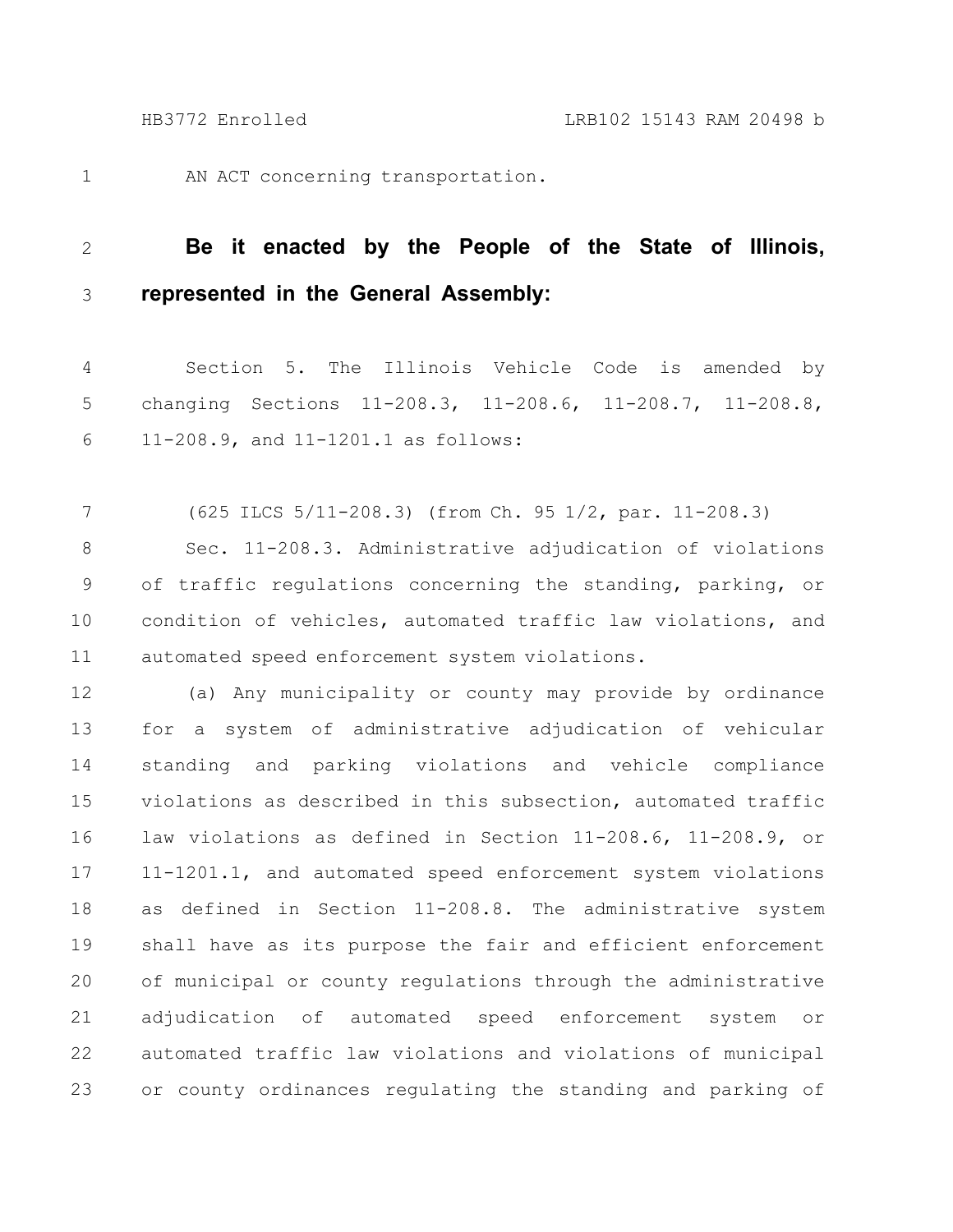HB3772 Enrolled - 2 - LRB102 15143 RAM 20498 b

vehicles, the condition and use of vehicle equipment, and the display of municipal or county wheel tax licenses within the municipality's or county's borders. The administrative system shall only have authority to adjudicate civil offenses carrying fines not in excess of \$500 or requiring the completion of a traffic education program, or both, that occur after the effective date of the ordinance adopting such a system under this Section. For purposes of this Section, "compliance violation" means a violation of a municipal or county regulation governing the condition or use of equipment on a vehicle or governing the display of a municipal or county wheel tax license. 1 2 3 4 5 6 7 8 9 10 11 12

(b) Any ordinance establishing a system of administrative adjudication under this Section shall provide for: 13 14

(1) A traffic compliance administrator authorized to adopt, distribute, and process parking, compliance, and automated speed enforcement system or automated traffic law violation notices and other notices required by this Section, collect money paid as fines and penalties for violation of parking and compliance ordinances and automated speed enforcement system or automated traffic law violations, and operate an administrative adjudication system. 15 16 17 18 19 20 21 22 23

(2) A parking, standing, compliance, automated speed enforcement system, or automated traffic law violation notice that shall specify or include the date, time, and 24 25 26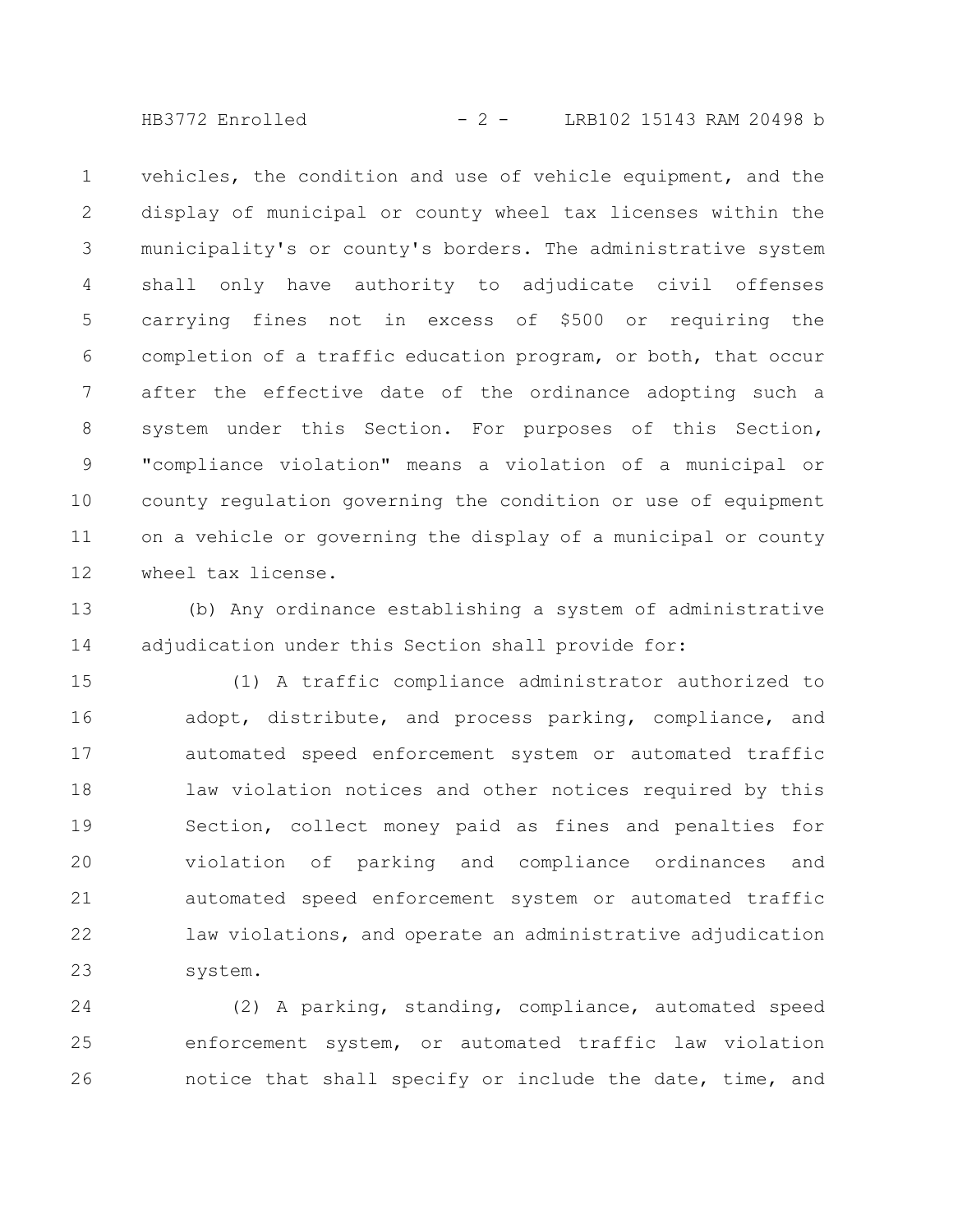HB3772 Enrolled - 3 - LRB102 15143 RAM 20498 b

place of violation of a parking, standing, compliance, automated speed enforcement system, or automated traffic law regulation; the particular regulation violated; any requirement to complete a traffic education program; the fine and any penalty that may be assessed for late payment or failure to complete a required traffic education program, or both, when so provided by ordinance; the vehicle make or a photograph of the vehicle; the state registration number of the vehicle; and the identification number of the person issuing the notice. With regard to automated speed enforcement system or automated traffic law violations, vehicle make shall be specified on the automated speed enforcement system or automated traffic law violation notice if the notice does not include a photograph of the vehicle and the make is available and readily discernible. With regard to municipalities or counties with a population of 1 million or more, it shall be grounds for dismissal of a parking violation if the state registration number or vehicle make specified is incorrect. The violation notice shall state that the completion of any required traffic education program, the payment of any indicated fine, and the payment of any applicable penalty for late payment or failure to complete a required traffic education program, or both, shall operate as a final disposition of the violation. The notice also shall contain information as to the 1 2 3 4 5 6 7 8 9 10 11 12 13 14 15 16 17 18 19 20 21 22 23 24 25 26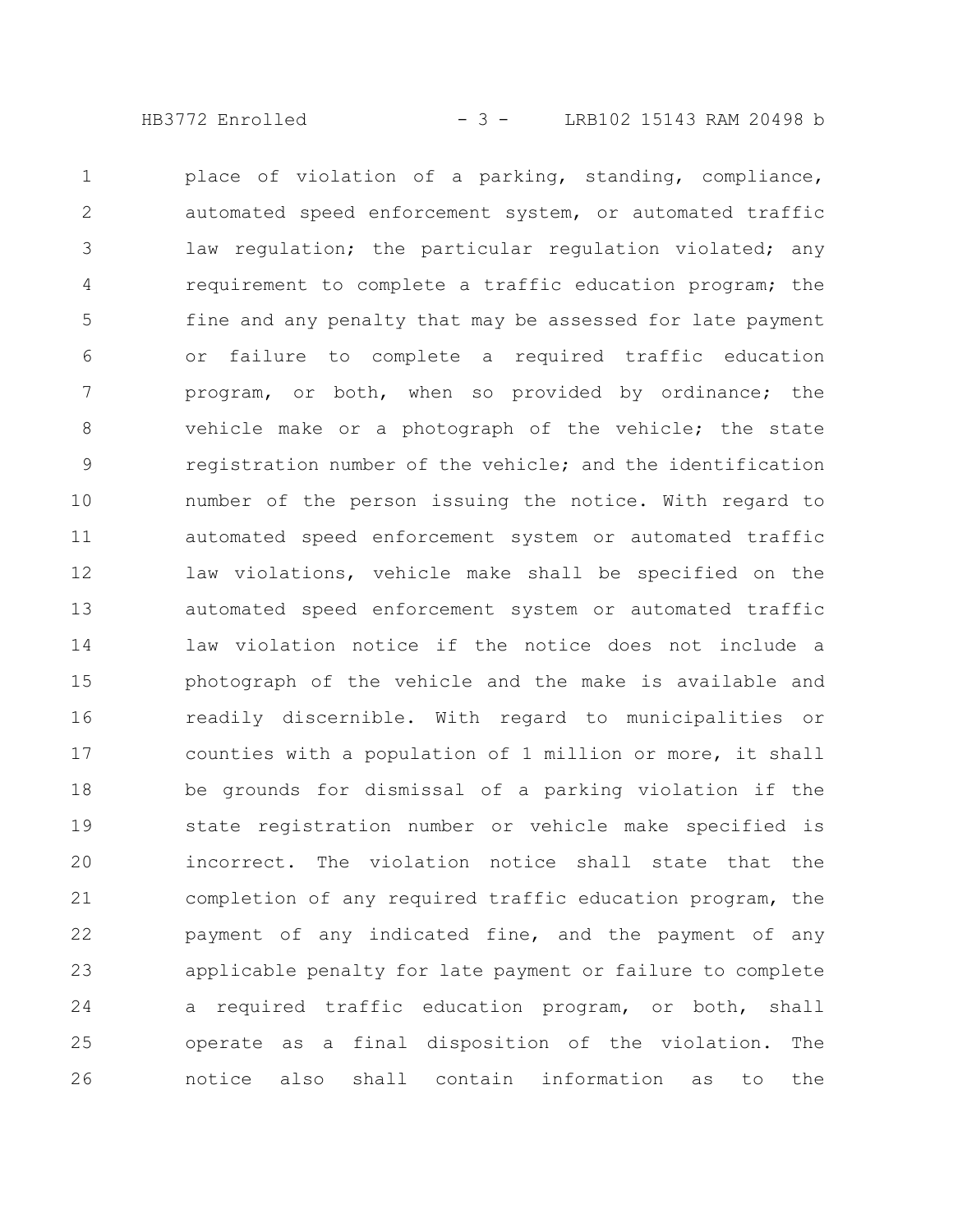availability of a hearing in which the violation may be contested on its merits. The violation notice shall specify the time and manner in which a hearing may be had.

1

2

3

(3) Service of a parking, standing, or compliance violation notice by: (i) affixing the original or a facsimile of the notice to an unlawfully parked or standing vehicle; (ii) handing the notice to the operator of a vehicle if he or she is present; or (iii) mailing the notice to the address of the registered owner or lessee of the cited vehicle as recorded with the Secretary of State or the lessor of the motor vehicle within 30 days after the Secretary of State or the lessor of the motor vehicle notifies the municipality or county of the identity of the owner or lessee of the vehicle, but not later than 90 days after the date of the violation, except that in the case of a lessee of a motor vehicle, service of a parking, standing, or compliance violation notice may occur no later than 210 days after the violation; and service of an automated speed enforcement system or automated traffic law violation notice by mail to the address of the registered owner or lessee of the cited vehicle as recorded with the Secretary of State or the lessor of the motor vehicle within 30 days after the Secretary of State or the lessor of the motor vehicle notifies the municipality or county of the identity of the owner or lessee of the vehicle, but not later than 90 days after the 4 5 6 7 8 9 10 11 12 13 14 15 16 17 18 19 20 21 22 23 24 25 26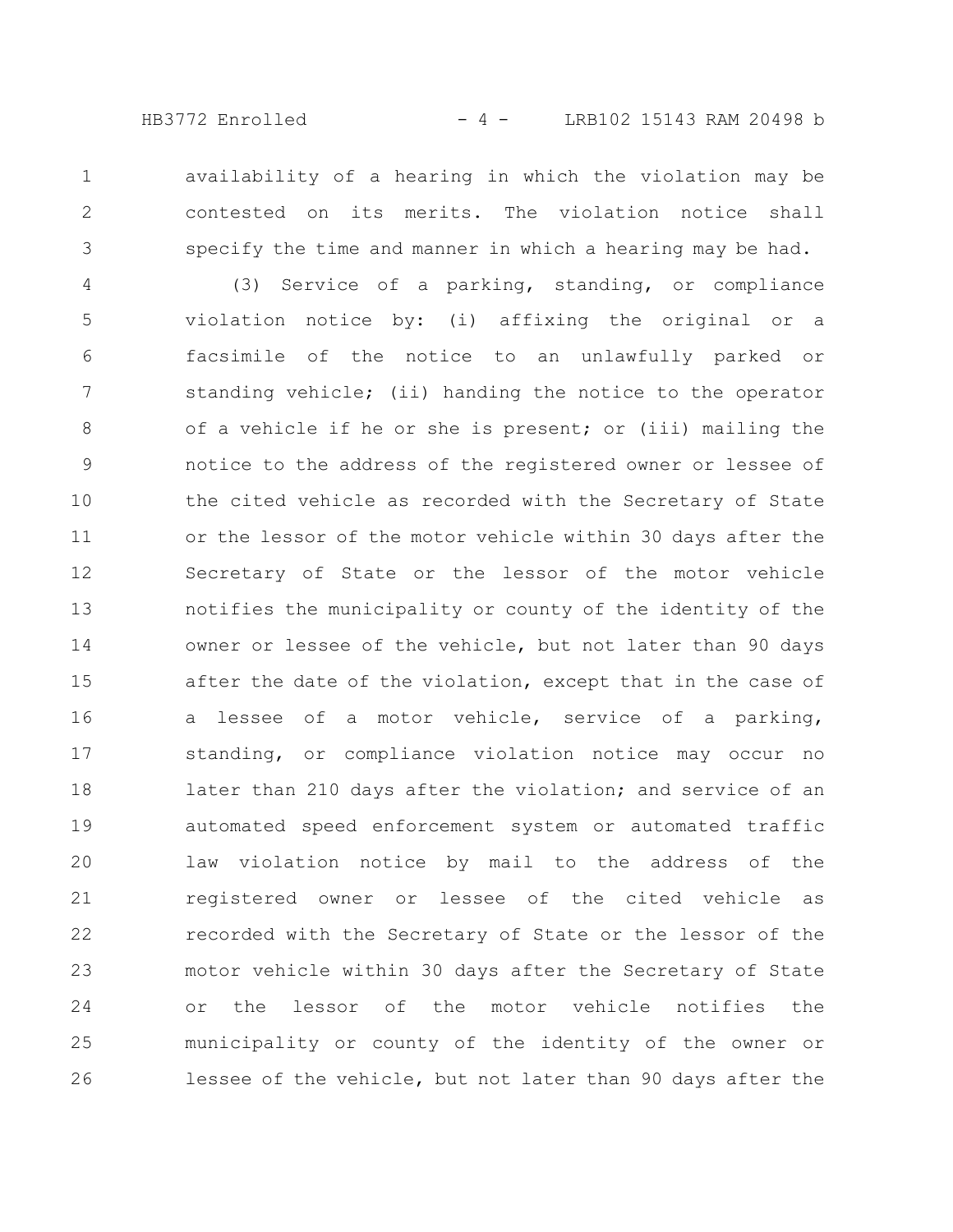HB3772 Enrolled - 5 - LRB102 15143 RAM 20498 b

violation, except that in the case of a lessee of a motor vehicle, service of an automated traffic law violation notice may occur no later than 210 days after the violation. A person authorized by ordinance to issue and serve parking, standing, and compliance violation notices shall certify as to the correctness of the facts entered on the violation notice by signing his or her name to the notice at the time of service or, in the case of a notice produced by a computerized device, by signing a single certificate to be kept by the traffic compliance administrator attesting to the correctness of all notices produced by the device while it was under his or her control. In the case of an automated traffic law violation, the ordinance shall require a determination by a technician employed or contracted by the municipality or county that, based on inspection of recorded images, the motor vehicle was being operated in violation of Section 11-208.6, 11-208.9, or 11-1201.1 or a local ordinance. If the technician determines that the vehicle entered the intersection as part of a funeral procession or in order to yield the right-of-way to an emergency vehicle, a citation shall not be issued. In municipalities with a population of less than 1,000,000 inhabitants and counties with a population of less than 3,000,000 inhabitants, the automated traffic law ordinance shall require that all determinations by a technician that a motor vehicle was 1 2 3 4 5 6 7 8 9 10 11 12 13 14 15 16 17 18 19 20 21 22 23 24 25 26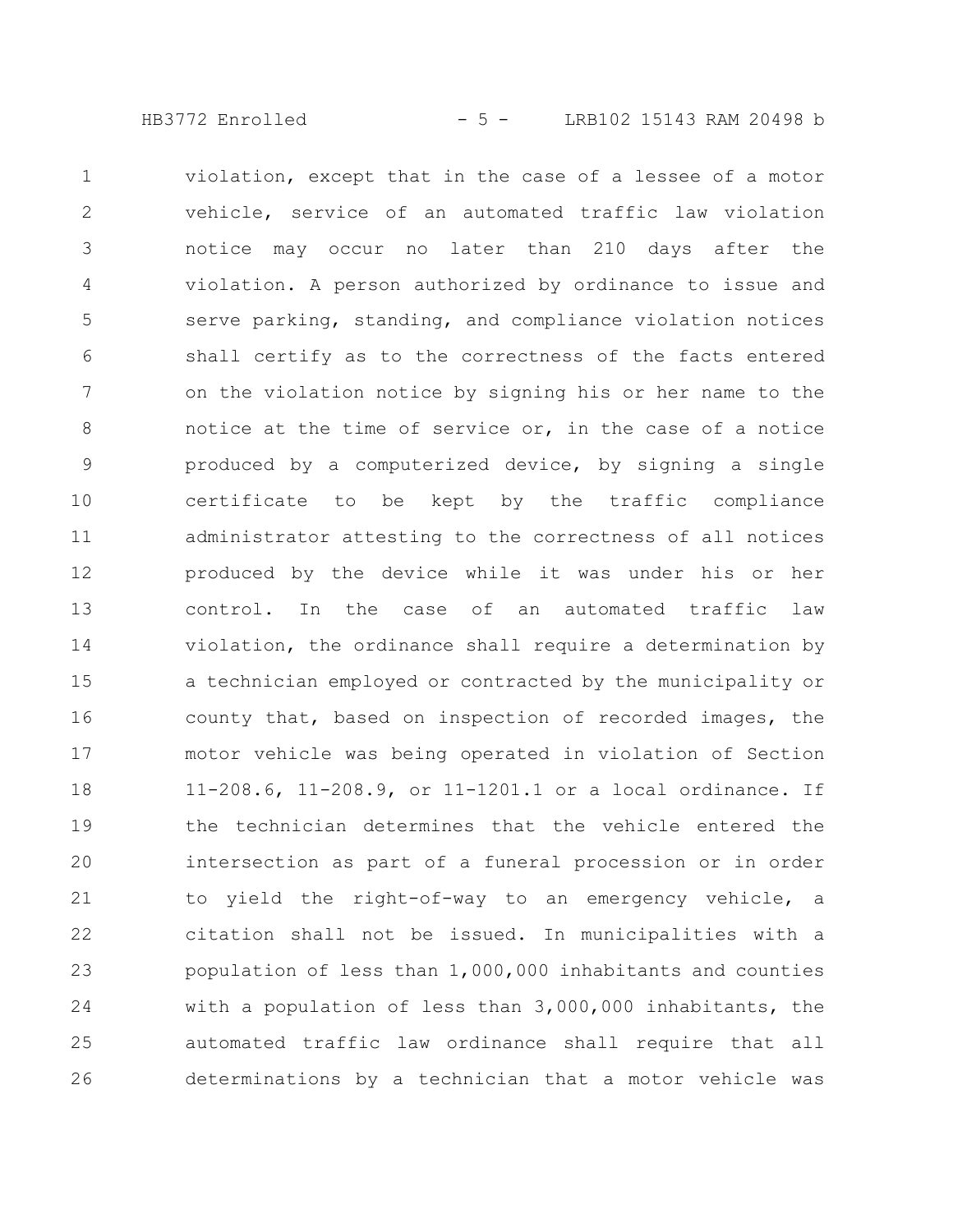HB3772 Enrolled - 6 - LRB102 15143 RAM 20498 b

being operated in violation of Section 11-208.6, 11-208.9, or 11-1201.1 or a local ordinance must be reviewed and approved by a law enforcement officer or retired law enforcement officer of the municipality or county issuing the violation. In municipalities with a population of 1,000,000 or more inhabitants and counties with a population of 3,000,000 or more inhabitants, the automated traffic law ordinance shall require that all determinations by a technician that a motor vehicle was being operated in violation of Section 11-208.6, 11-208.9, or 11-1201.1 or a local ordinance must be reviewed and approved by a law enforcement officer or retired law enforcement officer of the municipality or county issuing the violation or by an additional fully trained reviewing technician who is not employed by the contractor who employs the technician who made the initial determination. In the case of an automated speed enforcement system violation, the ordinance shall require a determination by a technician employed by the municipality, based upon an inspection of recorded images, video or other documentation, including documentation of the speed limit and automated speed enforcement signage, and documentation of the inspection, calibration, and certification of the speed equipment, that the vehicle was being operated in violation of Article VI of Chapter 11 of this Code or a similar local ordinance. If the technician determines that 1 2 3 4 5 6 7 8 9 10 11 12 13 14 15 16 17 18 19 20 21 22 23 24 25 26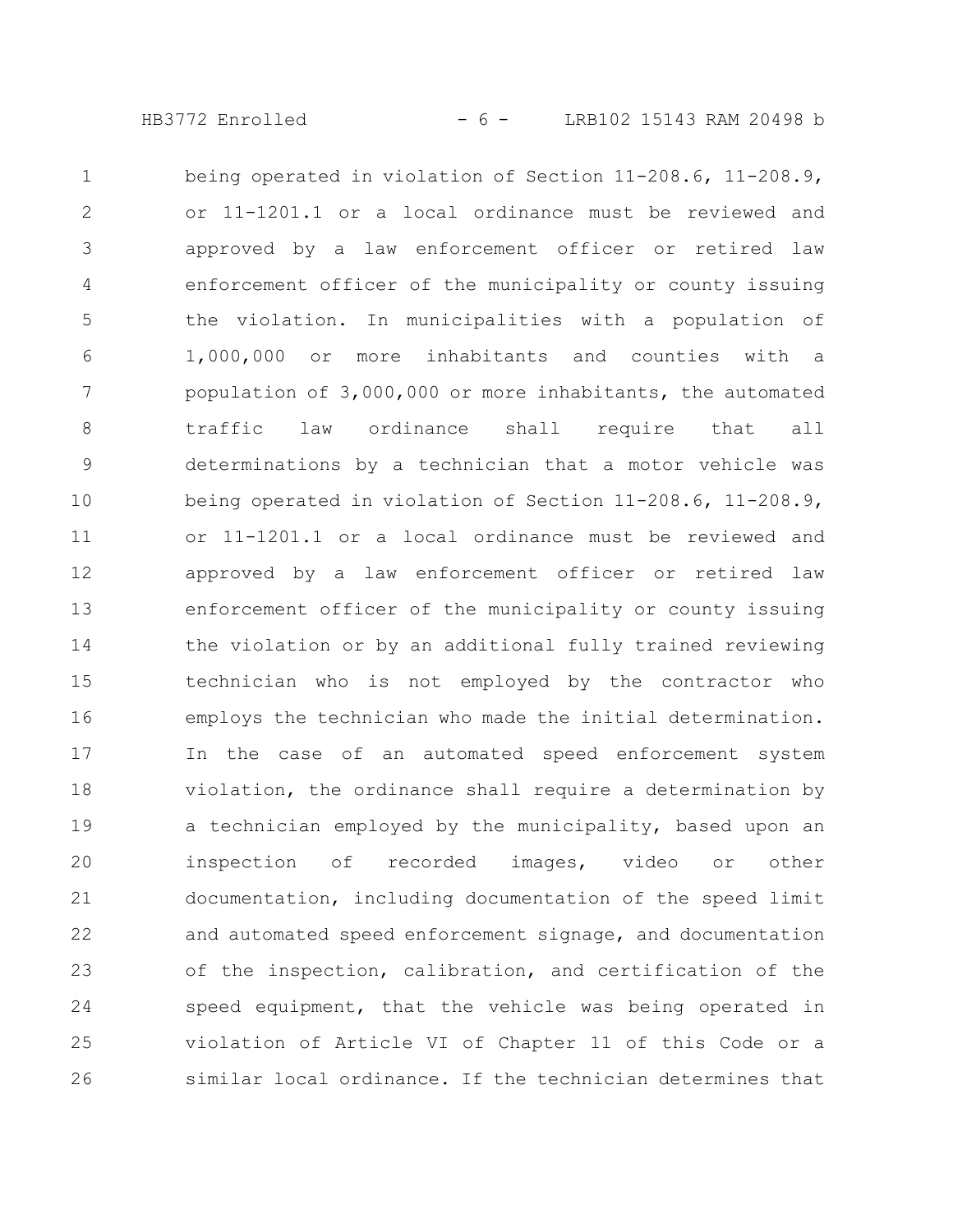HB3772 Enrolled - 7 - LRB102 15143 RAM 20498 b

the vehicle speed was not determined by a calibrated, certified speed equipment device based upon the speed equipment documentation, or if the vehicle was an emergency vehicle, a citation may not be issued. The automated speed enforcement ordinance shall require that all determinations by a technician that a violation occurred be reviewed and approved by a law enforcement officer or retired law enforcement officer of the municipality issuing the violation or by an additional fully trained reviewing technician who is not employed by the contractor who employs the technician who made the initial determination. Routine and independent calibration of the speeds produced by automated speed enforcement systems and equipment shall be conducted annually by a qualified technician. Speeds produced by an automated speed enforcement system shall be compared with speeds produced by lidar or other independent equipment. Radar or lidar equipment shall undergo an internal validation test no less frequently than once each week. Qualified technicians shall test loop-based equipment no less frequently than once a year. Radar equipment shall be checked for accuracy by a qualified technician when the unit is serviced, when unusual or suspect readings persist, or when deemed necessary by a reviewing technician. Radar equipment shall be checked with the internal frequency generator and the internal circuit test 1 2 3 4 5 6 7 8 9 10 11 12 13 14 15 16 17 18 19 20 21 22 23 24 25 26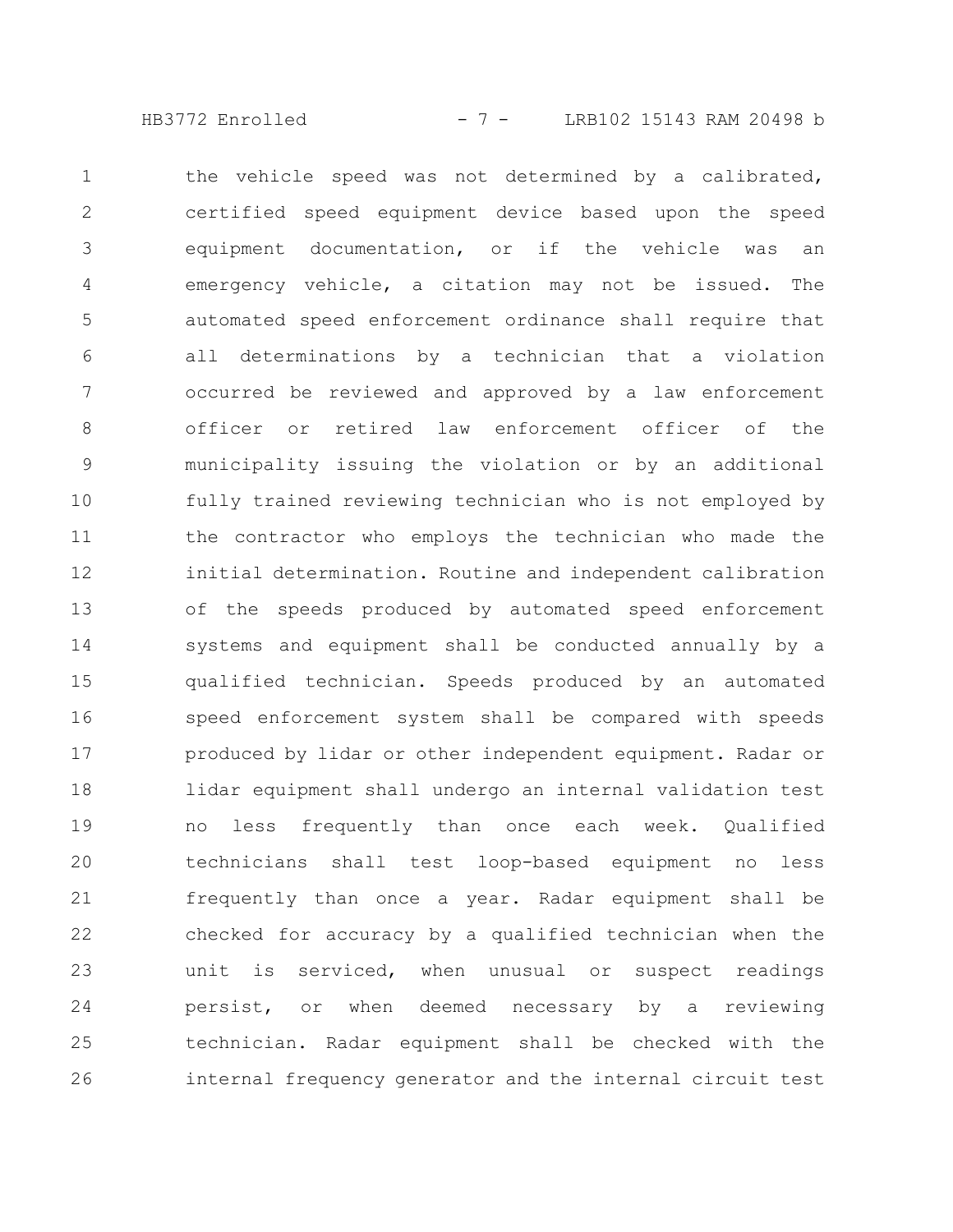HB3772 Enrolled - 8 - LRB102 15143 RAM 20498 b

whenever the radar is turned on. Technicians must be alert for any unusual or suspect readings, and if unusual or suspect readings of a radar unit persist, that unit shall immediately be removed from service and not returned to service until it has been checked by a qualified technician and determined to be functioning properly. Documentation of the annual calibration results, including the equipment tested, test date, technician performing the test, and test results, shall be maintained and available for use in the determination of an automated speed enforcement system violation and issuance of a citation. The technician performing the calibration and testing of the automated speed enforcement equipment shall be trained and certified in the use of equipment for speed enforcement purposes. Training on the speed enforcement equipment may be conducted by law enforcement, civilian, or manufacturer's personnel and if applicable may be equivalent to the equipment use and operations training included in the Speed Measuring Device Operator Program developed by the National Highway Traffic Safety Administration (NHTSA). The vendor or technician who performs the work shall keep accurate records on each piece of equipment the technician calibrates and tests. As used in this paragraph, "fully trained reviewing technician" means a person who has received at least 40 hours of supervised training in subjects which shall 1 2 3 4 5 6 7 8 9 10 11 12 13 14 15 16 17 18 19 20 21 22 23 24 25 26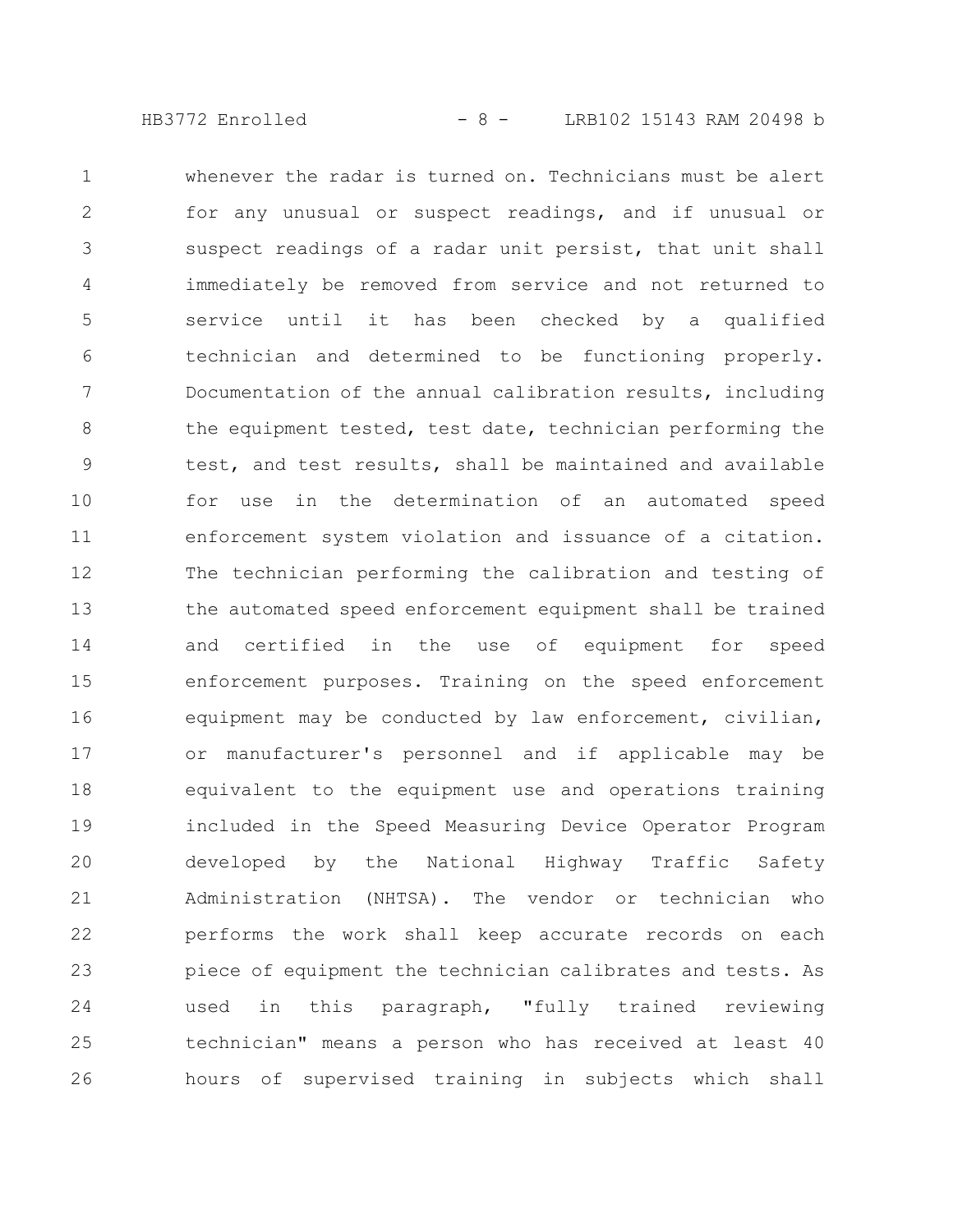HB3772 Enrolled - 9 - LRB102 15143 RAM 20498 b

include image inspection and interpretation, the elements necessary to prove a violation, license plate identification, and traffic safety and management. In all municipalities and counties, the automated speed enforcement system or automated traffic law ordinance shall require that no additional fee shall be charged to the alleged violator for exercising his or her right to an administrative hearing, and persons shall be given at least 25 days following an administrative hearing to pay any civil penalty imposed by a finding that Section 11-208.6, 11-208.8, 11-208.9, or 11-1201.1 or a similar local ordinance has been violated. The original or a facsimile of the violation notice or, in the case of a notice produced by a computerized device, a printed record generated by the device showing the facts entered on the notice, shall be retained by the traffic compliance administrator, and shall be a record kept in the ordinary course of business. A parking, standing, compliance, automated speed enforcement system, or automated traffic law violation notice issued, signed, and served in accordance with this Section, a copy of the notice, or the computer-generated record shall be prima facie correct and shall be prima facie evidence of the correctness of the facts shown on the notice. The notice, copy, or computer-generated record shall be admissible in any subsequent administrative or legal proceedings. 1 2 3 4 5 6 7 8 9 10 11 12 13 14 15 16 17 18 19 20 21 22 23 24 25 26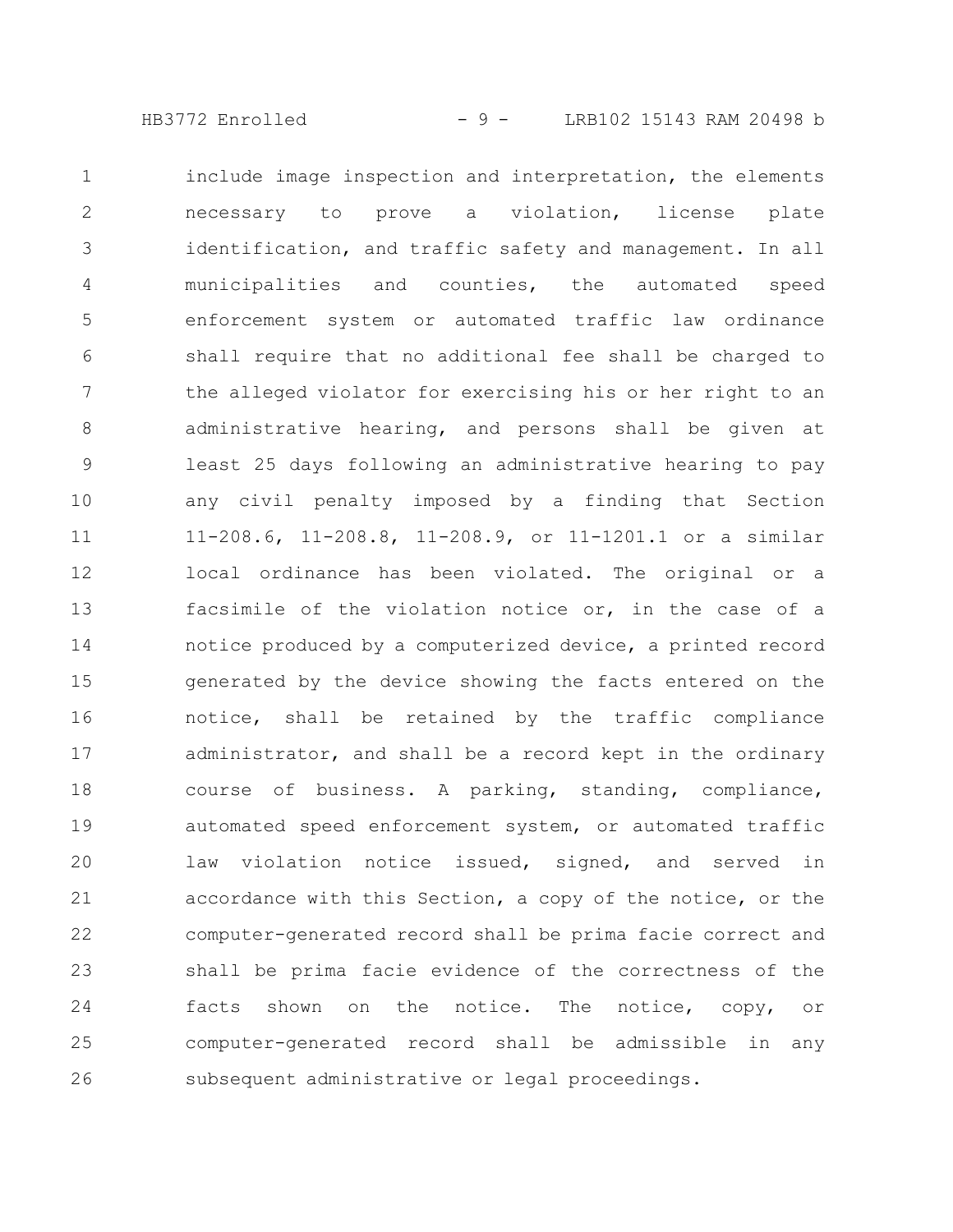HB3772 Enrolled - 10 - LRB102 15143 RAM 20498 b

(4) An opportunity for a hearing for the registered owner of the vehicle cited in the parking, standing, compliance, automated speed enforcement system, or automated traffic law violation notice in which the owner may contest the merits of the alleged violation, and during which formal or technical rules of evidence shall not apply; provided, however, that under Section 11-1306 of this Code the lessee of a vehicle cited in the violation notice likewise shall be provided an opportunity for a hearing of the same kind afforded the registered owner. The hearings shall be recorded, and the person conducting the hearing on behalf of the traffic compliance administrator shall be empowered to administer oaths and to secure by subpoena both the attendance and testimony of witnesses and the production of relevant books and papers. Persons appearing at a hearing under this Section may be represented by counsel at their expense. The ordinance may also provide for internal administrative review following the decision of the hearing officer. 1 2 3 4 5 6 7 8 9 10 11 12 13 14 15 16 17 18 19

(5) Service of additional notices, sent by first class United States mail, postage prepaid, to the address of the registered owner of the cited vehicle as recorded with the Secretary of State or, if any notice to that address is returned as undeliverable, to the last known address recorded in a United States Post Office approved database, or, under Section 11-1306 or subsection (p) of Section 20 21 22 23 24 25 26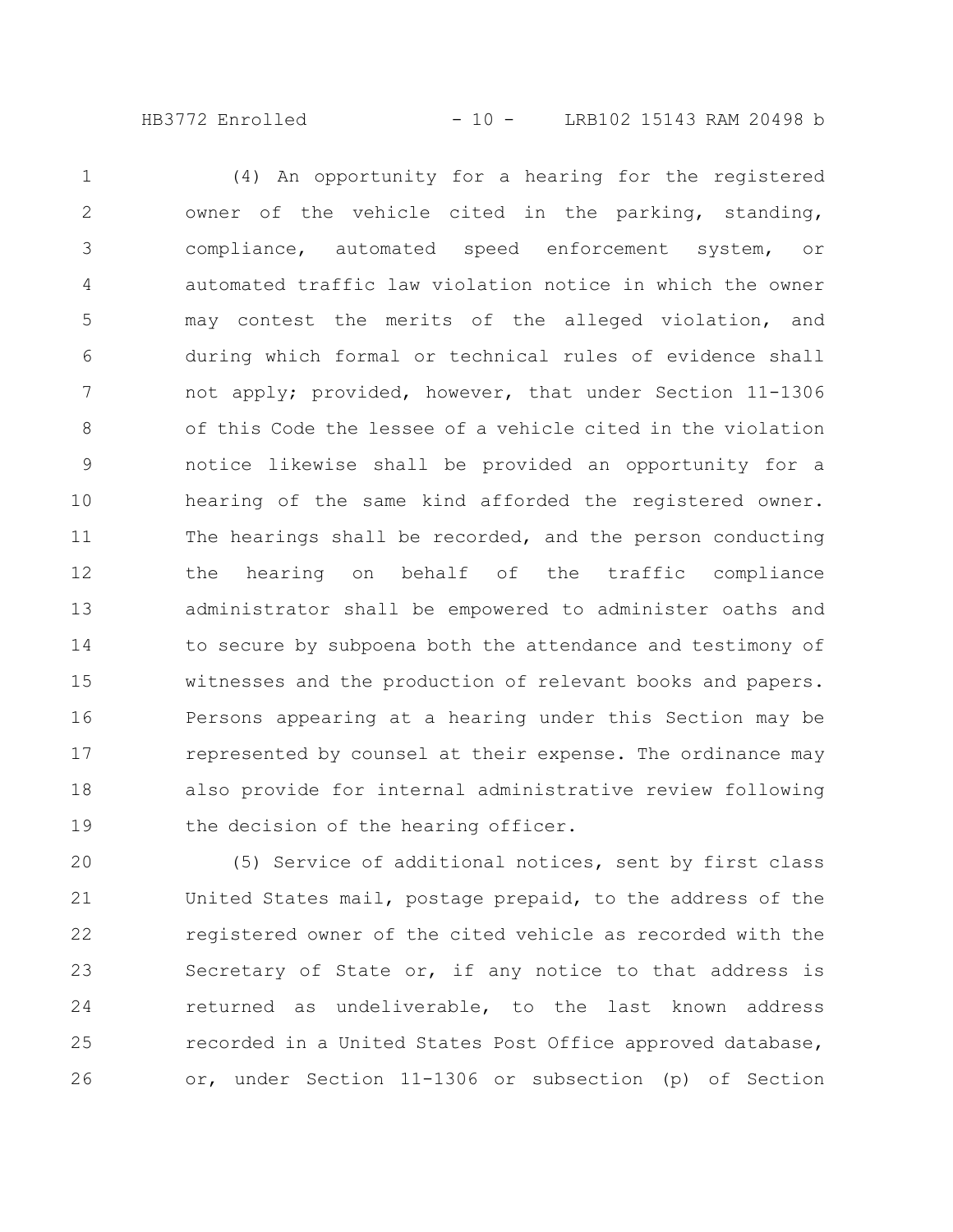HB3772 Enrolled - 11 - LRB102 15143 RAM 20498 b

11-208.6 or 11-208.9, or subsection (p) of Section 11-208.8 of this Code, to the lessee of the cited vehicle at the last address known to the lessor of the cited vehicle at the time of lease or, if any notice to that address is returned as undeliverable, to the last known address recorded in a United States Post Office approved database. The service shall be deemed complete as of the date of deposit in the United States mail. The notices shall be in the following sequence and shall include, but not be limited to, the information specified herein: 1 2 3 4 5 6 7 8 9 10

(i) A second notice of parking, standing, or compliance violation if the first notice of the violation was issued by affixing the original or a facsimile of the notice to the unlawfully parked vehicle or by handing the notice to the operator. This notice shall specify or include the date and location of the violation cited in the parking, standing, or compliance violation notice, the particular regulation violated, the vehicle make or a photograph of the vehicle, the state registration number of the vehicle, any requirement to complete a traffic education program, the fine and any penalty that may be assessed for late payment or failure to complete a traffic education program, or both, when so provided by ordinance, the availability of a hearing in which the violation may be contested on its merits, and the time 11 12 13 14 15 16 17 18 19 20 21 22 23 24 25 26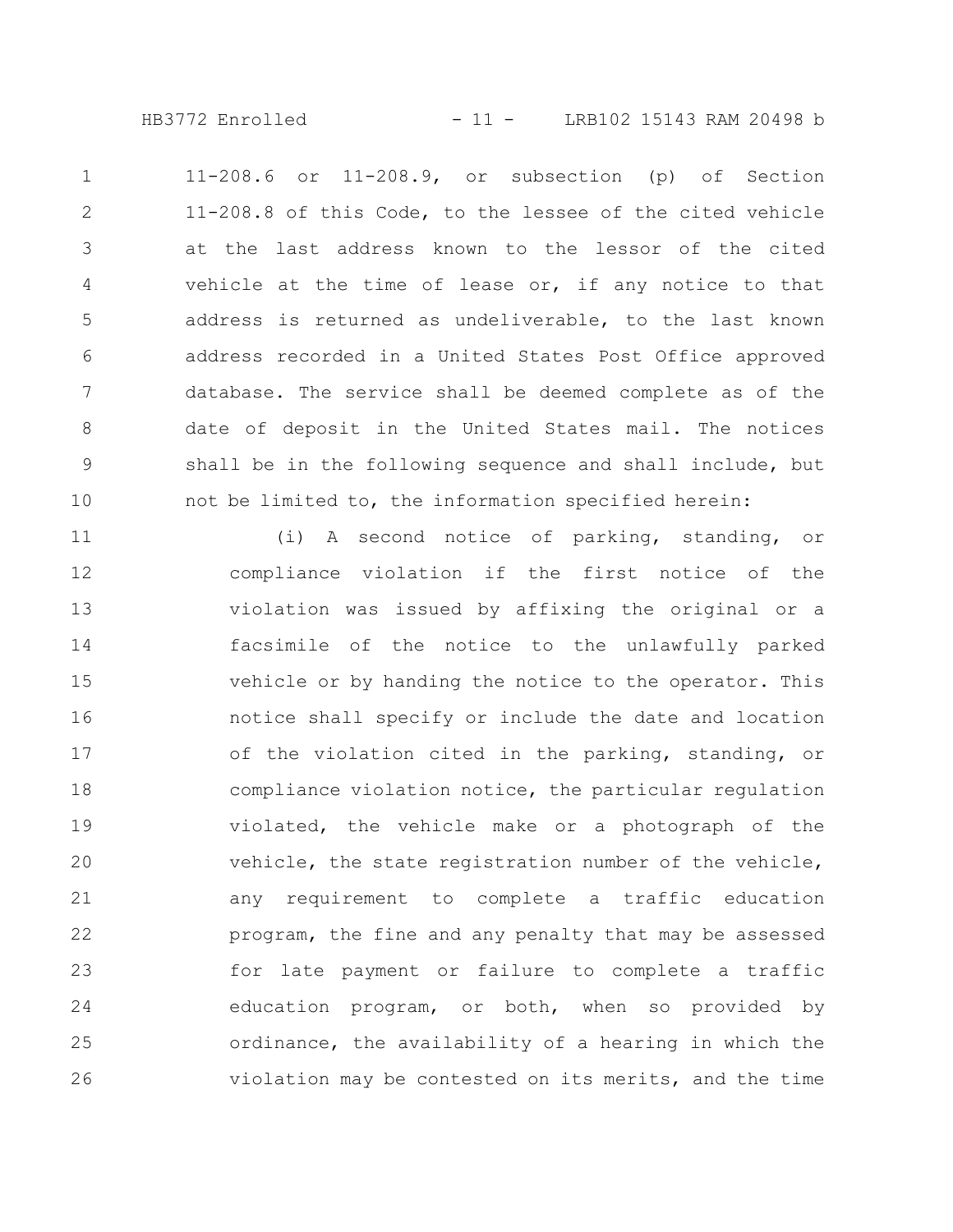and manner in which the hearing may be had. The notice of violation shall also state that failure to complete a required traffic education program, to pay the indicated fine and any applicable penalty, or to appear at a hearing on the merits in the time and manner specified, will result in a final determination of violation liability for the cited violation in the amount of the fine or penalty indicated, and that, upon the occurrence of a final determination of violation liability for the failure, and the exhaustion of, or failure to exhaust, available administrative or judicial procedures for review, any incomplete traffic education program or any unpaid fine or penalty, or both, will constitute a debt due and owing the municipality or county. 1 2 3 4 5 6 7 8 9 10 11 12 13 14 15

(ii) A notice of final determination of parking, standing, compliance, automated speed enforcement system, or automated traffic law violation liability. This notice shall be sent following a final determination of parking, standing, compliance, automated speed enforcement system, or automated traffic law violation liability and the conclusion of judicial review procedures taken under this Section. The notice shall state that the incomplete traffic education program or the unpaid fine or penalty, or both, is a debt due and owing the municipality or 16 17 18 19 20 21 22 23 24 25 26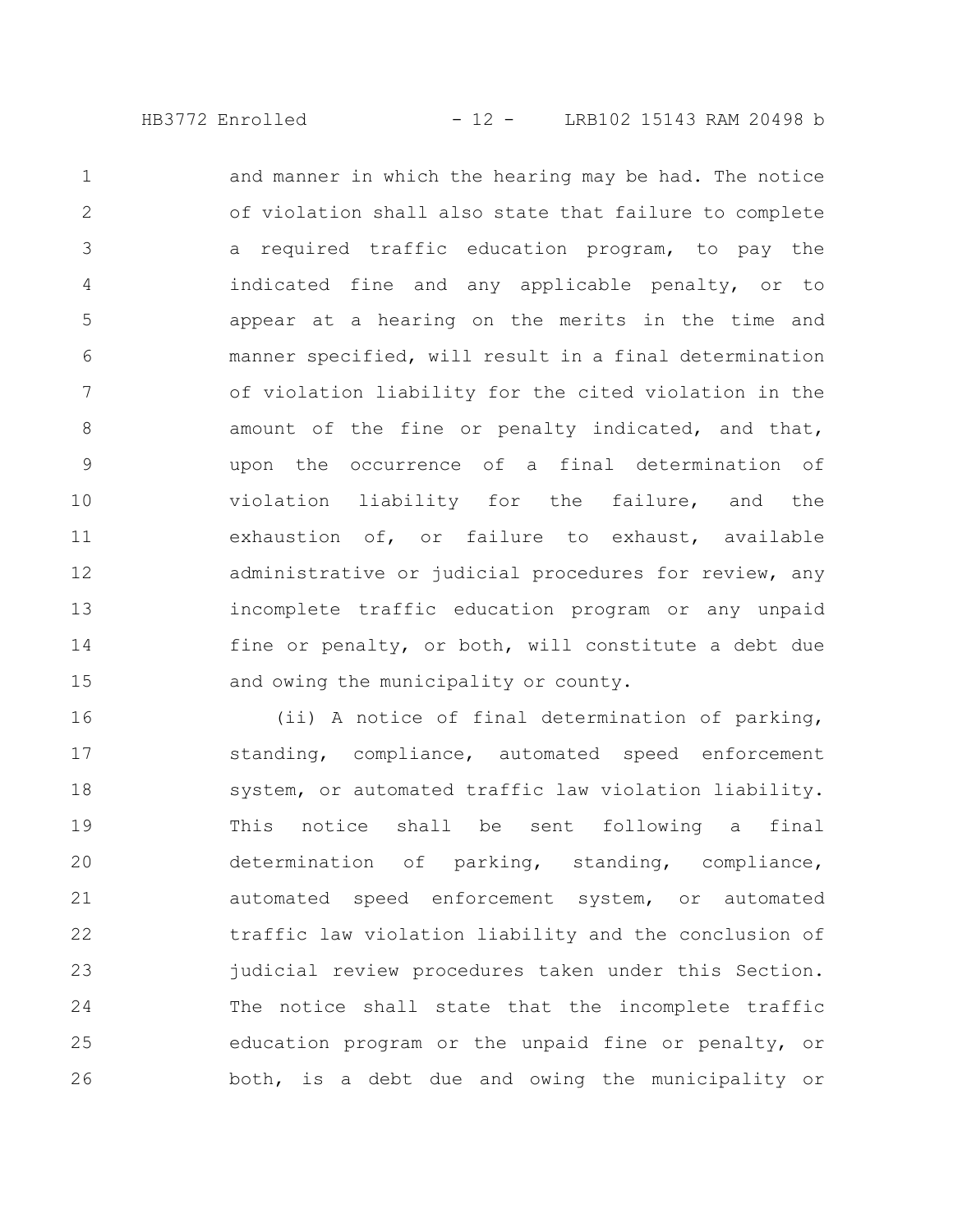HB3772 Enrolled - 13 - LRB102 15143 RAM 20498 b

county. The notice shall contain warnings that failure to complete any required traffic education program or to pay any fine or penalty due and owing the municipality or county, or both, within the time specified may result in the municipality's or county's filing of a petition in the Circuit Court to have the incomplete traffic education program or unpaid fine or penalty, or both, rendered a judgment as provided by this Section, or, where applicable, may result in suspension of the person's driver's license for failure to complete a traffic education program. 1 2 3 4 5 6 7 8 9 10 11

(6) A notice of impending driver's license suspension. This notice shall be sent to the person liable for failure to complete a required traffic education program. The notice shall state that failure to complete a required traffic education program within 45 days of the notice's date will result in the municipality or county notifying the Secretary of State that the person is eligible for initiation of suspension proceedings under Section 6-306.5 of this Code. The notice shall also state that the person may obtain a photostatic copy of an original ticket imposing a fine or penalty by sending a self-addressed, stamped envelope to the municipality or county along with a request for the photostatic copy. The notice of impending driver's license suspension shall be sent by first class United States mail, postage prepaid, to the 12 13 14 15 16 17 18 19 20 21 22 23 24 25 26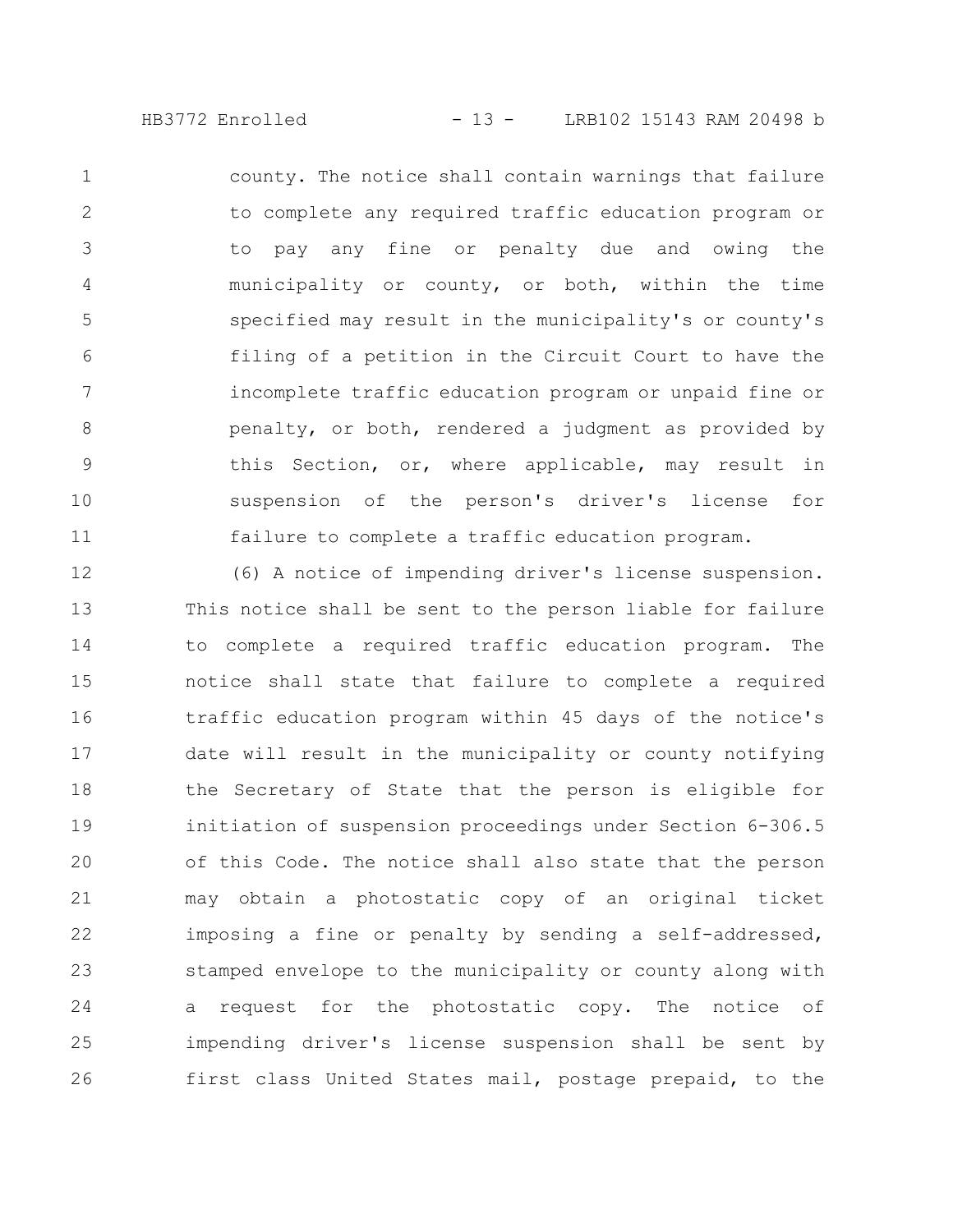HB3772 Enrolled - 14 - LRB102 15143 RAM 20498 b

address recorded with the Secretary of State or, if any notice to that address is returned as undeliverable, to the last known address recorded in a United States Post Office approved database. 1 2 3 4

(7) Final determinations of violation liability. A final determination of violation liability shall occur following failure to complete the required traffic education program or to pay the fine or penalty, or both, after a hearing officer's determination of violation liability and the exhaustion of or failure to exhaust any administrative review procedures provided by ordinance. Where a person fails to appear at a hearing to contest the alleged violation in the time and manner specified in a prior mailed notice, the hearing officer's determination of violation liability shall become final: (A) upon denial of a timely petition to set aside that determination, or (B) upon expiration of the period for filing the petition without a filing having been made. 5 6 7 8 9 10 11 12 13 14 15 16 17 18

(8) A petition to set aside a determination of parking, standing, compliance, automated speed enforcement system, or automated traffic law violation liability that may be filed by a person owing an unpaid fine or penalty. A petition to set aside a determination of liability may also be filed by a person required to complete a traffic education program. The petition shall be filed with and ruled upon by the traffic compliance administrator in the 19 20 21 22 23 24 25 26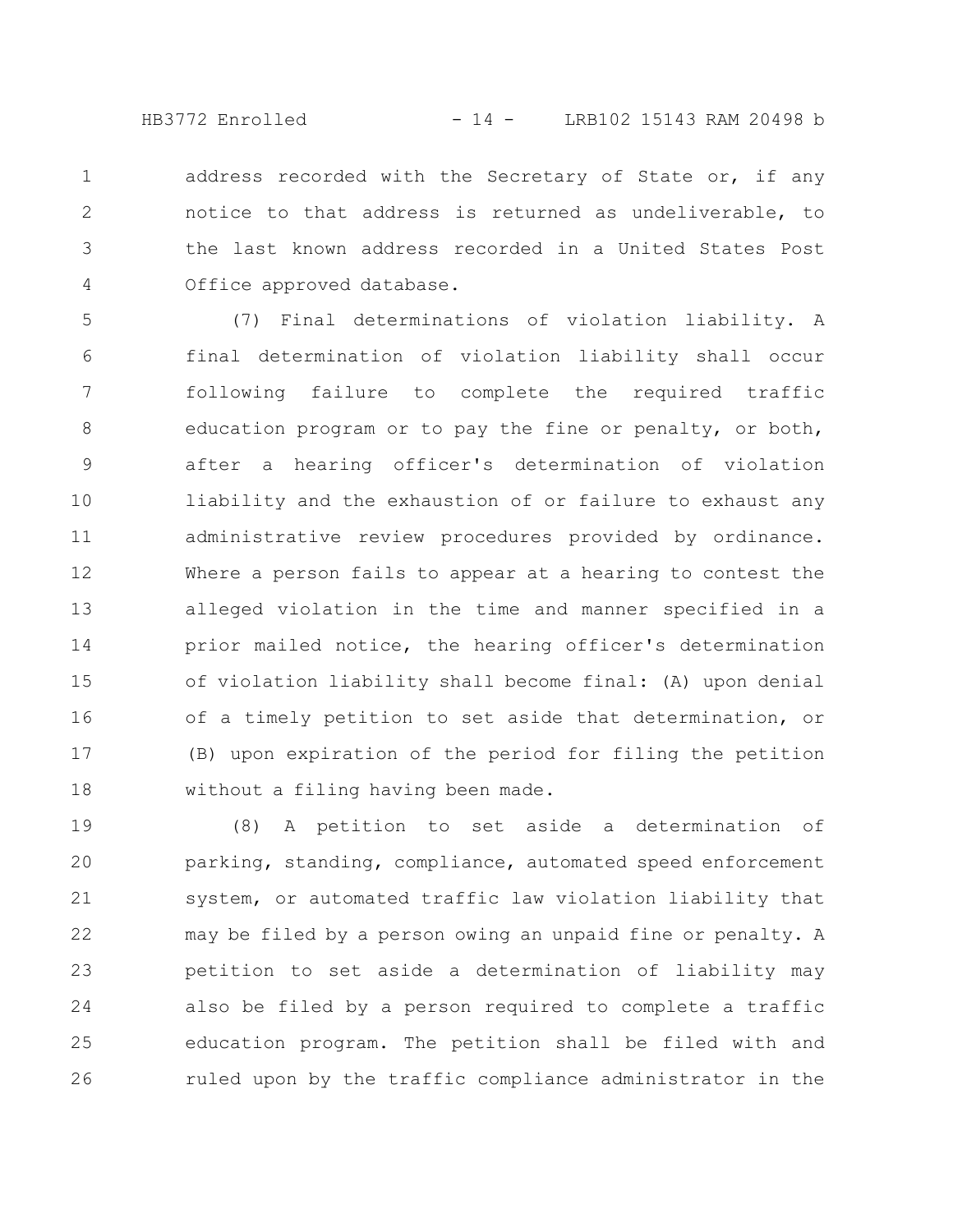HB3772 Enrolled - 15 - LRB102 15143 RAM 20498 b

manner and within the time specified by ordinance. The grounds for the petition may be limited to: (A) the person not having been the owner or lessee of the cited vehicle on the date the violation notice was issued, (B) the person having already completed the required traffic education program or paid the fine or penalty, or both, for the violation in question, and (C) excusable failure to appear at or request a new date for a hearing. With regard to municipalities or counties with a population of 1 million or more, it shall be grounds for dismissal of a parking violation if the state registration number or vehicle make, only if specified in the violation notice, is incorrect. After the determination of parking, standing, compliance, automated speed enforcement system, or automated traffic law violation liability has been set aside upon a showing of just cause, the registered owner shall be provided with a hearing on the merits for that violation. 1 2 3 4 5 6 7 8 9 10 11 12 13 14 15 16 17 18

(9) Procedures for non-residents. Procedures by which persons who are not residents of the municipality or county may contest the merits of the alleged violation without attending a hearing. 19 20 21 22

(10) A schedule of civil fines for violations of vehicular standing, parking, compliance, automated speed enforcement system, or automated traffic law regulations enacted by ordinance pursuant to this Section, and a 23 24 25 26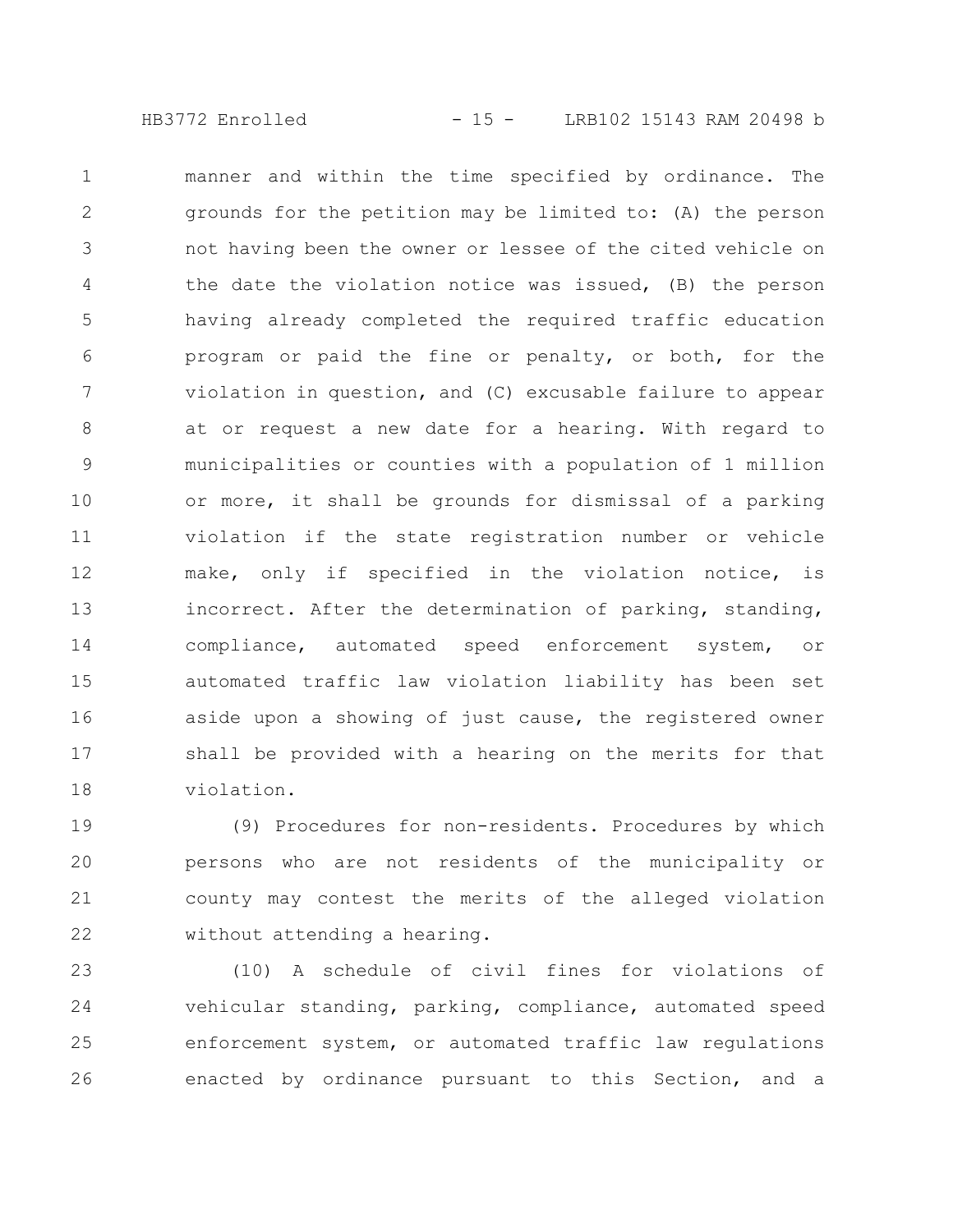HB3772 Enrolled - 16 - LRB102 15143 RAM 20498 b

schedule of penalties for late payment of the fines or failure to complete required traffic education programs, provided, however, that the total amount of the fine and penalty for any one violation shall not exceed \$250, except as provided in subsection (c) of Section 11-1301.3 of this Code. 1 2 3 4 5 6

(11) Other provisions as are necessary and proper to carry into effect the powers granted and purposes stated in this Section. 7 8 9

(c) Any municipality or county establishing vehicular standing, parking, compliance, automated speed enforcement system, or automated traffic law regulations under this Section may also provide by ordinance for a program of vehicle immobilization for the purpose of facilitating enforcement of those regulations. The program of vehicle immobilization shall provide for immobilizing any eligible vehicle upon the public way by presence of a restraint in a manner to prevent operation of the vehicle. Any ordinance establishing a program of vehicle immobilization under this Section shall provide: 10 11 12 13 14 15 16 17 18 19

(1) Criteria for the designation of vehicles eligible for immobilization. A vehicle shall be eligible for immobilization when the registered owner of the vehicle has accumulated the number of incomplete traffic education programs or unpaid final determinations of parking, standing, compliance, automated speed enforcement system, or automated traffic law violation liability, or both, as 20 21 22 23 24 25 26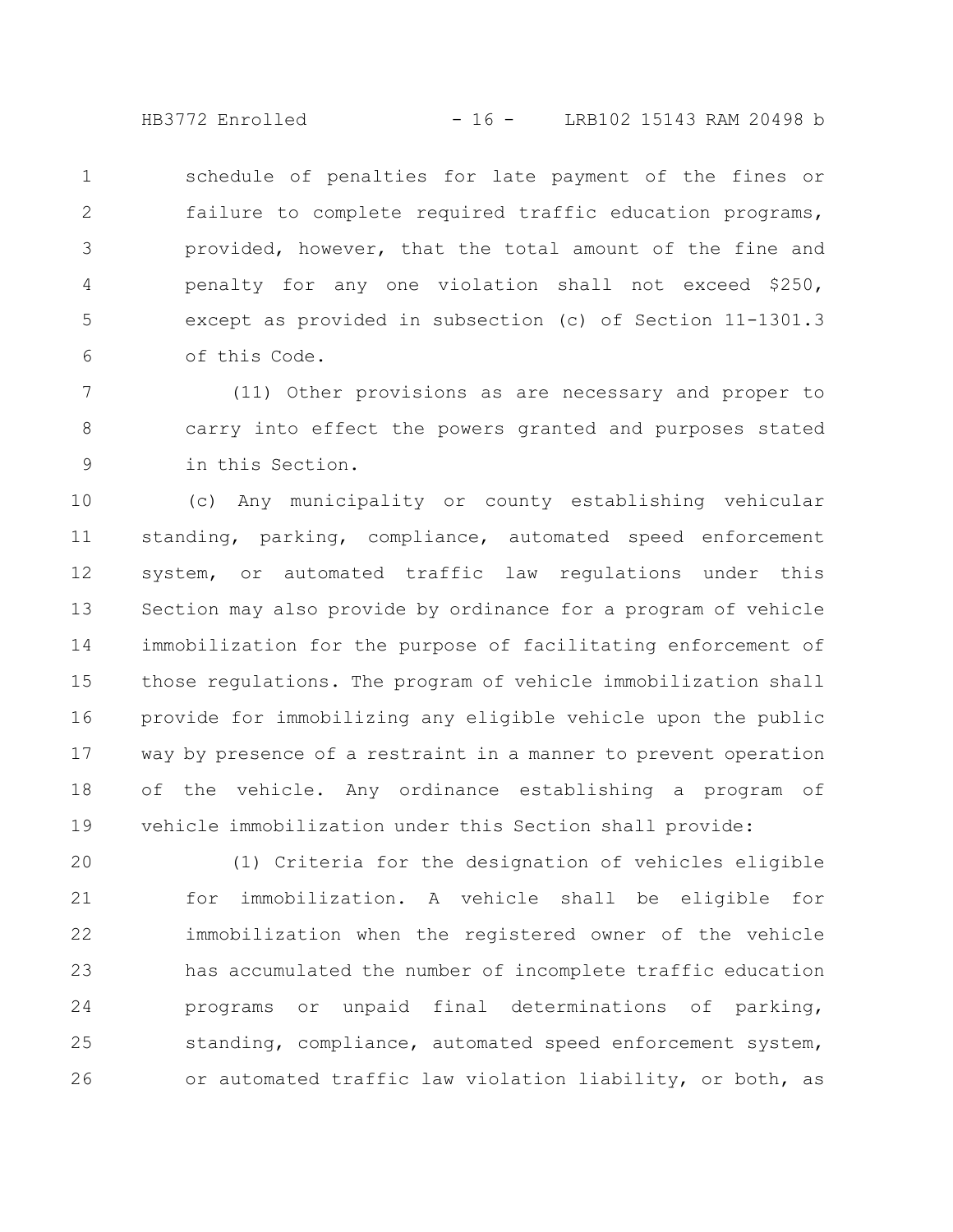HB3772 Enrolled - 17 - LRB102 15143 RAM 20498 b

1

determined by ordinance.

(2) A notice of impending vehicle immobilization and a right to a hearing to challenge the validity of the notice by disproving liability for the incomplete traffic education programs or unpaid final determinations of parking, standing, compliance, automated speed enforcement system, or automated traffic law violation liability, or both, listed on the notice. 2 3 4 5 6 7 8

(3) The right to a prompt hearing after a vehicle has been immobilized or subsequently towed without the completion of the required traffic education program or payment of the outstanding fines and penalties on parking, standing, compliance, automated speed enforcement system, or automated traffic law violations, or both, for which final determinations have been issued. An order issued after the hearing is a final administrative decision within the meaning of Section 3-101 of the Code of Civil Procedure. 9 10 11 12 13 14 15 16 17 18

(4) A post immobilization and post-towing notice advising the registered owner of the vehicle of the right to a hearing to challenge the validity of the impoundment. 19 20 21

(d) Judicial review of final determinations of parking, standing, compliance, automated speed enforcement system, or automated traffic law violations and final administrative decisions issued after hearings regarding vehicle immobilization and impoundment made under this Section shall 22 23 24 25 26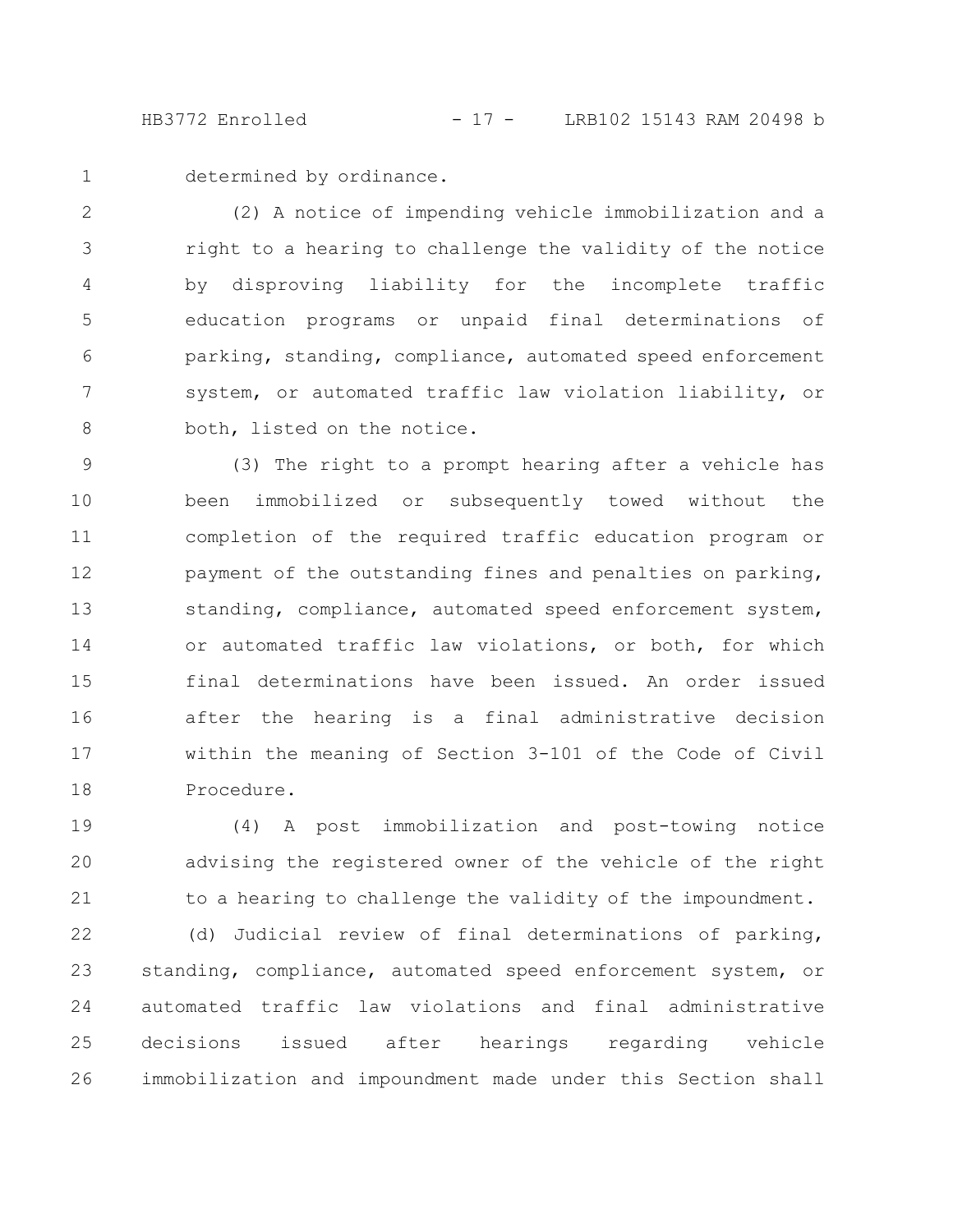HB3772 Enrolled - 18 - LRB102 15143 RAM 20498 b

be subject to the provisions of the Administrative Review Law. 1

(e) Any fine, penalty, incomplete traffic education program, or part of any fine or any penalty remaining unpaid after the exhaustion of, or the failure to exhaust, administrative remedies created under this Section and the conclusion of any judicial review procedures shall be a debt due and owing the municipality or county and, as such, may be collected in accordance with applicable law. Completion of any required traffic education program and payment in full of any fine or penalty resulting from a standing, parking, compliance, automated speed enforcement system, or automated traffic law violation shall constitute a final disposition of that violation. 2 3 4 5 6 7 8 9 10 11 12 13

(f) After the expiration of the period within which judicial review may be sought for a final determination of parking, standing, compliance, automated speed enforcement system, or automated traffic law violation, the municipality or county may commence a proceeding in the Circuit Court for purposes of obtaining a judgment on the final determination of violation. Nothing in this Section shall prevent a municipality or county from consolidating multiple final determinations of parking, standing, compliance, automated speed enforcement system, or automated traffic law violations against a person in a proceeding. Upon commencement of the action, the municipality or county shall file a certified copy or record of the final determination of parking, standing, 14 15 16 17 18 19 20 21 22 23 24 25 26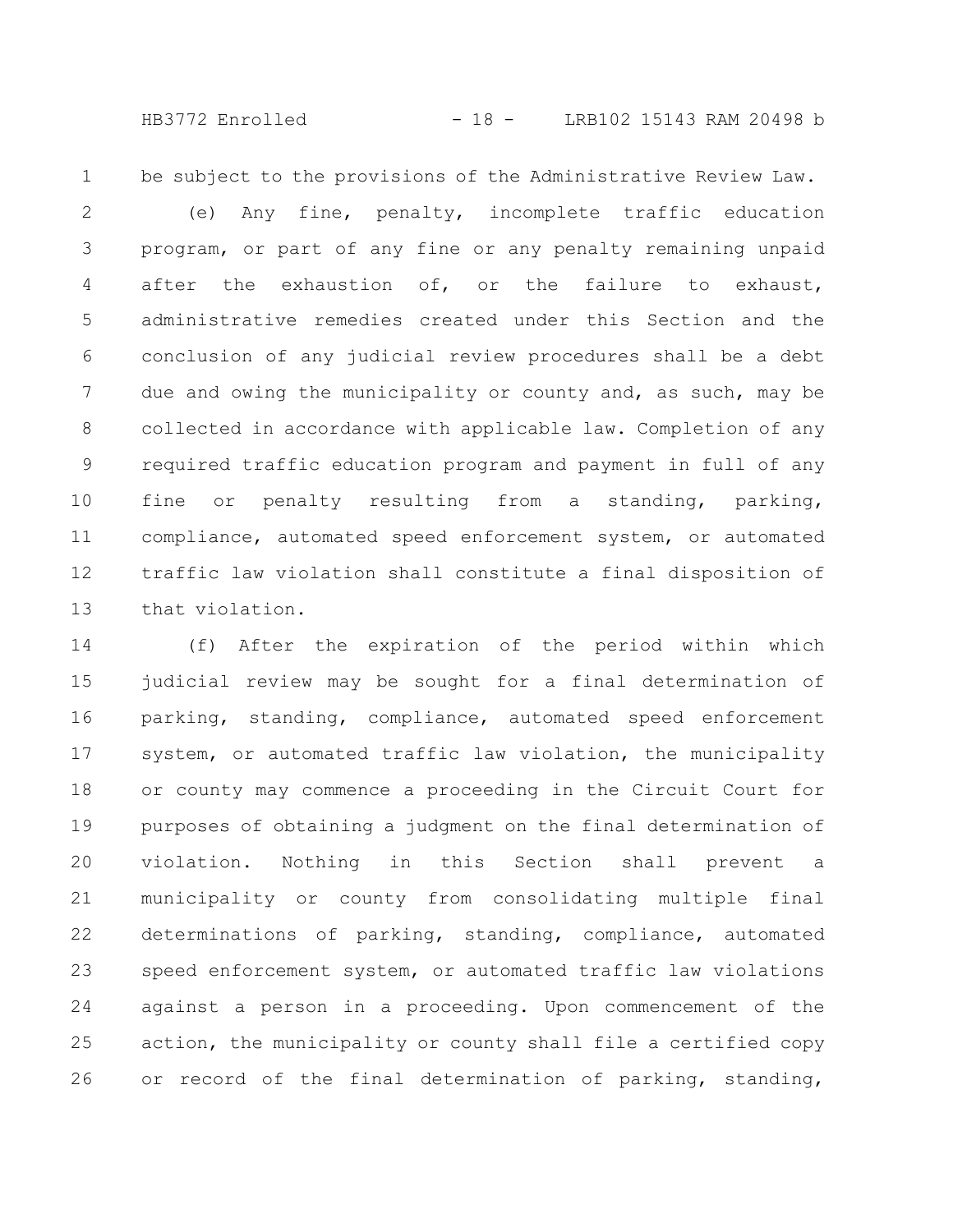HB3772 Enrolled - 19 - LRB102 15143 RAM 20498 b

compliance, automated speed enforcement system, or automated traffic law violation, which shall be accompanied by a certification that recites facts sufficient to show that the final determination of violation was issued in accordance with this Section and the applicable municipal or county ordinance. Service of the summons and a copy of the petition may be by any method provided by Section 2-203 of the Code of Civil Procedure or by certified mail, return receipt requested, provided that the total amount of fines and penalties for final determinations of parking, standing, compliance, automated speed enforcement system, or automated traffic law violations does not exceed \$2500. If the court is satisfied that the final determination of parking, standing, compliance, automated speed enforcement system, or automated traffic law violation was entered in accordance with the requirements of this Section and the applicable municipal or county ordinance, and that the registered owner or the lessee, as the case may be, had an opportunity for an administrative hearing and for judicial review as provided in this Section, the court shall render judgment in favor of the municipality or county and against the registered owner or the lessee for the amount indicated in the final determination of parking, standing, compliance, automated speed enforcement system, or automated traffic law violation, plus costs. The judgment shall have the same effect and may be enforced in the same manner as other judgments for the recovery of money. 1 2 3 4 5 6 7 8 9 10 11 12 13 14 15 16 17 18 19 20 21 22 23 24 25 26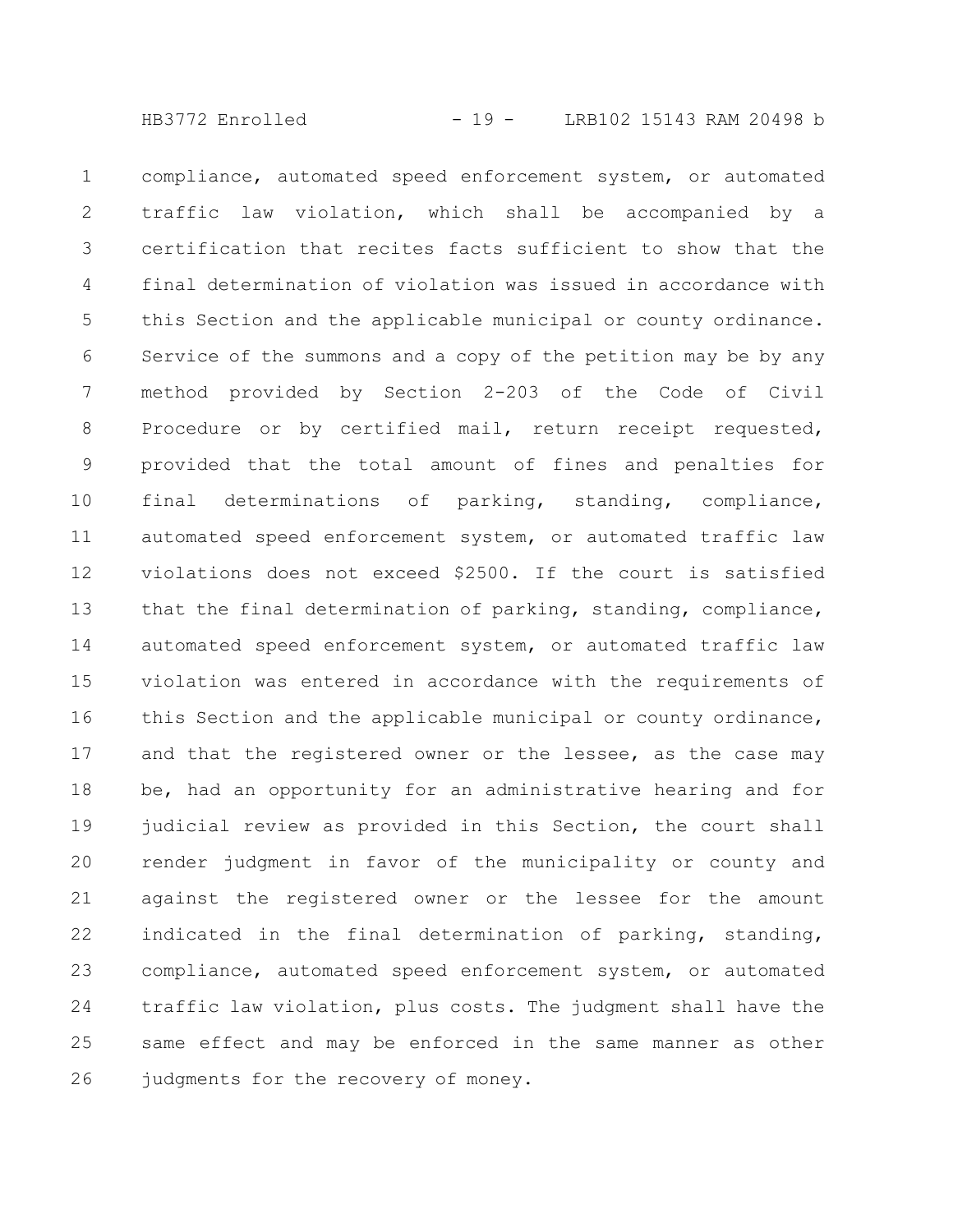HB3772 Enrolled - 20 - LRB102 15143 RAM 20498 b

(g) The fee for participating in a traffic education program under this Section shall not exceed \$25. 1 2

A low-income individual required to complete a traffic education program under this Section who provides proof of eligibility for the federal earned income tax credit under Section 32 of the Internal Revenue Code or the Illinois earned income tax credit under Section 212 of the Illinois Income Tax Act shall not be required to pay any fee for participating in a required traffic education program. 3 4 5 6 7 8 9

(h) Notwithstanding any other provision of law to the contrary, a person shall not be liable for violations, fees, fines, or penalties under this Section during the period in which the motor vehicle was stolen or hijacked, as indicated in a report to the appropriate law enforcement agency filed in a timely manner. 10 11 12 13 14 15

(Source: P.A. 101-32, eff. 6-28-19; 101-623, eff. 7-1-20; 101-652, eff. 7-1-21; 102-558, eff. 8-20-21.) 16 17

(625 ILCS 5/11-208.6) 18

Sec. 11-208.6. Automated traffic law enforcement system. 19

(a) As used in this Section, "automated traffic law enforcement system" means a device with one or more motor vehicle sensors working in conjunction with a red light signal to produce recorded images of motor vehicles entering an intersection against a red signal indication in violation of Section 11-306 of this Code or a similar provision of a local 20 21 22 23 24 25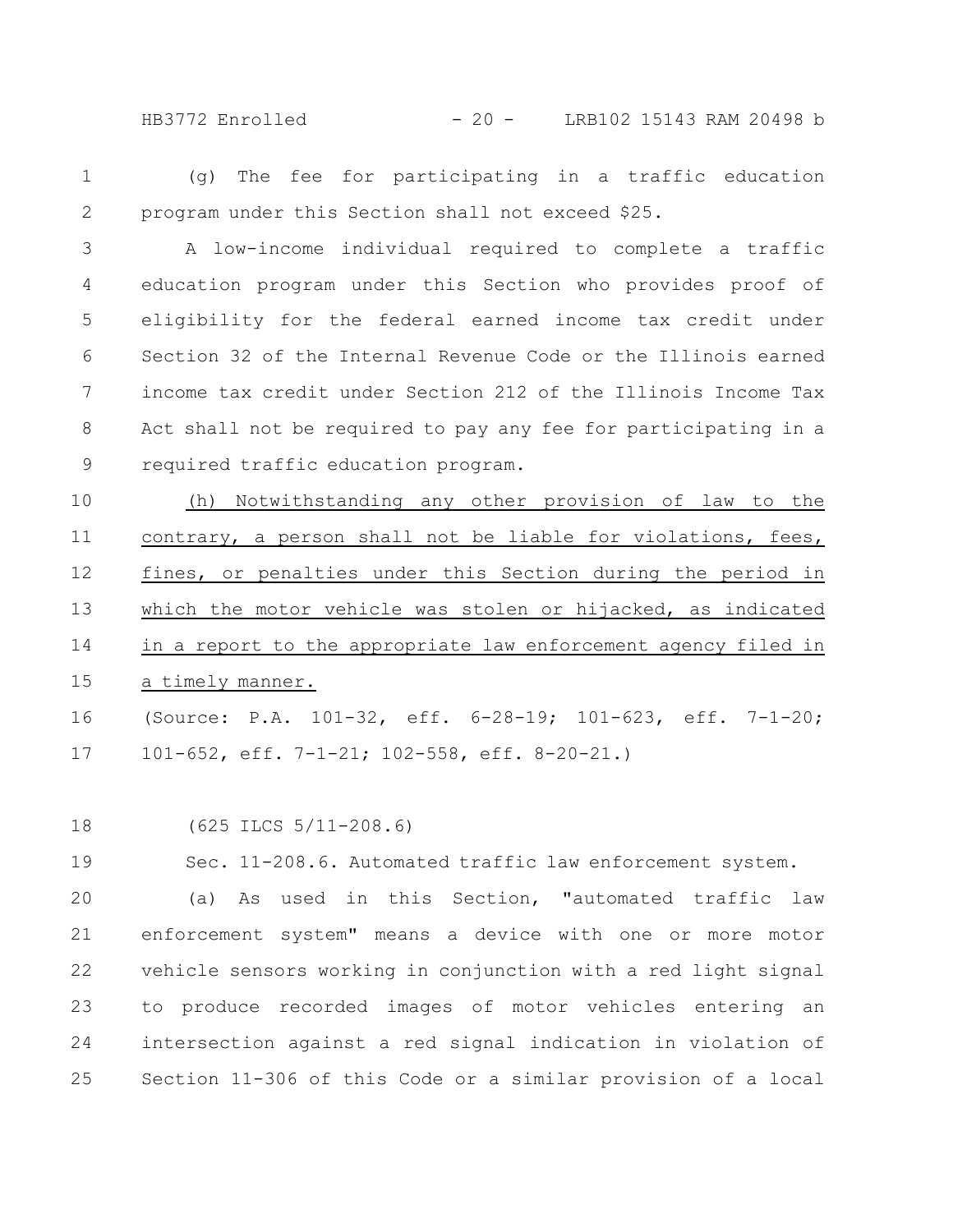HB3772 Enrolled - 21 - LRB102 15143 RAM 20498 b

ordinance. 1

An automated traffic law enforcement system is a system, in a municipality or county operated by a governmental agency, that produces a recorded image of a motor vehicle's violation of a provision of this Code or a local ordinance and is designed to obtain a clear recorded image of the vehicle and the vehicle's license plate. The recorded image must also display the time, date, and location of the violation. 2 3 4 5 6 7 8

(b) As used in this Section, "recorded images" means images recorded by an automated traffic law enforcement system on: 9 10 11

12

(1) 2 or more photographs;

(2) 2 or more microphotographs; 13

(3) 2 or more electronic images; or 14

(4) a video recording showing the motor vehicle and, on at least one image or portion of the recording, clearly identifying the registration plate or digital registration plate number of the motor vehicle. 15 16 17 18

(b-5) A municipality or county that produces a recorded image of a motor vehicle's violation of a provision of this Code or a local ordinance must make the recorded images of a violation accessible to the alleged violator by providing the alleged violator with a website address, accessible through the Internet. 19 20 21 22 23 24

(c) Except as provided under Section 11-208.8 of this Code, a county or municipality, including a home rule county 25 26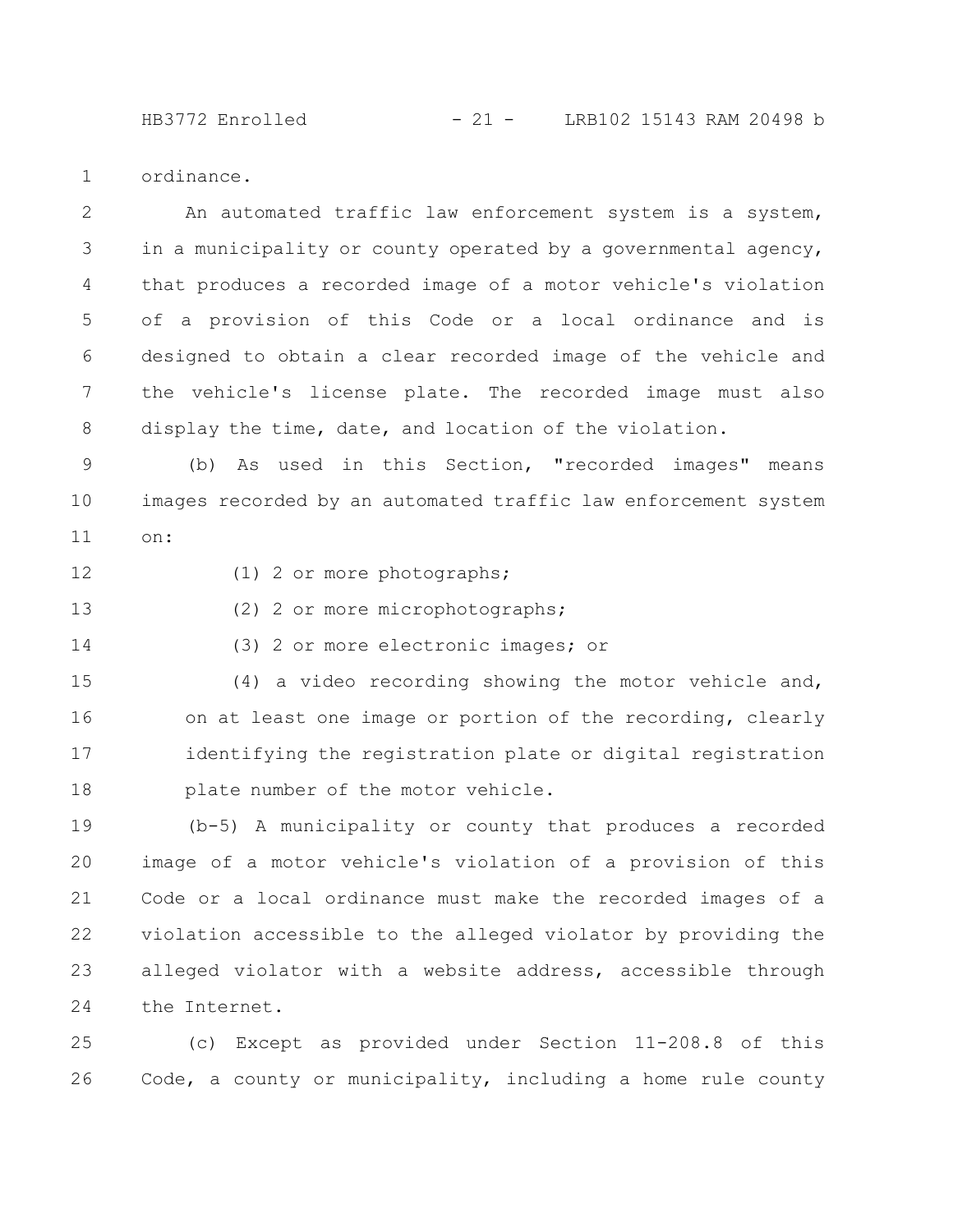HB3772 Enrolled - 22 - LRB102 15143 RAM 20498 b

or municipality, may not use an automated traffic law enforcement system to provide recorded images of a motor vehicle for the purpose of recording its speed. Except as provided under Section 11-208.8 of this Code, the regulation of the use of automated traffic law enforcement systems to record vehicle speeds is an exclusive power and function of the State. This subsection (c) is a denial and limitation of home rule powers and functions under subsection (h) of Section 6 of Article VII of the Illinois Constitution. 1 2 3 4 5 6 7 8 9

(c-5) A county or municipality, including a home rule county or municipality, may not use an automated traffic law enforcement system to issue violations in instances where the motor vehicle comes to a complete stop and does not enter the intersection, as defined by Section 1-132 of this Code, during the cycle of the red signal indication unless one or more pedestrians or bicyclists are present, even if the motor vehicle stops at a point past a stop line or crosswalk where a driver is required to stop, as specified in subsection (c) of Section 11-306 of this Code or a similar provision of a local ordinance. 10 11 12 13 14 15 16 17 18 19 20

(c-6) A county, or a municipality with less than 2,000,000 inhabitants, including a home rule county or municipality, may not use an automated traffic law enforcement system to issue violations in instances where a motorcyclist enters an intersection against a red signal indication when the red signal fails to change to a green signal within a reasonable 21 22 23 24 25 26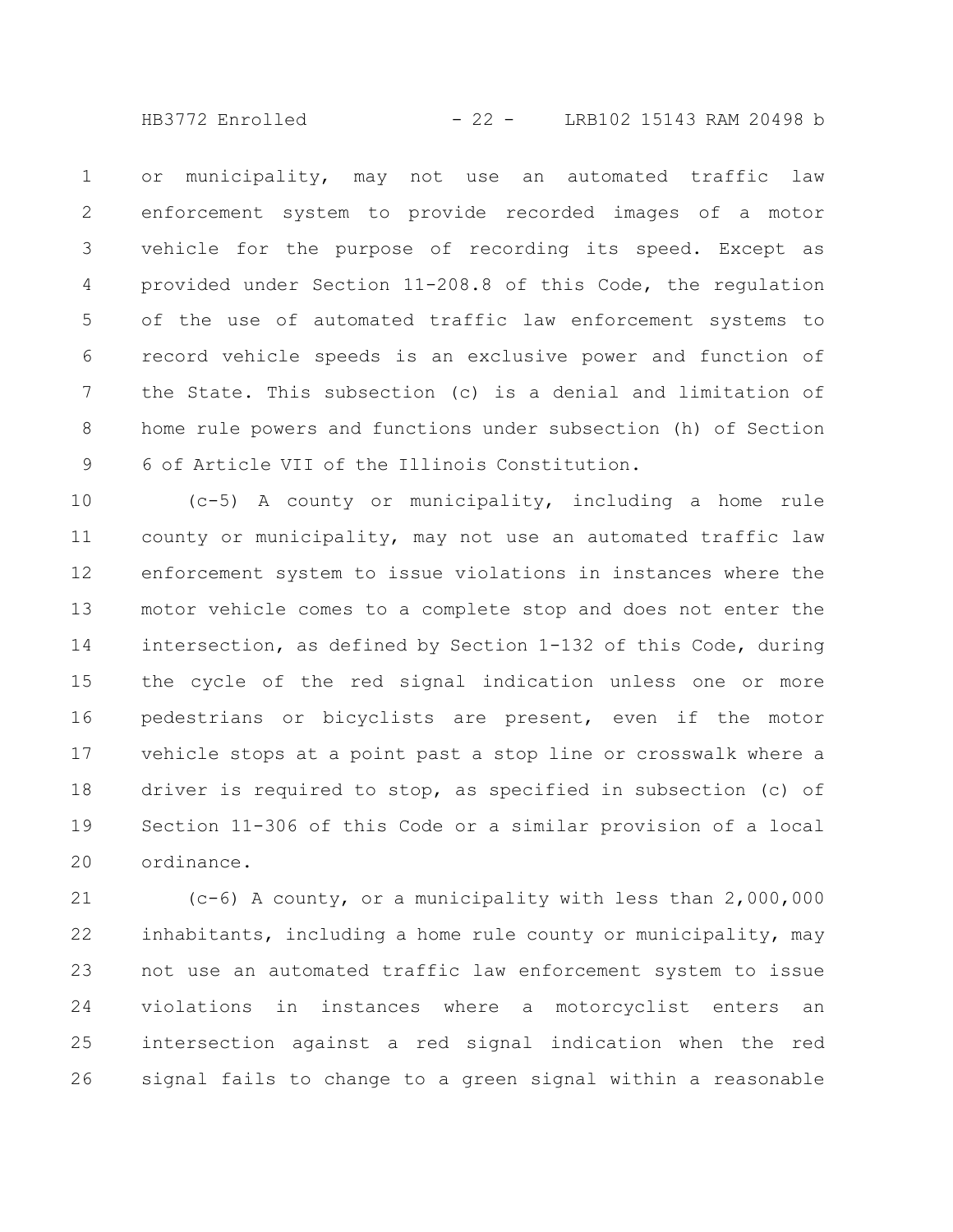HB3772 Enrolled - 23 - LRB102 15143 RAM 20498 b

period of time not less than 120 seconds because of a signal malfunction or because the signal has failed to detect the arrival of the motorcycle due to the motorcycle's size or weight. 1 2 3 4

(d) For each violation of a provision of this Code or a local ordinance recorded by an automatic traffic law enforcement system, the county or municipality having jurisdiction shall issue a written notice of the violation to the registered owner of the vehicle as the alleged violator. The notice shall be delivered to the registered owner of the vehicle, by mail, within 30 days after the Secretary of State notifies the municipality or county of the identity of the owner of the vehicle, but in no event later than 90 days after the violation. 5 6 7 8 9 10 11 12 13 14

15

The notice shall include:

(1) the name and address of the registered owner of the vehicle; 16 17

(2) the registration number of the motor vehicle involved in the violation; 18 19

20

(3) the violation charged;

(4) the location where the violation occurred; 21

(5) the date and time of the violation; 22

(6) a copy of the recorded images; 23

(7) the amount of the civil penalty imposed and the requirements of any traffic education program imposed and the date by which the civil penalty should be paid and the 24 25 26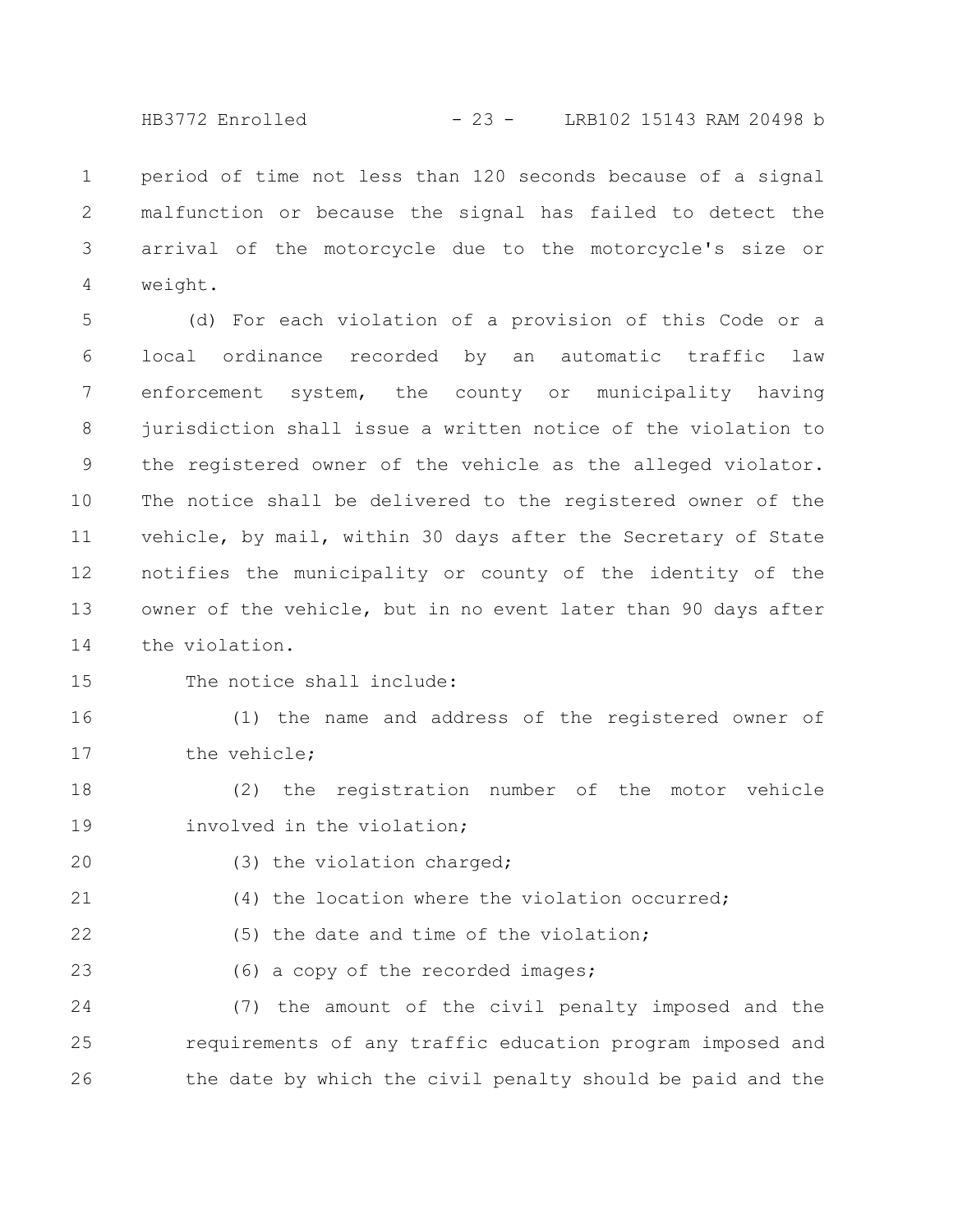HB3772 Enrolled - 24 - LRB102 15143 RAM 20498 b

traffic education program should be completed; (8) a statement that recorded images are evidence of a violation of a red light signal; (9) a warning that failure to pay the civil penalty, to complete a required traffic education program, or to contest liability in a timely manner is an admission of liability; (10) a statement that the person may elect to proceed by: (A) paying the fine, completing a required traffic education program, or both; or (B) challenging the charge in court, by mail, or by administrative hearing; and (11) a website address, accessible through the Internet, where the person may view the recorded images of the violation. (e) (Blank). (f) Based on inspection of recorded images produced by an automated traffic law enforcement system, a notice alleging that the violation occurred shall be evidence of the facts contained in the notice and admissible in any proceeding alleging a violation under this Section. (g) Recorded images made by an automatic traffic law 1 2 3 4 5 6 7 8 9 10 11 12 13 14 15 16 17 18 19 20 21 22 23

enforcement system are confidential and shall be made available only to the alleged violator and governmental and law enforcement agencies for purposes of adjudicating a 24 25 26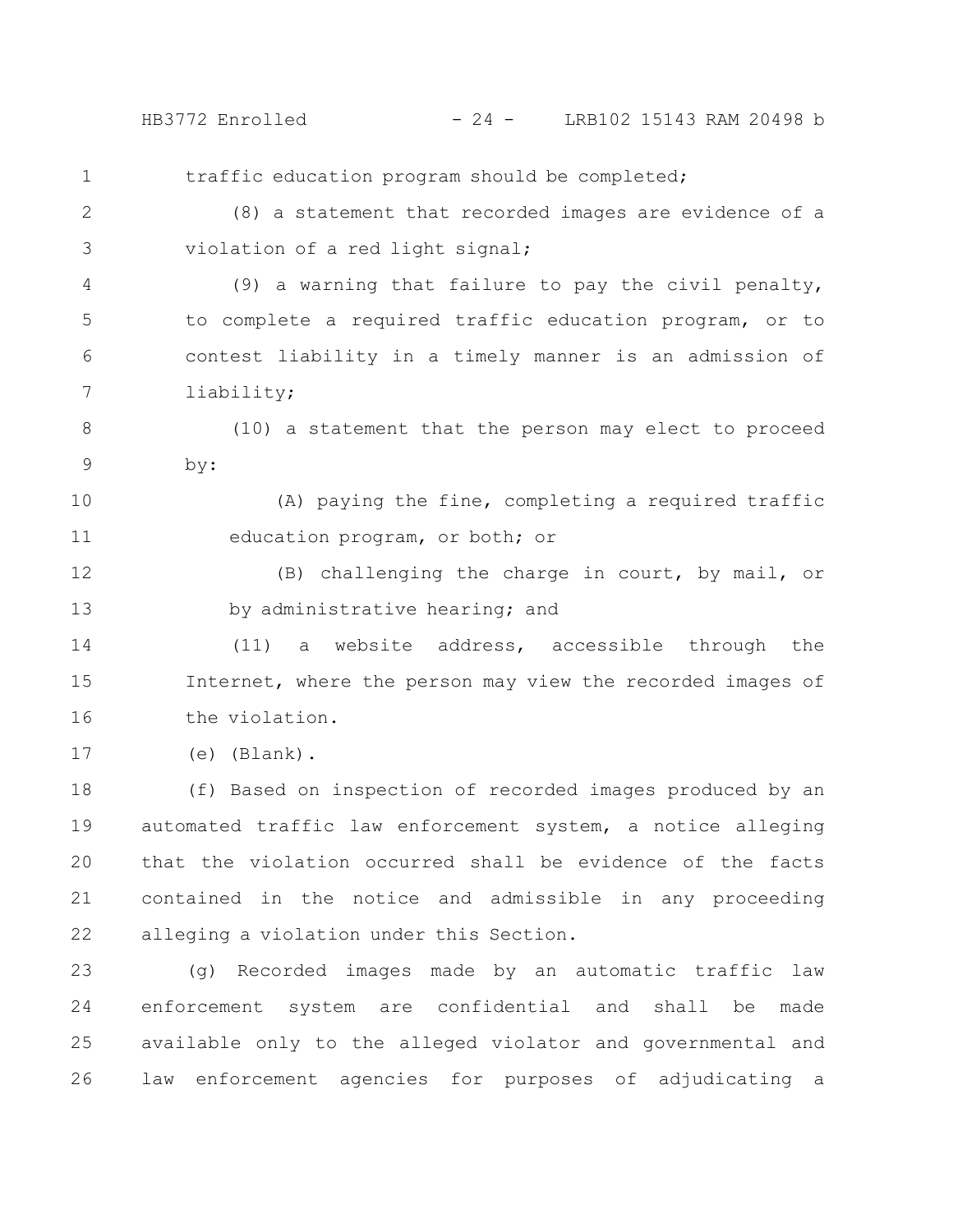HB3772 Enrolled - 25 - LRB102 15143 RAM 20498 b

violation of this Section, for statistical purposes, or for other governmental purposes. Any recorded image evidencing a violation of this Section, however, may be admissible in any proceeding resulting from the issuance of the citation. 1 2 3 4

(h) The court or hearing officer may consider in defense of a violation: 5 6

(1) that the motor vehicle or registration plates or digital registration plates of the motor vehicle were stolen before the violation occurred and not under the control of or in the possession of the owner or lessee at the time of the violation; 7 8 9 10 11

(1.5) that the motor vehicle was hijacked before the violation occurred and not under the control of or in the possession of the owner or lessee at the time of the violation; 12 13 14 15

(2) that the driver of the vehicle passed through the intersection when the light was red either (i) in order to yield the right-of-way to an emergency vehicle or (ii) as part of a funeral procession; and 16 17 18 19

(3) any other evidence or issues provided by municipal or county ordinance. 20 21

(i) To demonstrate that the motor vehicle was hijacked or the motor vehicle or registration plates or digital registration plates were stolen before the violation occurred and were not under the control or possession of the owner or lessee at the time of the violation, the owner or lessee must 22 23 24 25 26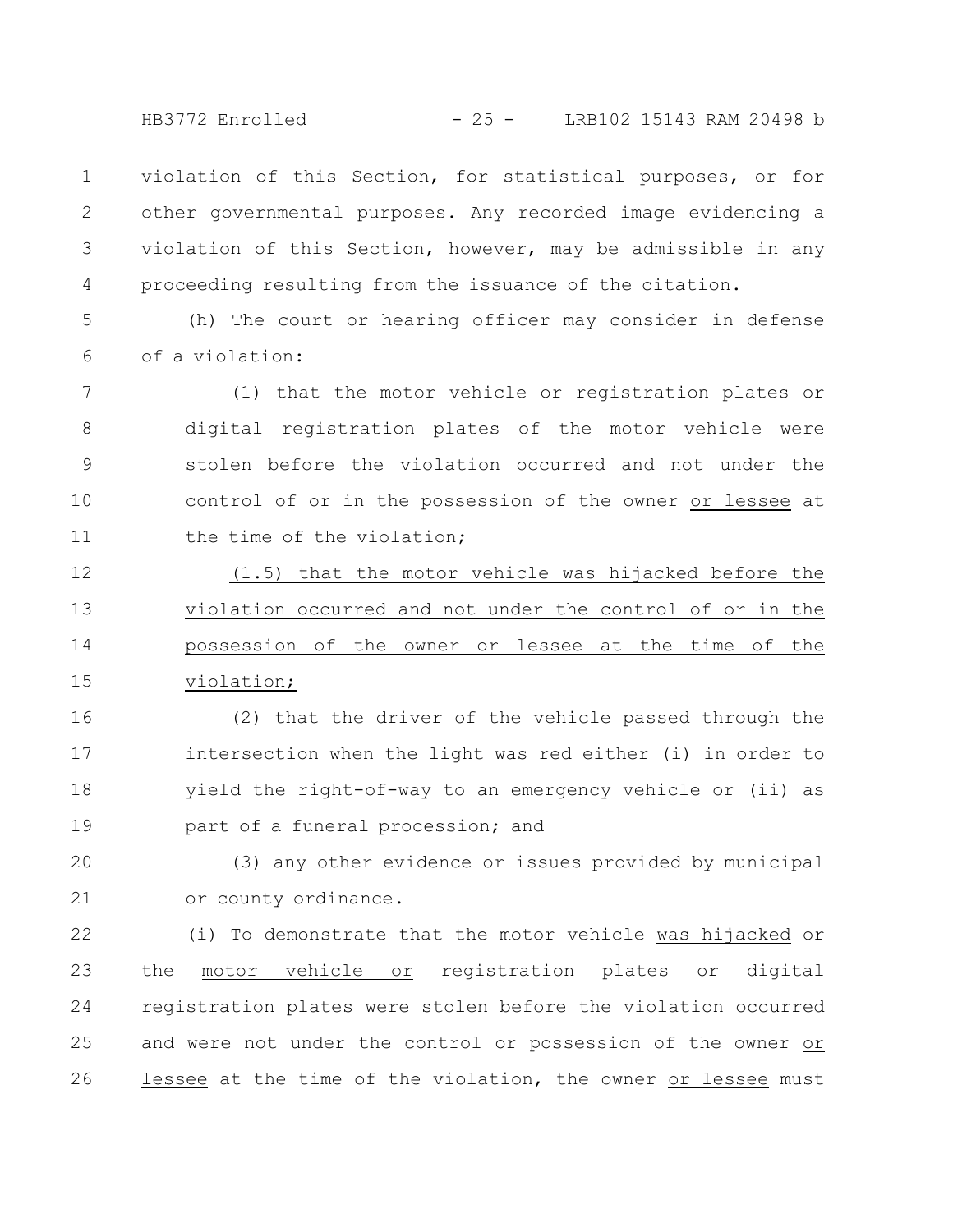submit proof that a report concerning the stolen motor vehicle or registration plates was filed with a law enforcement agency in a timely manner. 1 2 3

(j) Unless the driver of the motor vehicle received a Uniform Traffic Citation from a police officer at the time of the violation, the motor vehicle owner is subject to a civil penalty not exceeding \$100 or the completion of a traffic education program, or both, plus an additional penalty of not more than \$100 for failure to pay the original penalty or to complete a required traffic education program, or both, in a timely manner, if the motor vehicle is recorded by an automated traffic law enforcement system. A violation for which a civil penalty is imposed under this Section is not a violation of a traffic regulation governing the movement of vehicles and may not be recorded on the driving record of the owner of the vehicle. 4 5 6 7 8 9 10 11 12 13 14 15 16

(j-3) A registered owner who is a holder of a valid commercial driver's license is not required to complete a traffic education program. 17 18 19

(j-5) For purposes of the required traffic education program only, a registered owner may submit an affidavit to the court or hearing officer swearing that at the time of the alleged violation, the vehicle was in the custody and control of another person. The affidavit must identify the person in custody and control of the vehicle, including the person's name and current address. The person in custody and control of 20 21 22 23 24 25 26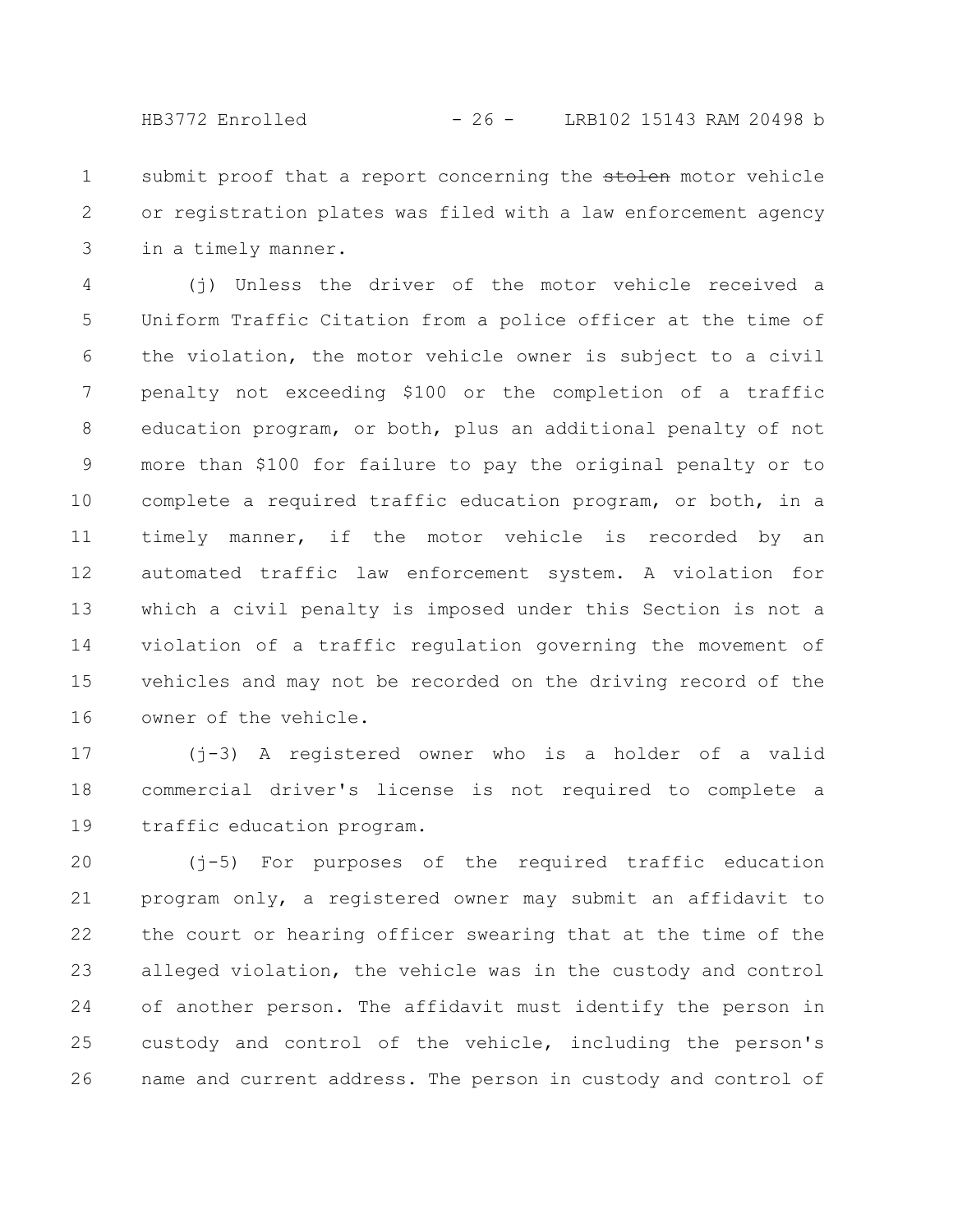HB3772 Enrolled - 27 - LRB102 15143 RAM 20498 b

the vehicle at the time of the violation is required to complete the required traffic education program. If the person in custody and control of the vehicle at the time of the violation completes the required traffic education program, the registered owner of the vehicle is not required to complete a traffic education program. 1 2 3 4 5 6

(k) An intersection equipped with an automated traffic law enforcement system must be posted with a sign visible to approaching traffic indicating that the intersection is being monitored by an automated traffic law enforcement system. 7 8 9 10

(k-3) A municipality or county that has one or more intersections equipped with an automated traffic law enforcement system must provide notice to drivers by posting the locations of automated traffic law systems on the municipality or county website. 11 12 13 14 15

(k-5) An intersection equipped with an automated traffic law enforcement system must have a yellow change interval that conforms with the Illinois Manual on Uniform Traffic Control Devices (IMUTCD) published by the Illinois Department of Transportation. 16 17 18 19 20

(k-7) A municipality or county operating an automated traffic law enforcement system shall conduct a statistical analysis to assess the safety impact of each automated traffic law enforcement system at an intersection following installation of the system. The statistical analysis shall be based upon the best available crash, traffic, and other data, 21 22 23 24 25 26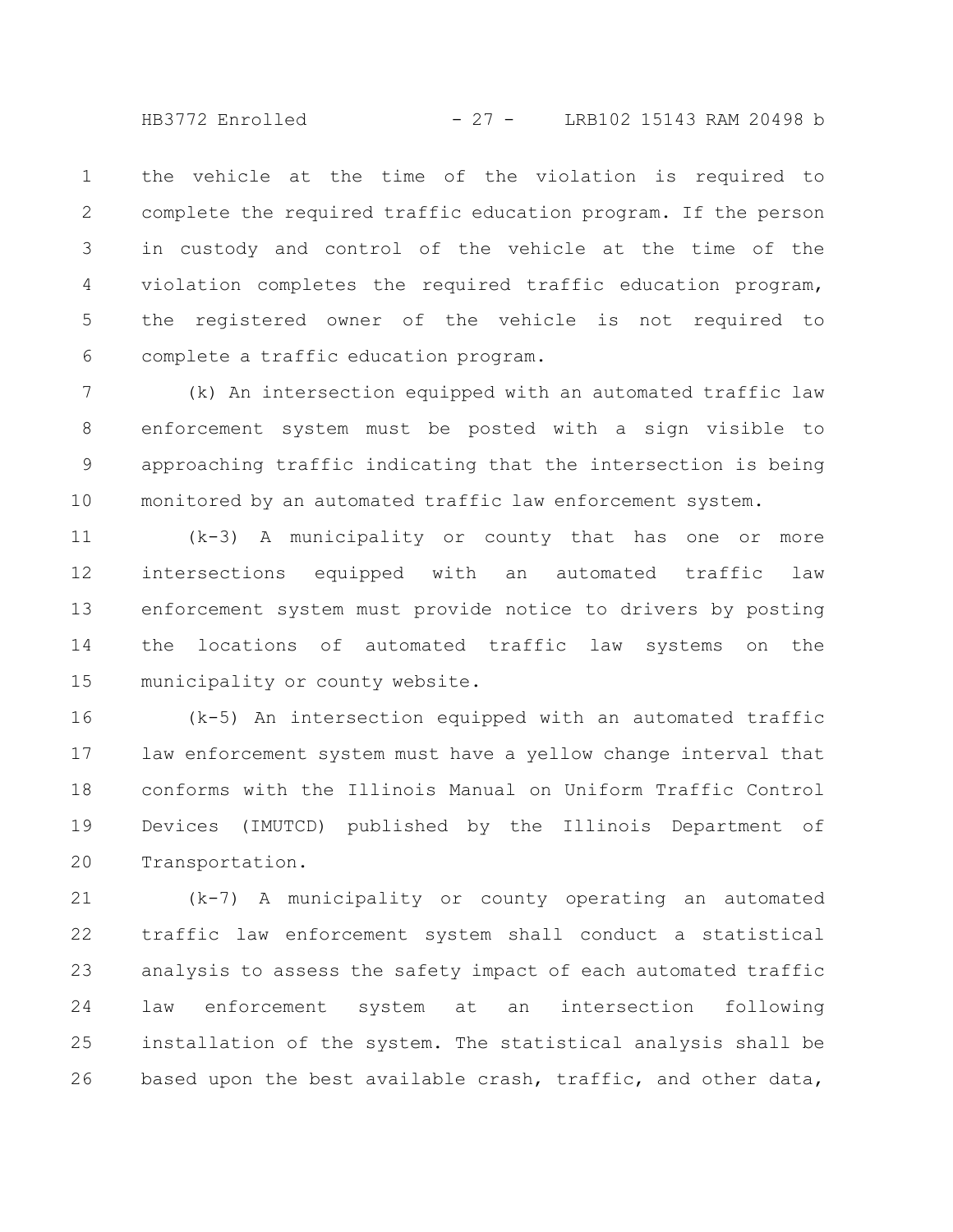and shall cover a period of time before and after installation of the system sufficient to provide a statistically valid comparison of safety impact. The statistical analysis shall be consistent with professional judgment and acceptable industry practice. The statistical analysis also shall be consistent with the data required for valid comparisons of before and after conditions and shall be conducted within a reasonable period following the installation of the automated traffic law enforcement system. The statistical analysis required by this subsection (k-7) shall be made available to the public and shall be published on the website of the municipality or county. If the statistical analysis for the 36 month period following installation of the system indicates that there has been an increase in the rate of accidents at the approach to the intersection monitored by the system, the municipality or county shall undertake additional studies to determine the cause and severity of the accidents, and may take any action that it determines is necessary or appropriate to reduce the number or severity of the accidents at that intersection. 1 2 3 4 5 6 7 8 9 10 11 12 13 14 15 16 17 18 19

(l) The compensation paid for an automated traffic law enforcement system must be based on the value of the equipment or the services provided and may not be based on the number of traffic citations issued or the revenue generated by the system. 20 21 22 23 24

(m) This Section applies only to the counties of Cook, DuPage, Kane, Lake, Madison, McHenry, St. Clair, and Will and 25 26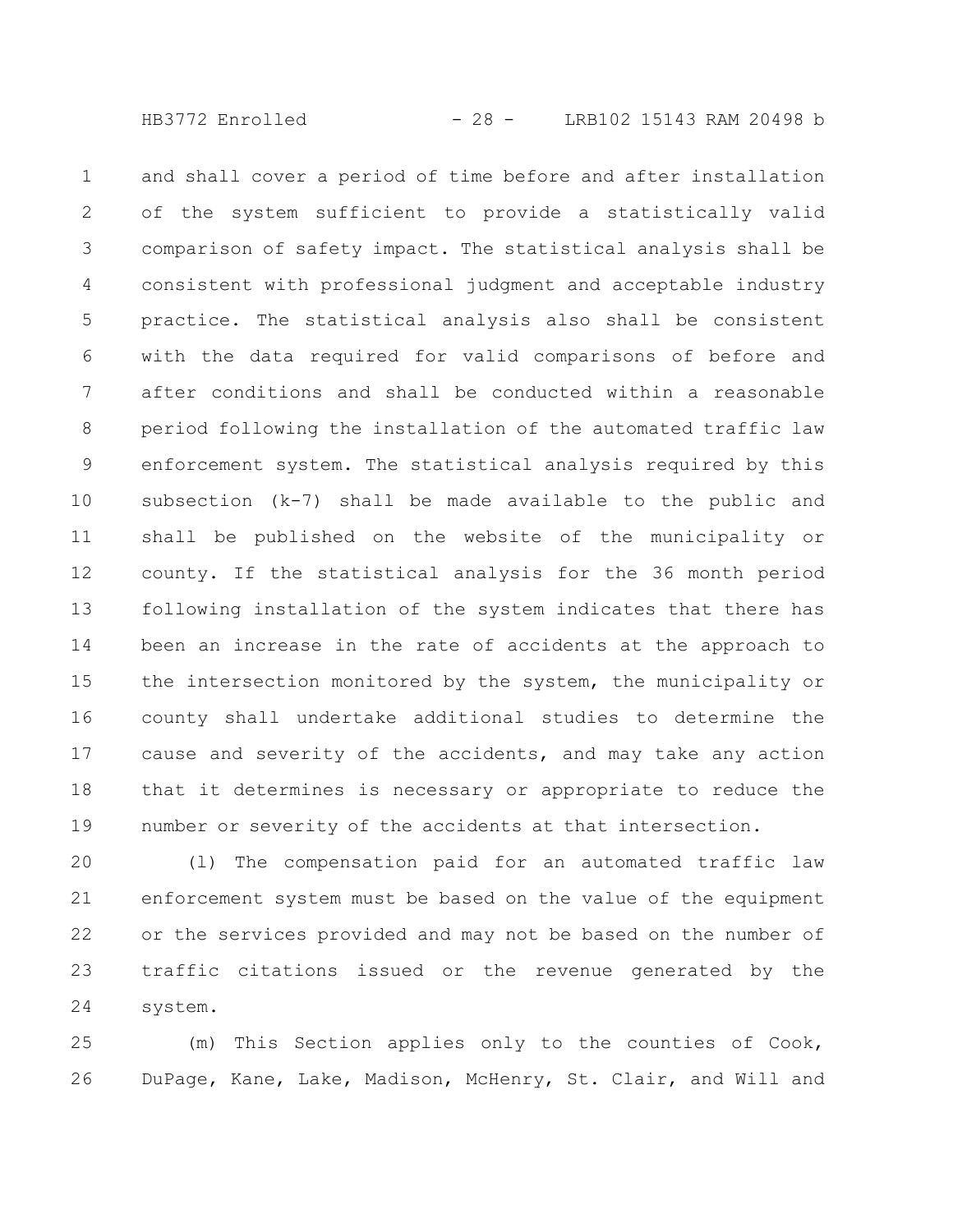HB3772 Enrolled - 29 - LRB102 15143 RAM 20498 b

to municipalities located within those counties. 1

(n) The fee for participating in a traffic education program under this Section shall not exceed \$25. 2 3

A low-income individual required to complete a traffic education program under this Section who provides proof of eligibility for the federal earned income tax credit under Section 32 of the Internal Revenue Code or the Illinois earned income tax credit under Section 212 of the Illinois Income Tax Act shall not be required to pay any fee for participating in a required traffic education program. 4 5 6 7 8 9 10

11

(o) (Blank).

(p) No person who is the lessor of a motor vehicle pursuant to a written lease agreement shall be liable for an automated speed or traffic law enforcement system violation involving such motor vehicle during the period of the lease; provided that upon the request of the appropriate authority received within 120 days after the violation occurred, the lessor provides within 60 days after such receipt the name and address of the lessee. 12 13 14 15 16 17 18 19

Upon the provision of information by the lessor pursuant to this subsection, the county or municipality may issue the violation to the lessee of the vehicle in the same manner as it would issue a violation to a registered owner of a vehicle pursuant to this Section, and the lessee may be held liable for the violation. 20 21 22 23 24 25

(Source: P.A. 101-395, eff. 8-16-19; 101-652, eff. 7-1-21.) 26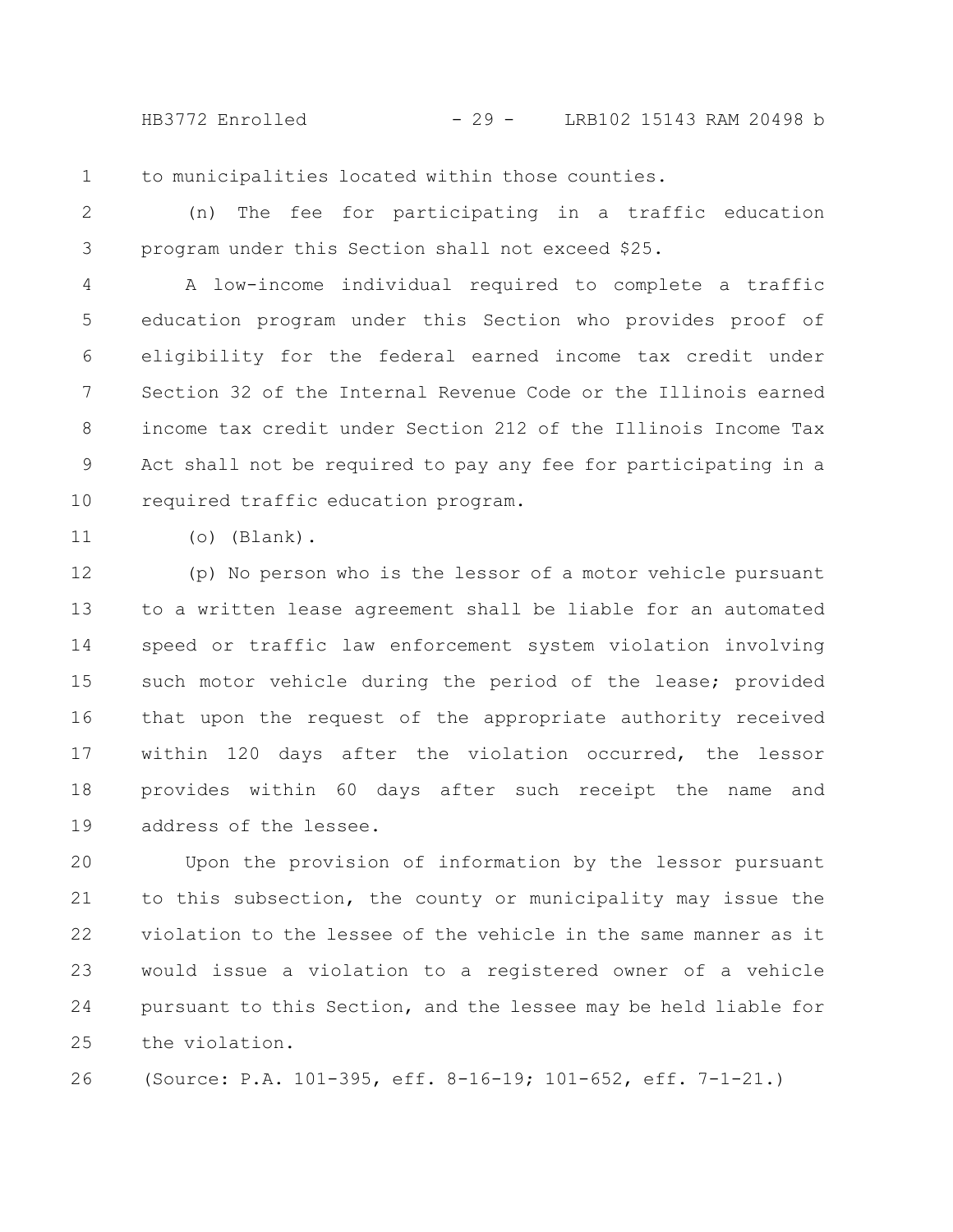```
1
```

```
(625 ILCS 5/11-208.7)
```
Sec. 11-208.7. Administrative fees and procedures for impounding vehicles for specified violations. 2 3

(a) Any county or municipality may, consistent with this Section, provide by ordinance procedures for the release of properly impounded vehicles and for the imposition of a reasonable administrative fee related to its administrative and processing costs associated with the investigation, arrest, and detention of an offender, or the removal, impoundment, storage, and release of the vehicle. The administrative fee imposed by the county or municipality may be in addition to any fees charged for the towing and storage of an impounded vehicle. The administrative fee shall be waived by the county or municipality upon verifiable proof that the vehicle was stolen or hijacked at the time the vehicle was impounded. 4 5 6 7 8 9 10 11 12 13 14 15 16

(b) An ordinance establishing procedures for the release of properly impounded vehicles under this Section may impose fees only for the following violations: 17 18 19

(1) operation or use of a motor vehicle in the commission of, or in the attempt to commit, an offense for which a motor vehicle may be seized and forfeited pursuant to Section 36-1 of the Criminal Code of 2012; or 20 21 22 23

(2) driving under the influence of alcohol, another drug or drugs, an intoxicating compound or compounds, or 24 25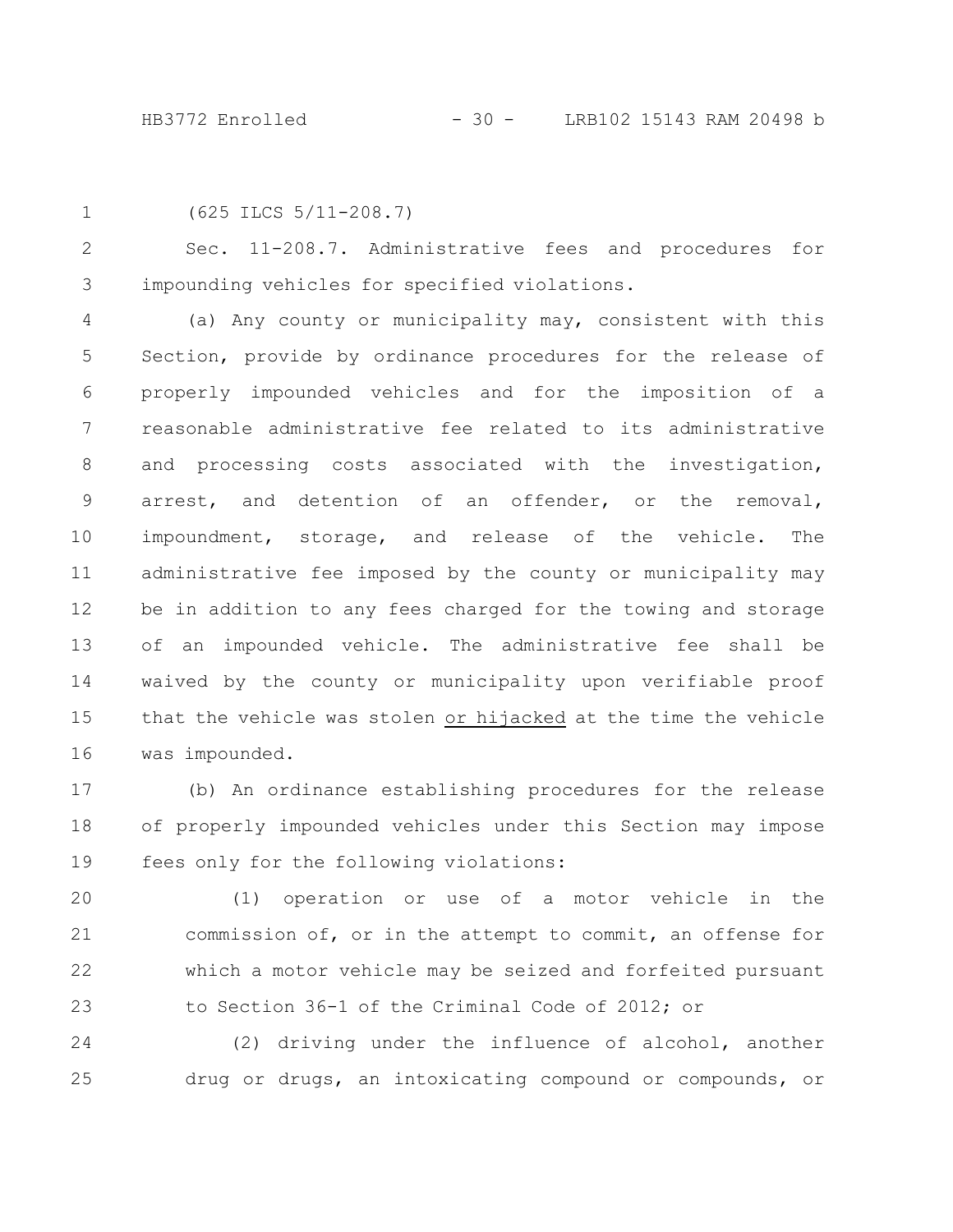HB3772 Enrolled - 31 - LRB102 15143 RAM 20498 b

any combination thereof, in violation of Section 11-501 of this Code; or 1 2

(3) operation or use of a motor vehicle in the commission of, or in the attempt to commit, a felony or in violation of the Cannabis Control Act; or 3 4 5

(4) operation or use of a motor vehicle in the commission of, or in the attempt to commit, an offense in violation of the Illinois Controlled Substances Act; or 6 7 8

(5) operation or use of a motor vehicle in the commission of, or in the attempt to commit, an offense in violation of Section 24-1, 24-1.5, or 24-3.1 of the Criminal Code of 1961 or the Criminal Code of 2012; or 9 10 11 12

(6) driving while a driver's license, permit, or privilege to operate a motor vehicle is suspended or revoked pursuant to Section 6-303 of this Code; except that vehicles shall not be subjected to seizure or impoundment if the suspension is for an unpaid citation (parking or moving) or due to failure to comply with emission testing; or 13 14 15 16 17 18 19

(7) operation or use of a motor vehicle while soliciting, possessing, or attempting to solicit or possess cannabis or a controlled substance, as defined by the Cannabis Control Act or the Illinois Controlled Substances Act; or 20 21 22 23 24

(8) operation or use of a motor vehicle with an expired driver's license, in violation of Section 6-101 of 25 26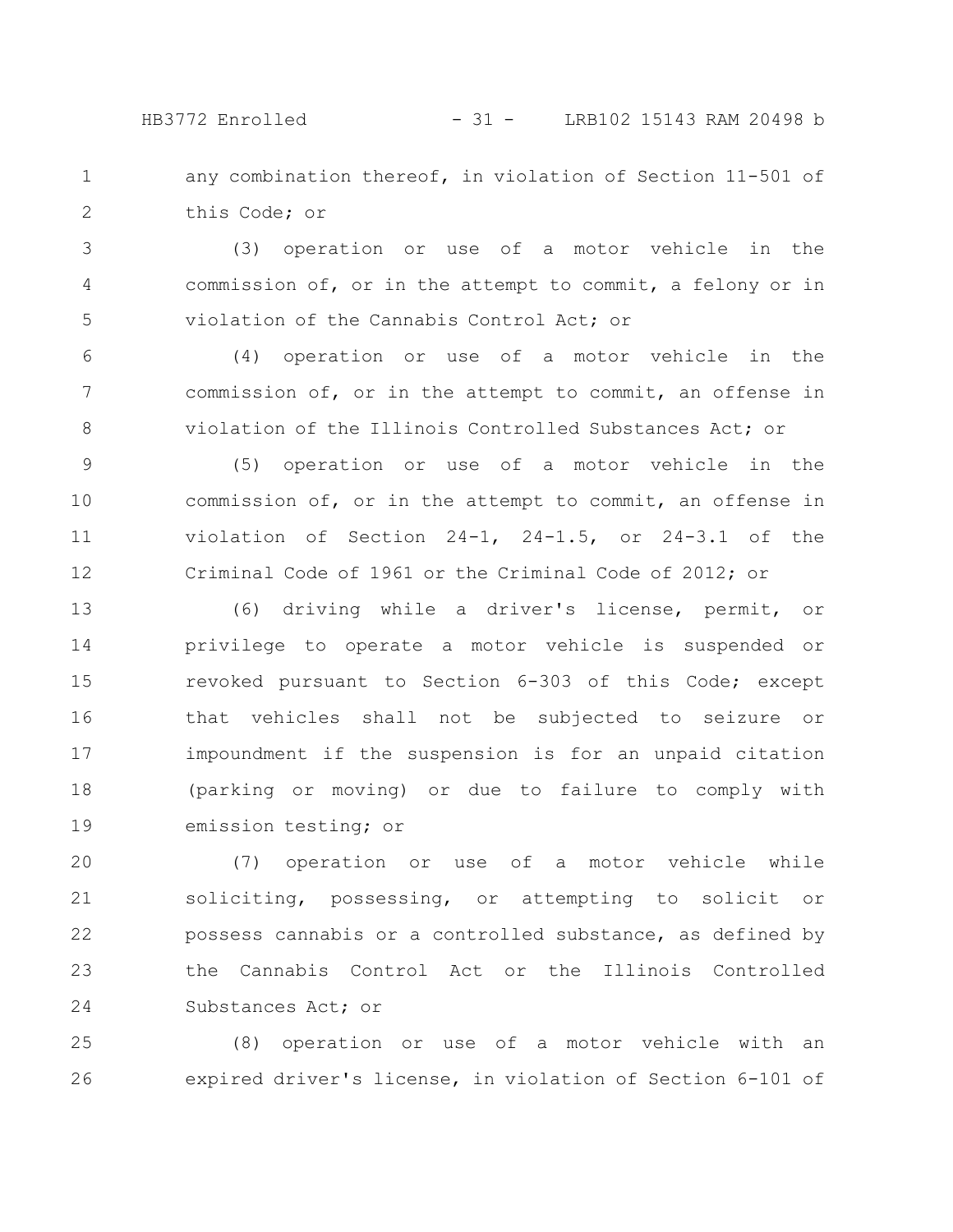this Code, if the period of expiration is greater than one year; or 1 2

(9) operation or use of a motor vehicle without ever having been issued a driver's license or permit, in violation of Section 6-101 of this Code, or operating a motor vehicle without ever having been issued a driver's license or permit due to a person's age; or 3 4 5 6 7

(10) operation or use of a motor vehicle by a person against whom a warrant has been issued by a circuit clerk in Illinois for failing to answer charges that the driver violated Section 6-101, 6-303, or 11-501 of this Code; or 8 9 10 11

(11) operation or use of a motor vehicle in the commission of, or in the attempt to commit, an offense in violation of Article 16 or 16A of the Criminal Code of 1961 or the Criminal Code of 2012; or 12 13 14 15

(12) operation or use of a motor vehicle in the commission of, or in the attempt to commit, any other misdemeanor or felony offense in violation of the Criminal Code of 1961 or the Criminal Code of 2012, when so provided by local ordinance; or 16 17 18 19 20

(13) operation or use of a motor vehicle in violation of Section 11-503 of this Code: 21 22

(A) while the vehicle is part of a funeral procession; or 23 24

(B) in a manner that interferes with a funeral procession. 25 26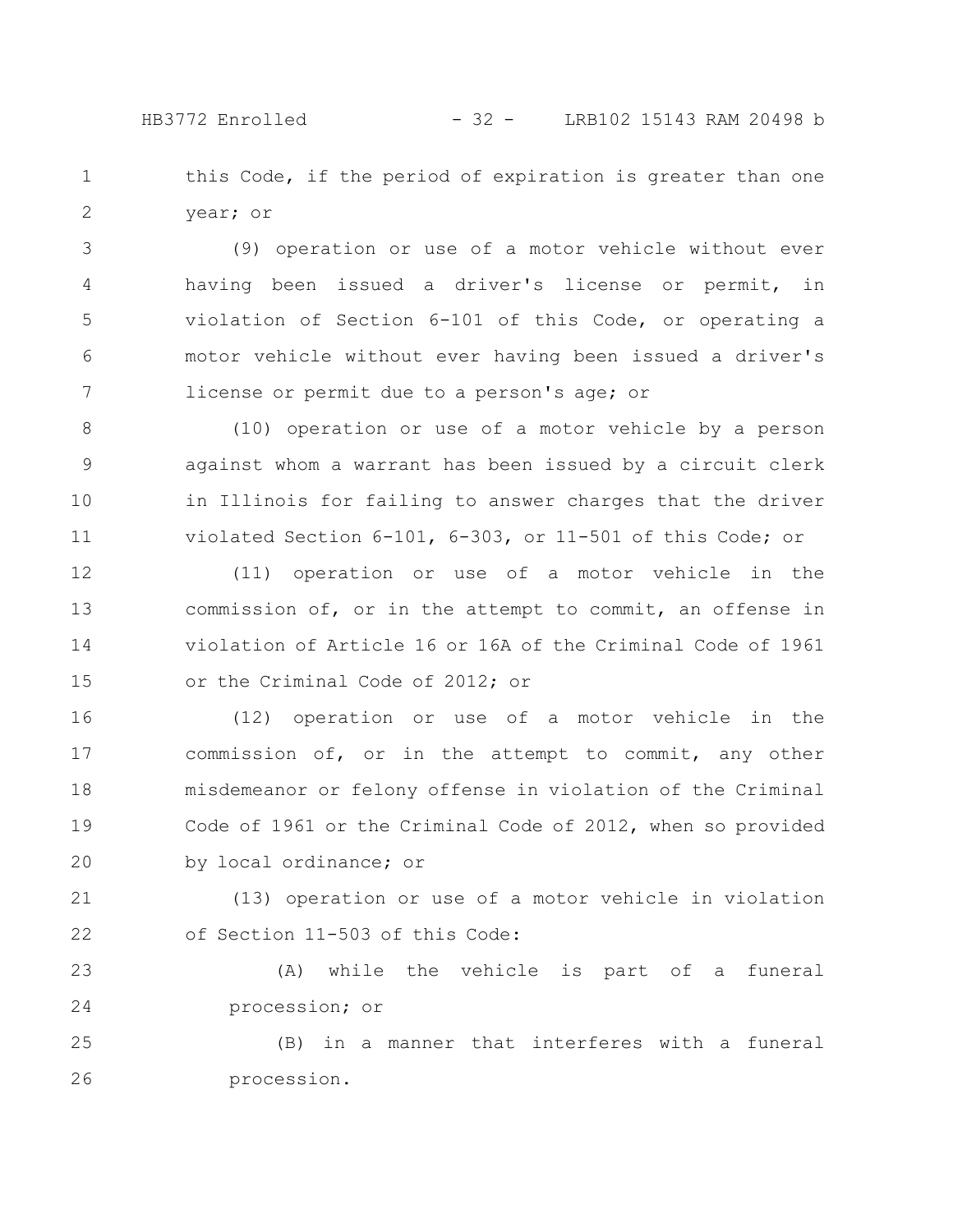HB3772 Enrolled - 33 - LRB102 15143 RAM 20498 b

(c) The following shall apply to any fees imposed for administrative and processing costs pursuant to subsection (b): 1 2 3

(1) All administrative fees and towing and storage charges shall be imposed on the registered owner of the motor vehicle or the agents of that owner. 4 5 6

(1.5) No administrative fees shall be imposed on the registered owner or the agents of that owner if the motor vehicle was stolen or hijacked at the time the vehicle was impounded. To demonstrate that the motor vehicle was hijacked or stolen at the time the vehicle was impounded, the owner or the agents of the owner must submit proof that a report concerning the motor vehicle was filed with a law enforcement agency in a timely manner. 7 8 9 10 11 12 13 14

(2) The fees shall be in addition to (i) any other penalties that may be assessed by a court of law for the underlying violations; and (ii) any towing or storage fees, or both, charged by the towing company. 15 16 17 18

(3) The fees shall be uniform for all similarly situated vehicles. 19 20

(4) The fees shall be collected by and paid to the county or municipality imposing the fees. 21 22

(5) The towing or storage fees, or both, shall be collected by and paid to the person, firm, or entity that tows and stores the impounded vehicle. 23 24 25

(d) Any ordinance establishing procedures for the release 26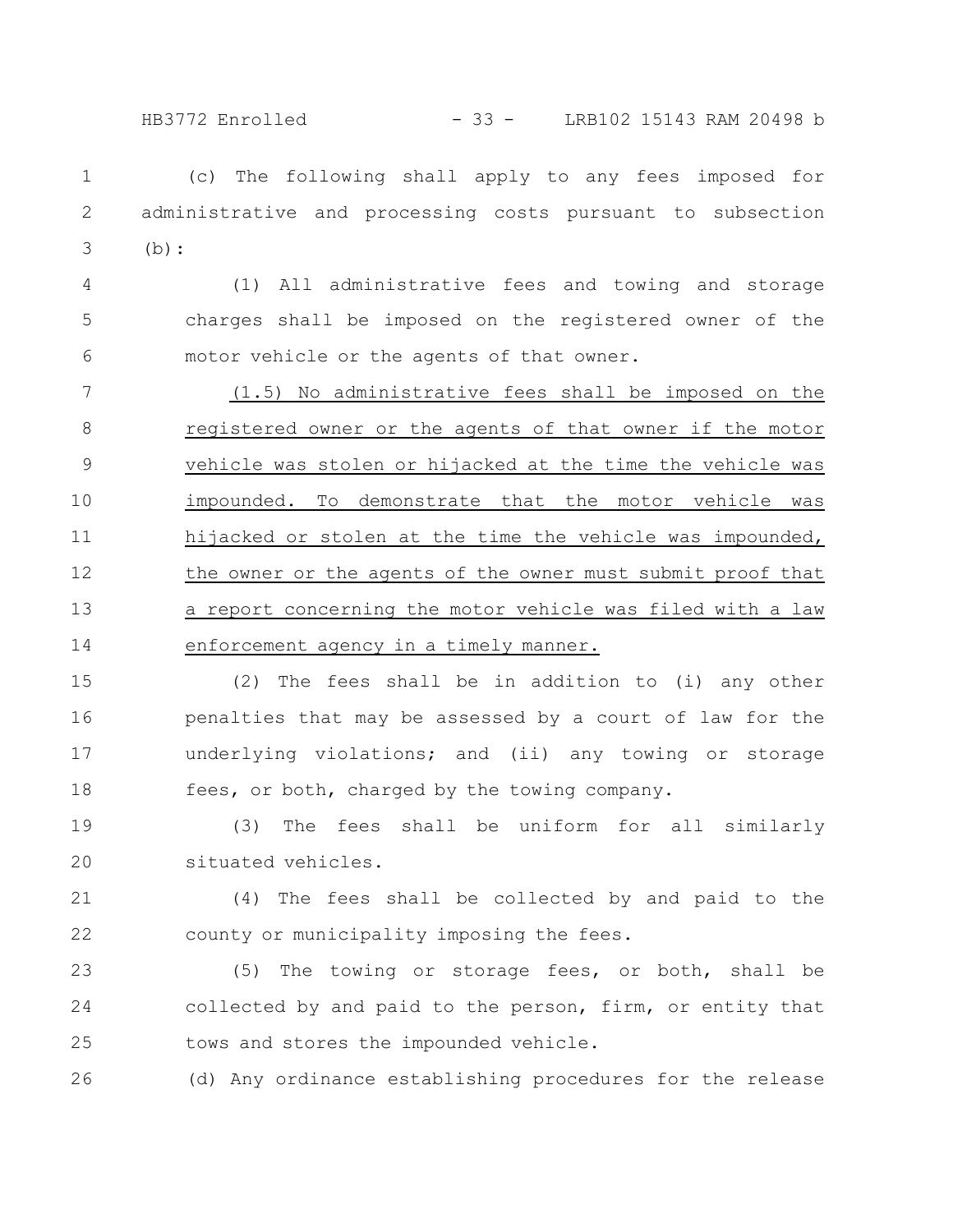HB3772 Enrolled - 34 - LRB102 15143 RAM 20498 b

of properly impounded vehicles under this Section shall provide for an opportunity for a hearing, as provided in subdivision (b)(4) of Section 11-208.3 of this Code, and for the release of the vehicle to the owner of record, lessee, or a lienholder of record upon payment of all administrative fees and towing and storage fees. 1 2 3 4 5 6

(e) Any ordinance establishing procedures for the impoundment and release of vehicles under this Section shall include the following provisions concerning notice of impoundment: 7 8 9 10

(1) Whenever a police officer has cause to believe that a motor vehicle is subject to impoundment, the officer shall provide for the towing of the vehicle to a facility authorized by the county or municipality. 11 12 13 14

(2) At the time the vehicle is towed, the county or municipality shall notify or make a reasonable attempt to notify the owner, lessee, or person identifying himself or herself as the owner or lessee of the vehicle, or any person who is found to be in control of the vehicle at the time of the alleged offense, of the fact of the seizure, and of the vehicle owner's or lessee's right to an administrative hearing. 15 16 17 18 19 20 21 22

(3) The county or municipality shall also provide notice that the motor vehicle will remain impounded pending the completion of an administrative hearing, unless the owner or lessee of the vehicle or a lienholder 23 24 25 26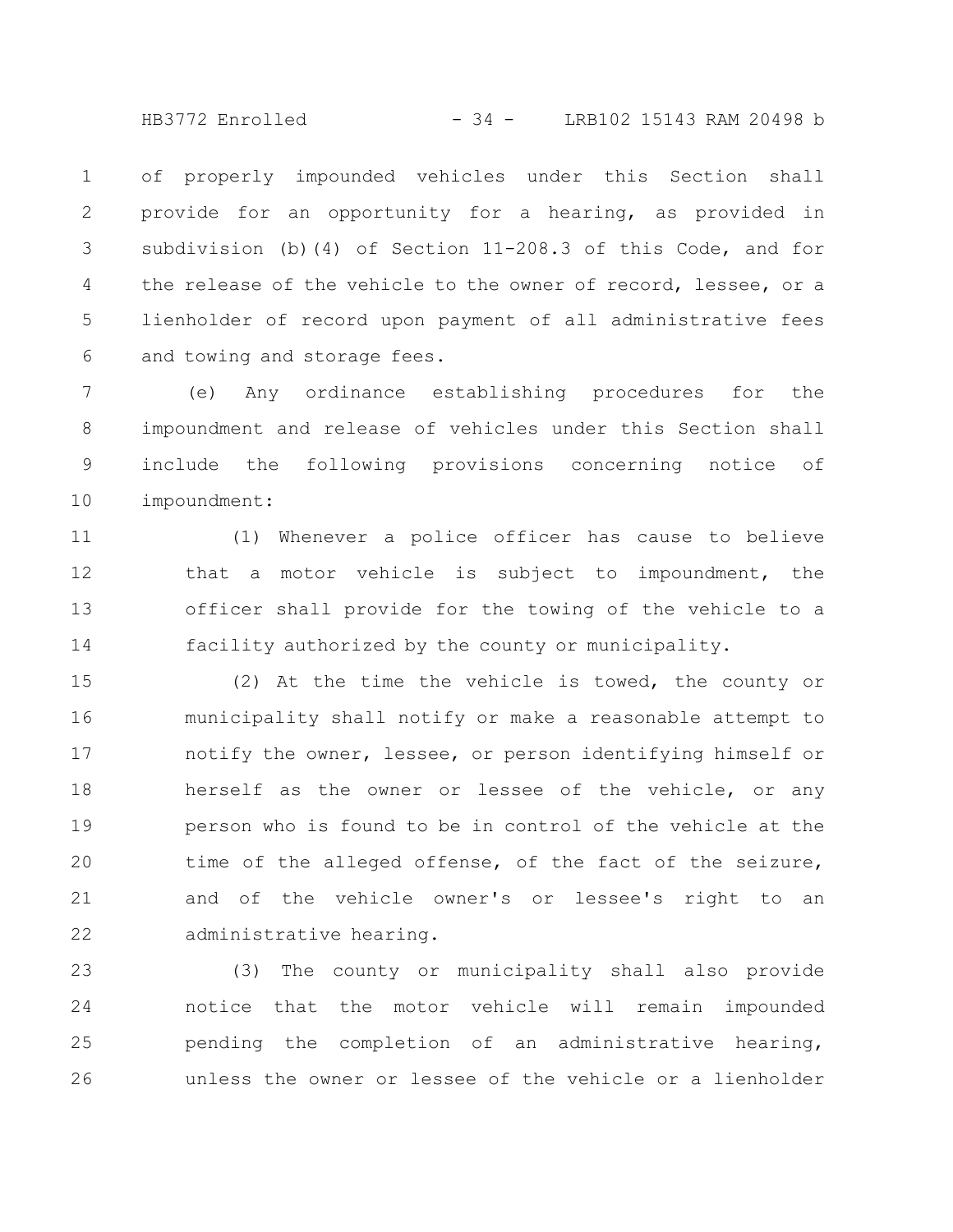HB3772 Enrolled - 35 - LRB102 15143 RAM 20498 b

posts with the county or municipality a bond equal to the administrative fee as provided by ordinance and pays for all towing and storage charges. 1 2 3

(f) Any ordinance establishing procedures for the impoundment and release of vehicles under this Section shall include a provision providing that the registered owner or lessee of the vehicle and any lienholder of record shall be provided with a notice of hearing. The notice shall: 4 5 6 7 8

(1) be served upon the owner, lessee, and any lienholder of record either by personal service or by first class mail to the interested party's address as registered with the Secretary of State; 9 10 11 12

(2) be served upon interested parties within 10 days after a vehicle is impounded by the municipality; and 13 14

(3) contain the date, time, and location of the administrative hearing. An initial hearing shall be scheduled and convened no later than 45 days after the date of the mailing of the notice of hearing. 15 16 17 18

(g) In addition to the requirements contained in subdivision (b)(4) of Section 11-208.3 of this Code relating to administrative hearings, any ordinance providing for the impoundment and release of vehicles under this Section shall include the following requirements concerning administrative hearings: 19 20 21 22 23 24

(1) administrative hearings shall be conducted by a hearing officer who is an attorney licensed to practice 25 26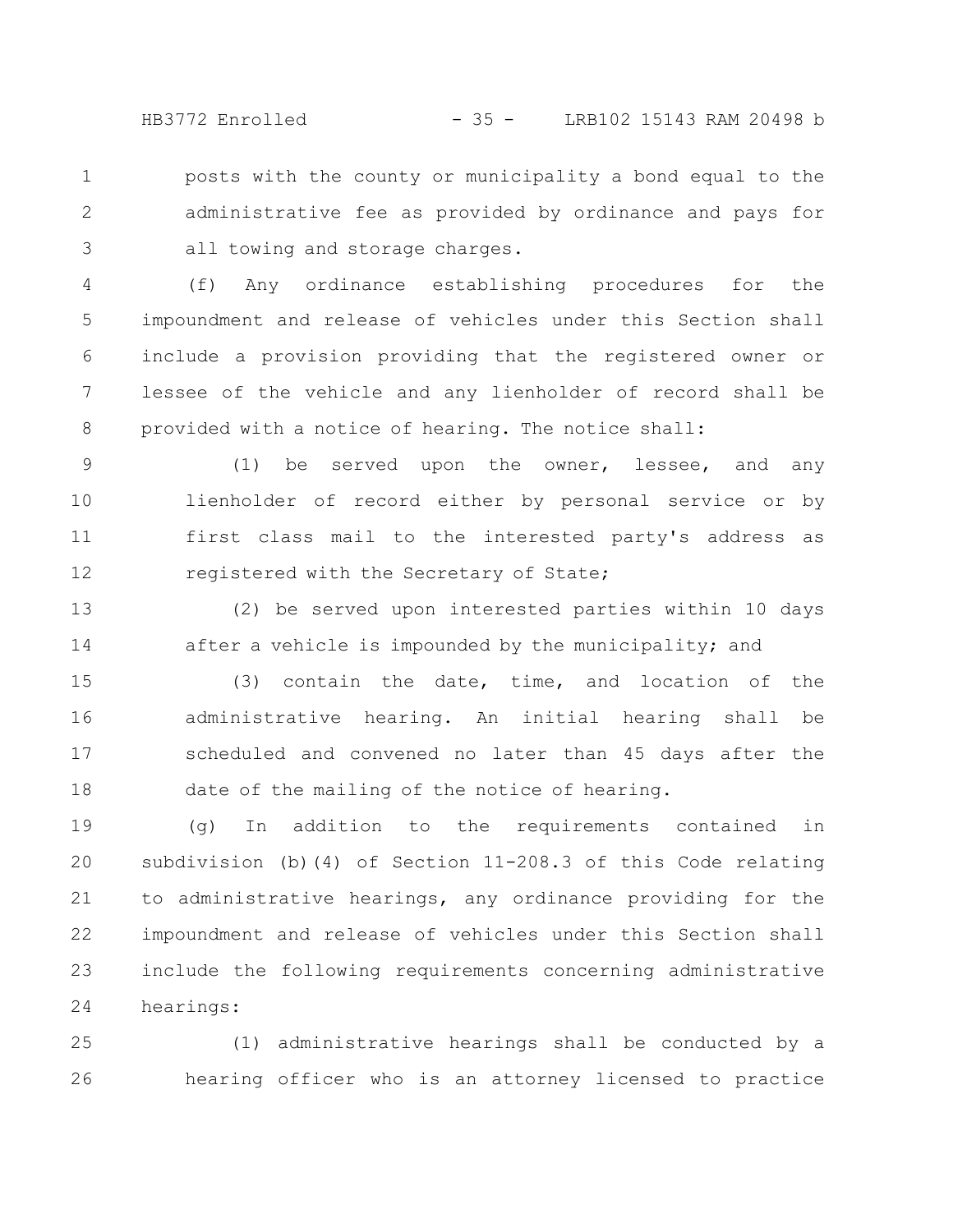law in this State for a minimum of 3 years; 1

(1.5) the hearing officer shall consider as a defense to the vehicle impoundment that the motor vehicle was stolen or hijacked at the time the vehicle was impounded; to demonstrate that the motor vehicle was hijacked or stolen at the time the vehicle was impounded, the owner or the agents of the owner or a lessee must submit proof that a report concerning the motor vehicle was filed with a law enforcement agency in a timely manner; 2 3 4 5 6 7 8 9

(2) at the conclusion of the administrative hearing, the hearing officer shall issue a written decision either sustaining or overruling the vehicle impoundment; 10 11 12

(3) if the basis for the vehicle impoundment is sustained by the administrative hearing officer, any administrative fee posted to secure the release of the vehicle shall be forfeited to the county or municipality; 13 14 15 16

(4) all final decisions of the administrative hearing officer shall be subject to review under the provisions of the Administrative Review Law, unless the county or municipality allows in the enabling ordinance for direct appeal to the circuit court having jurisdiction over the county or municipality; 17 18 19 20 21 22

(5) unless the administrative hearing officer overturns the basis for the vehicle impoundment, no vehicle shall be released to the owner, lessee, or lienholder of record until all administrative fees and 23 24 25 26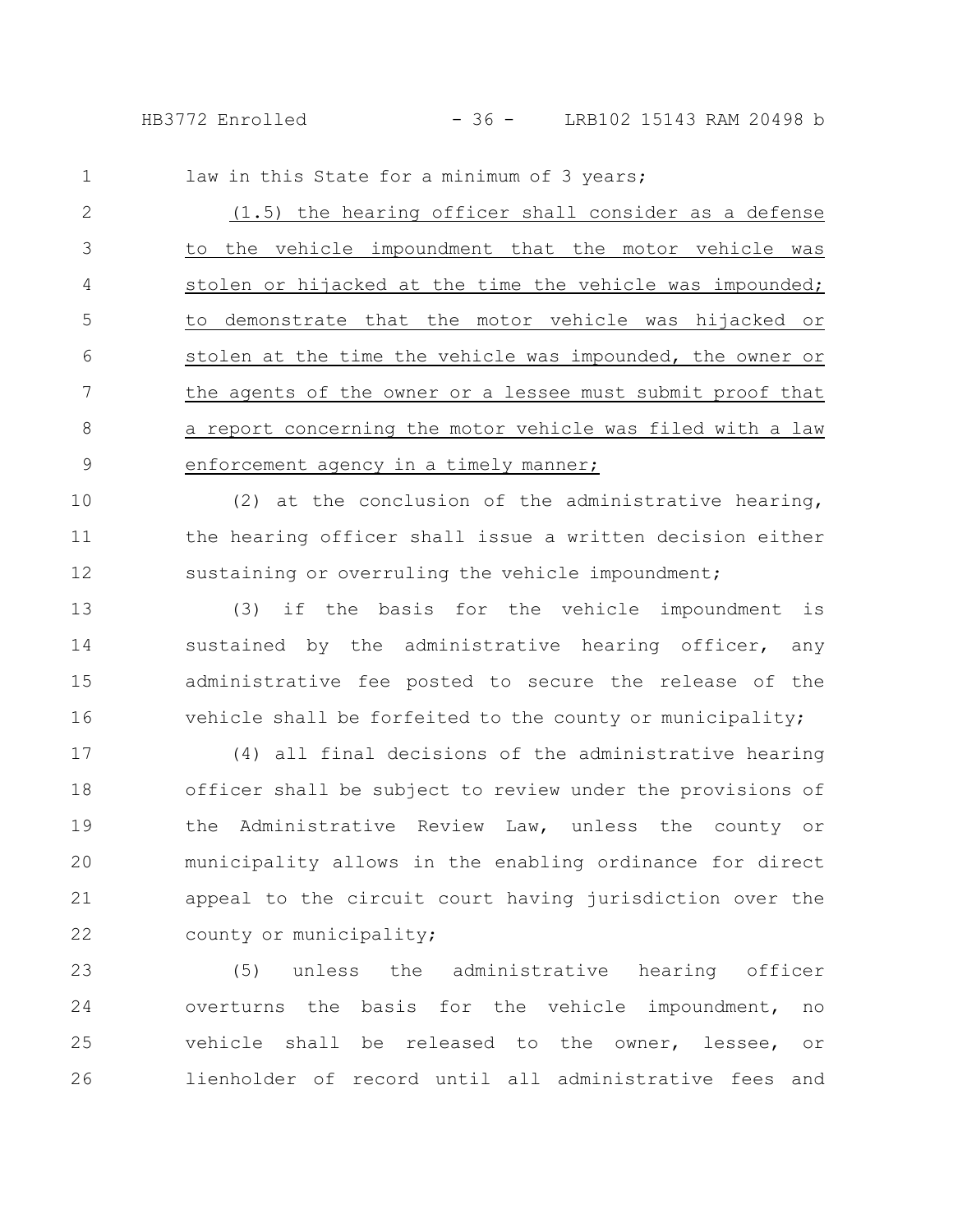HB3772 Enrolled - 37 - LRB102 15143 RAM 20498 b

1

towing and storage charges are paid; and

(6) if the administrative hearing officer finds that a county or municipality that impounds a vehicle exceeded its authority under this Code, the county or municipality shall be liable to the registered owner or lessee of the vehicle for the cost of storage fees and reasonable attorney's fees; and  $\div$ 2 3 4 5 6 7

(7) notwithstanding any other provision of law to the contrary, if the administrative hearing officer finds that a county or municipality impounded a motor vehicle that was stolen or hijacked at the time the vehicle was impounded, the county or municipality shall refund any administrative fees already paid by the registered owner or lessee of the vehicle. 8 9 10 11 12 13 14

(h) Vehicles not retrieved from the towing facility or storage facility within 35 days after the administrative hearing officer issues a written decision shall be deemed abandoned and disposed of in accordance with the provisions of Article II of Chapter 4 of this Code. 15 16 17 18 19

(i) Unless stayed by a court of competent jurisdiction, any fine, penalty, or administrative fee imposed under this Section which remains unpaid in whole or in part after the expiration of the deadline for seeking judicial review under the Administrative Review Law may be enforced in the same manner as a judgment entered by a court of competent jurisdiction. 20 21 22 23 24 25 26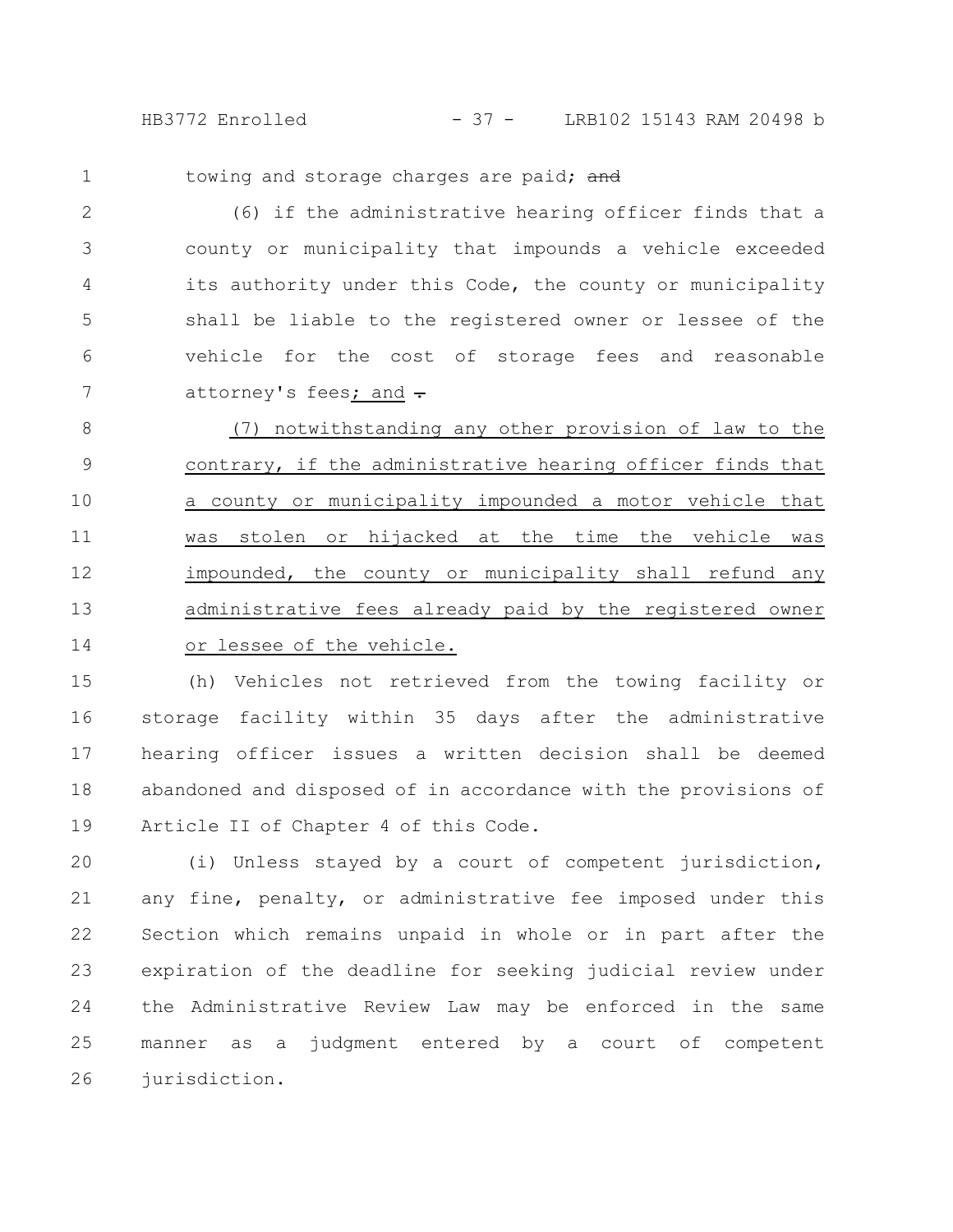HB3772 Enrolled - 38 - LRB102 15143 RAM 20498 b

(j) The fee limits in subsection (b), the exceptions in paragraph (6) of subsection (b), and all of paragraph (6) of subsection (g) of this Section shall not apply to a home rule unit that tows a vehicle on a public way if a circumstance requires the towing of the vehicle or if the vehicle is towed due to a violation of a statute or local ordinance, and the home rule unit: 1 2 3 4 5 6 7

(1) owns and operates a towing facility within its boundaries for the storage of towed vehicles; and 8 9

(2) owns and operates tow trucks or enters into a contract with a third party vendor to operate tow trucks. (Source: P.A. 98-518, eff. 8-22-13; 98-734, eff. 1-1-15; 98-756, eff. 7-16-14; 99-848, eff. 8-19-16.) 10 11 12 13

(625 ILCS 5/11-208.8) 14

Sec. 11-208.8. Automated speed enforcement systems in safety zones. 15 16

(a) As used in this Section: 17

"Automated speed enforcement system" means a photographic device, radar device, laser device, or other electrical or mechanical device or devices installed or utilized in a safety zone and designed to record the speed of a vehicle and obtain a clear photograph or other recorded image of the vehicle and the vehicle's registration plate or digital registration plate while the driver is violating Article VI of Chapter 11 of this Code or a similar provision of a local ordinance. 18 19 20 21 22 23 24 25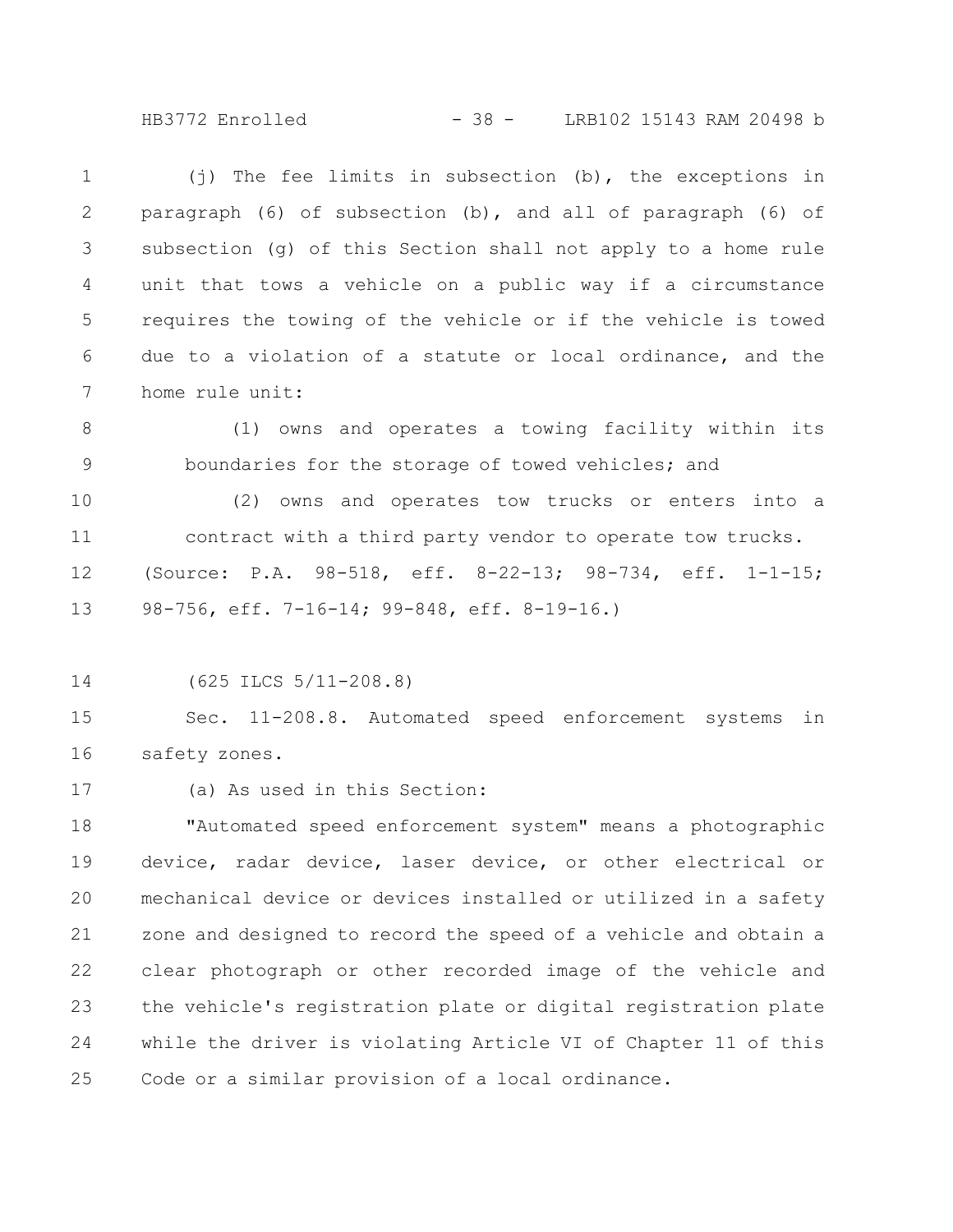HB3772 Enrolled - 39 - LRB102 15143 RAM 20498 b

An automated speed enforcement system is a system, located in a safety zone which is under the jurisdiction of a municipality, that produces a recorded image of a motor vehicle's violation of a provision of this Code or a local ordinance and is designed to obtain a clear recorded image of the vehicle and the vehicle's license plate. The recorded image must also display the time, date, and location of the violation. "Owner" means the person or entity to whom the vehicle is registered. "Recorded image" means images recorded by an automated speed enforcement system on: (1) 2 or more photographs; (2) 2 or more microphotographs; (3) 2 or more electronic images; or (4) a video recording showing the motor vehicle and, on at least one image or portion of the recording, clearly identifying the registration plate or digital registration plate number of the motor vehicle. "Safety zone" means an area that is within one-eighth of a mile from the nearest property line of any public or private elementary or secondary school, or from the nearest property line of any facility, area, or land owned by a school district that is used for educational purposes approved by the Illinois State Board of Education, not including school district 1 2 3 4 5 6 7 8 9 10 11 12 13 14 15 16 17 18 19 20 21 22 23 24 25

headquarters or administrative buildings. A safety zone also 26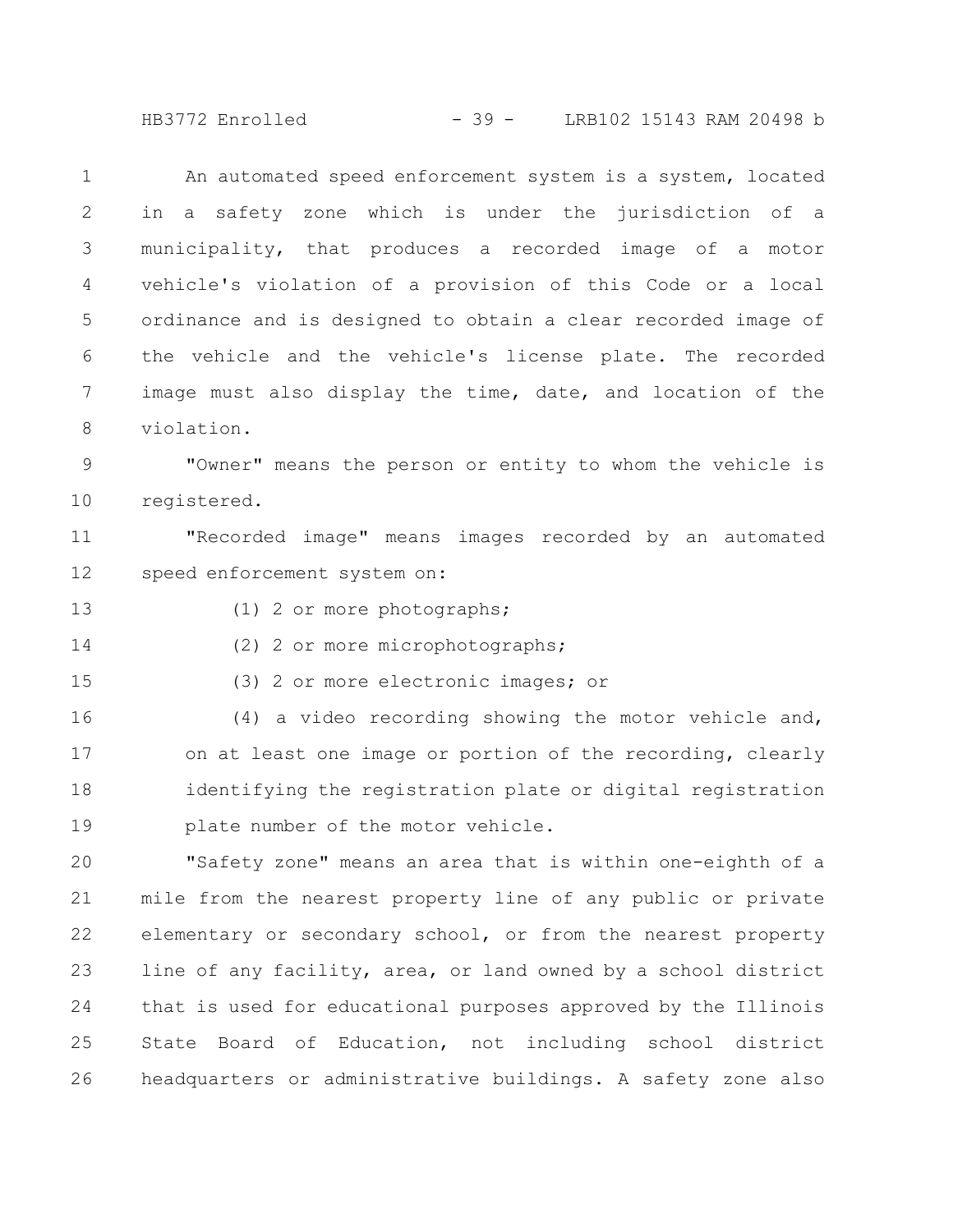HB3772 Enrolled - 40 - LRB102 15143 RAM 20498 b

includes an area that is within one-eighth of a mile from the nearest property line of any facility, area, or land owned by a park district used for recreational purposes. However, if any portion of a roadway is within either one-eighth mile radius, the safety zone also shall include the roadway extended to the furthest portion of the next furthest intersection. The term "safety zone" does not include any portion of the roadway known as Lake Shore Drive or any controlled access highway with 8 or more lanes of traffic. 1 2 3 4 5 6 7 8 9

(a-5) The automated speed enforcement system shall be operational and violations shall be recorded only at the following times: 10 11 12

(i) if the safety zone is based upon the property line of any facility, area, or land owned by a school district, only on school days and no earlier than 6 a.m. and no later than 8:30 p.m. if the school day is during the period of Monday through Thursday, or 9 p.m. if the school day is a Friday; and 13 14 15 16 17 18

(ii) if the safety zone is based upon the property line of any facility, area, or land owned by a park district, no earlier than one hour prior to the time that the facility, area, or land is open to the public or other patrons, and no later than one hour after the facility, area, or land is closed to the public or other patrons. 19 20 21 22 23 24

(b) A municipality that produces a recorded image of a motor vehicle's violation of a provision of this Code or a 25 26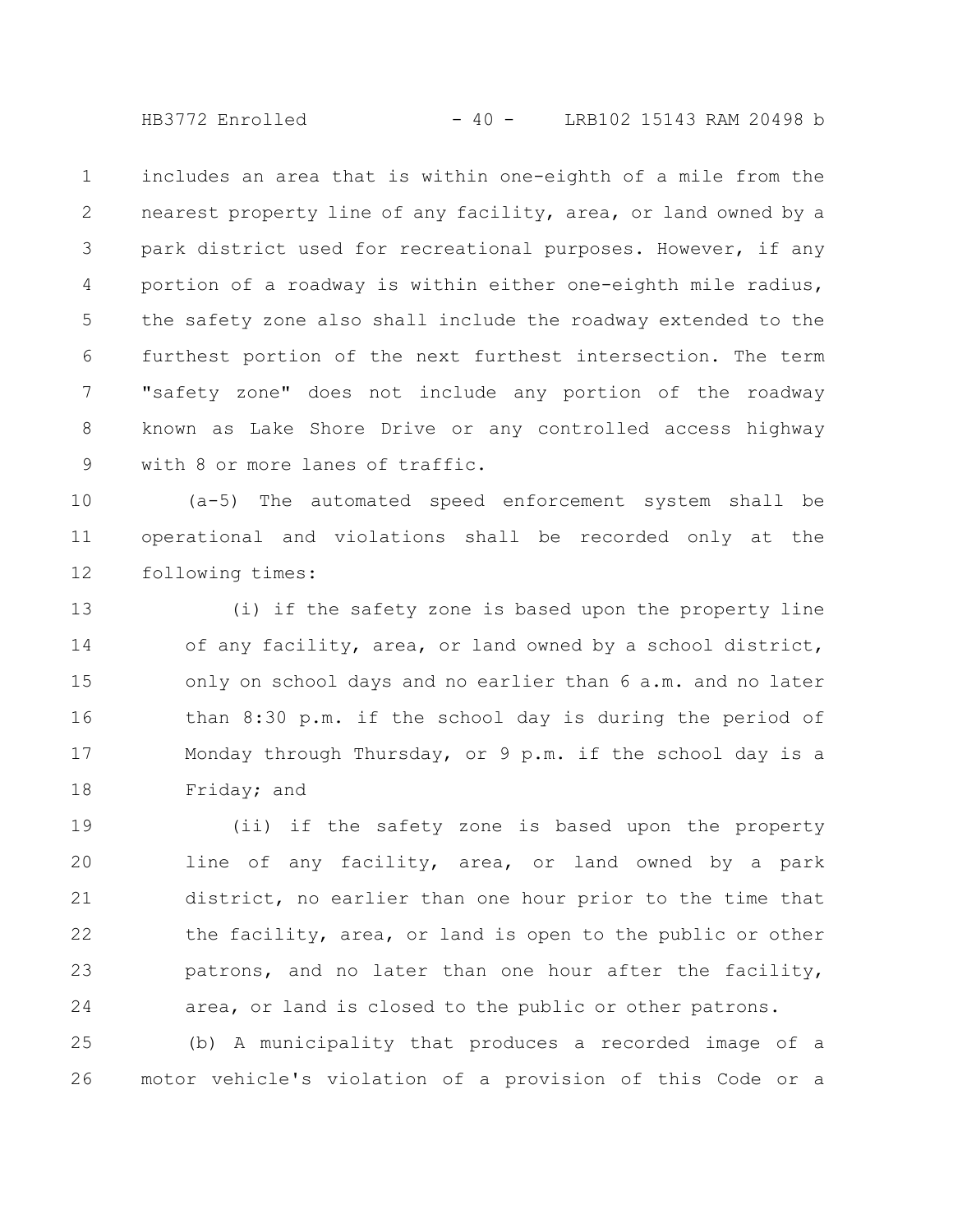HB3772 Enrolled - 41 - LRB102 15143 RAM 20498 b

local ordinance must make the recorded images of a violation accessible to the alleged violator by providing the alleged violator with a website address, accessible through the Internet. 1 2 3 4

(c) Notwithstanding any penalties for any other violations of this Code, the owner of a motor vehicle used in a traffic violation recorded by an automated speed enforcement system shall be subject to the following penalties: 5 6 7 8

(1) if the recorded speed is no less than 6 miles per hour and no more than 10 miles per hour over the legal speed limit, a civil penalty not exceeding \$50, plus an additional penalty of not more than \$50 for failure to pay the original penalty in a timely manner; or 9 10 11 12 13

(2) if the recorded speed is more than 10 miles per hour over the legal speed limit, a civil penalty not exceeding \$100, plus an additional penalty of not more than \$100 for failure to pay the original penalty in a timely manner. 14 15 16 17 18

A penalty may not be imposed under this Section if the driver of the motor vehicle received a Uniform Traffic Citation from a police officer for a speeding violation occurring within one-eighth of a mile and 15 minutes of the violation that was recorded by the system. A violation for which a civil penalty is imposed under this Section is not a violation of a traffic regulation governing the movement of vehicles and may not be recorded on the driving record of the 19 20 21 22 23 24 25 26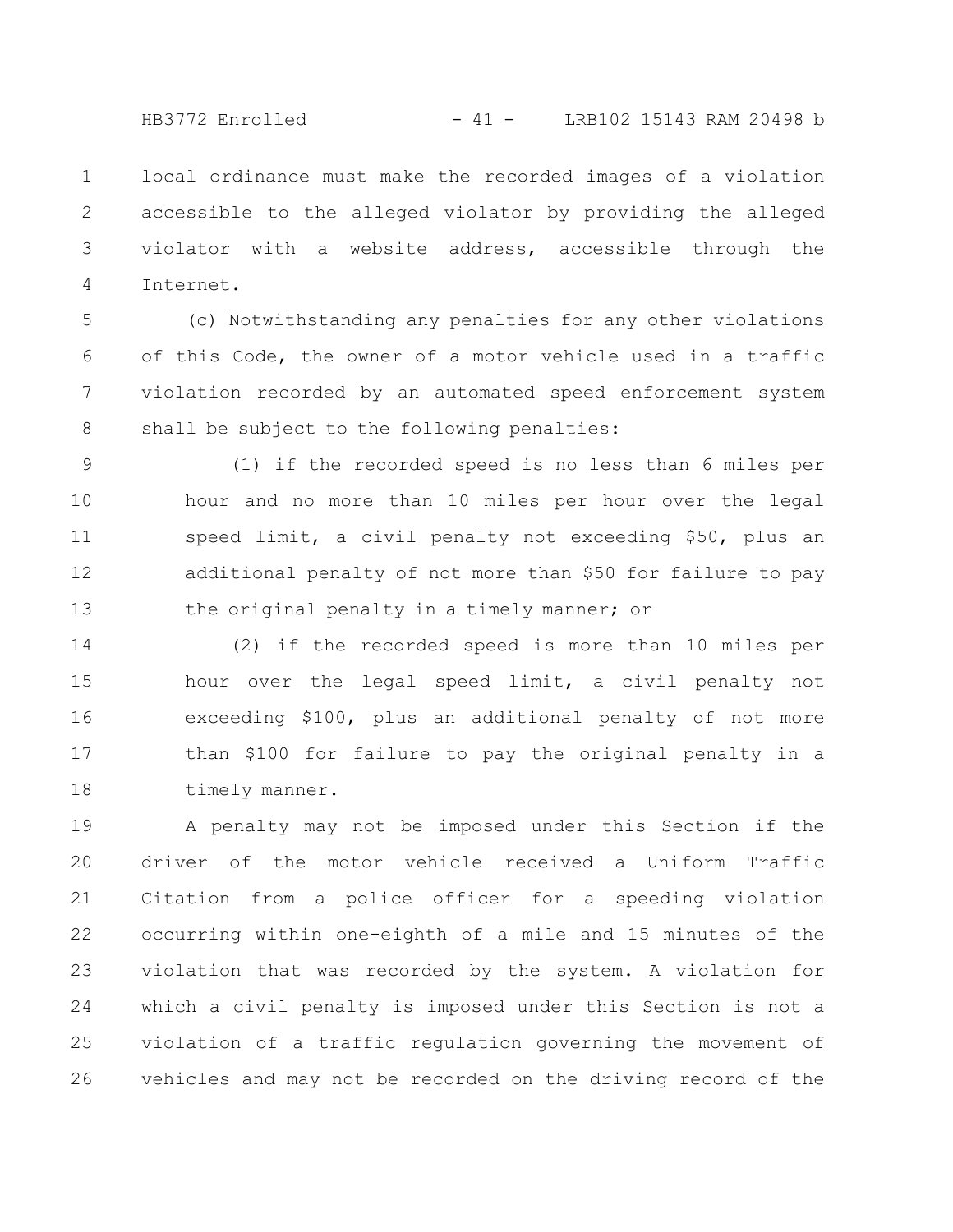$HB3772$  Enrolled  $-42 -$  LRB102 15143 RAM 20498 b

owner of the vehicle. A law enforcement officer is not required to be present or to witness the violation. No penalty may be imposed under this Section if the recorded speed of a vehicle is 5 miles per hour or less over the legal speed limit. The municipality may send, in the same manner that notices are sent under this Section, a speed violation warning notice where the violation involves a speed of 5 miles per hour or less above the legal speed limit. 1 2 3 4 5 6 7 8

(d) The net proceeds that a municipality receives from civil penalties imposed under an automated speed enforcement system, after deducting all non-personnel and personnel costs associated with the operation and maintenance of such system, shall be expended or obligated by the municipality for the following purposes: 9 10 11 12 13 14

(i) public safety initiatives to ensure safe passage around schools, and to provide police protection and surveillance around schools and parks, including but not limited to: (1) personnel costs; and (2) non-personnel costs such as construction and maintenance of public safety infrastructure and equipment; 15 16 17 18 19 20

(ii) initiatives to improve pedestrian and traffic safety; 21 22

(iii) construction and maintenance of infrastructure within the municipality, including but not limited to roads and bridges; and 23 24 25

26

(iv) after school programs.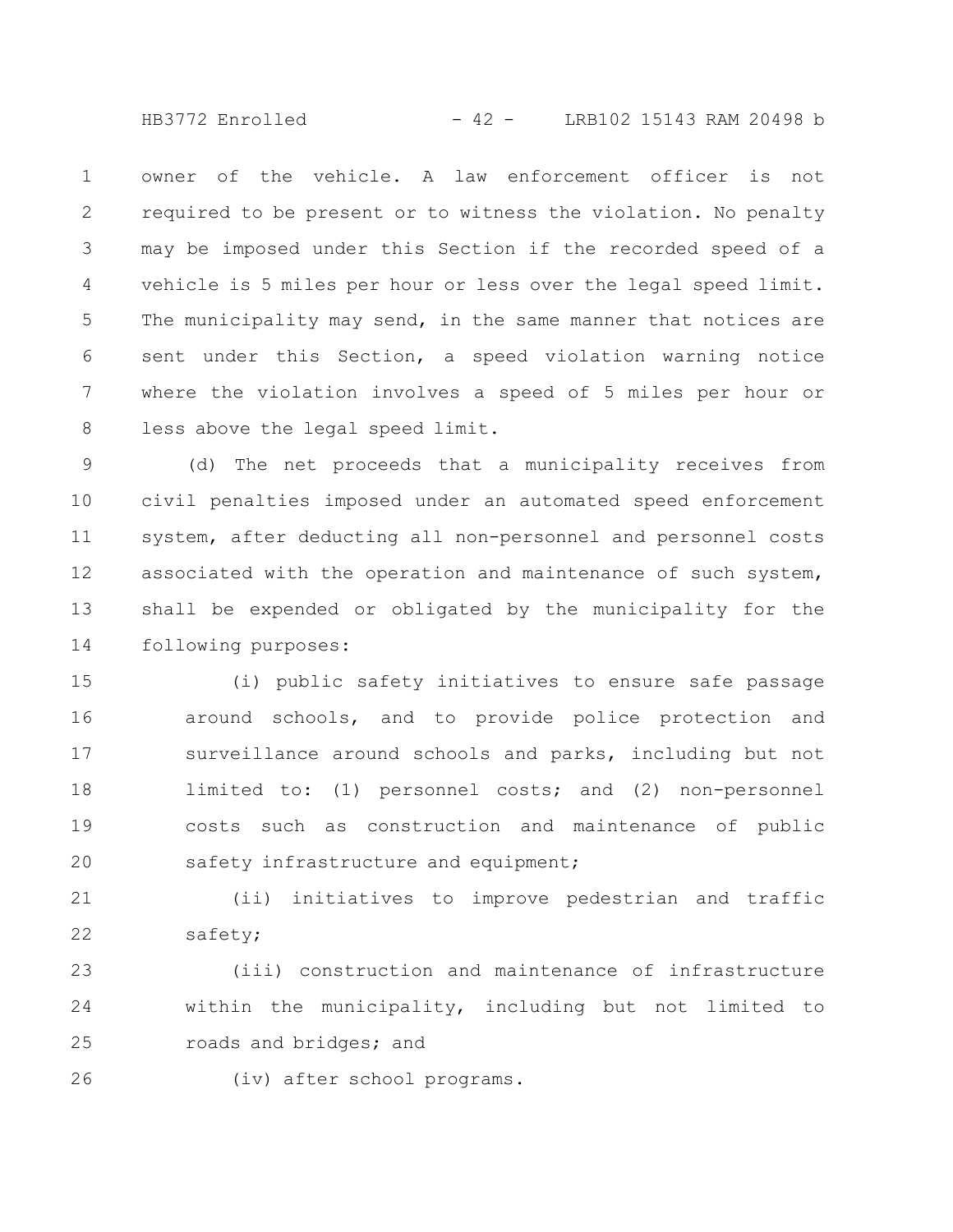HB3772 Enrolled - 43 - LRB102 15143 RAM 20498 b

(e) For each violation of a provision of this Code or a local ordinance recorded by an automated speed enforcement system, the municipality having jurisdiction shall issue a written notice of the violation to the registered owner of the vehicle as the alleged violator. The notice shall be delivered to the registered owner of the vehicle, by mail, within 30 days after the Secretary of State notifies the municipality of the identity of the owner of the vehicle, but in no event later than 90 days after the violation. (f) The notice required under subsection (e) of this Section shall include: (1) the name and address of the registered owner of the vehicle; (2) the registration number of the motor vehicle involved in the violation; (3) the violation charged; (4) the date, time, and location where the violation occurred; (5) a copy of the recorded image or images; (6) the amount of the civil penalty imposed and the date by which the civil penalty should be paid; (7) a statement that recorded images are evidence of a violation of a speed restriction; (8) a warning that failure to pay the civil penalty or to contest liability in a timely manner is an admission of liability; 1 2 3 4 5 6 7 8 9 10 11 12 13 14 15 16 17 18 19 20 21 22 23 24 25 26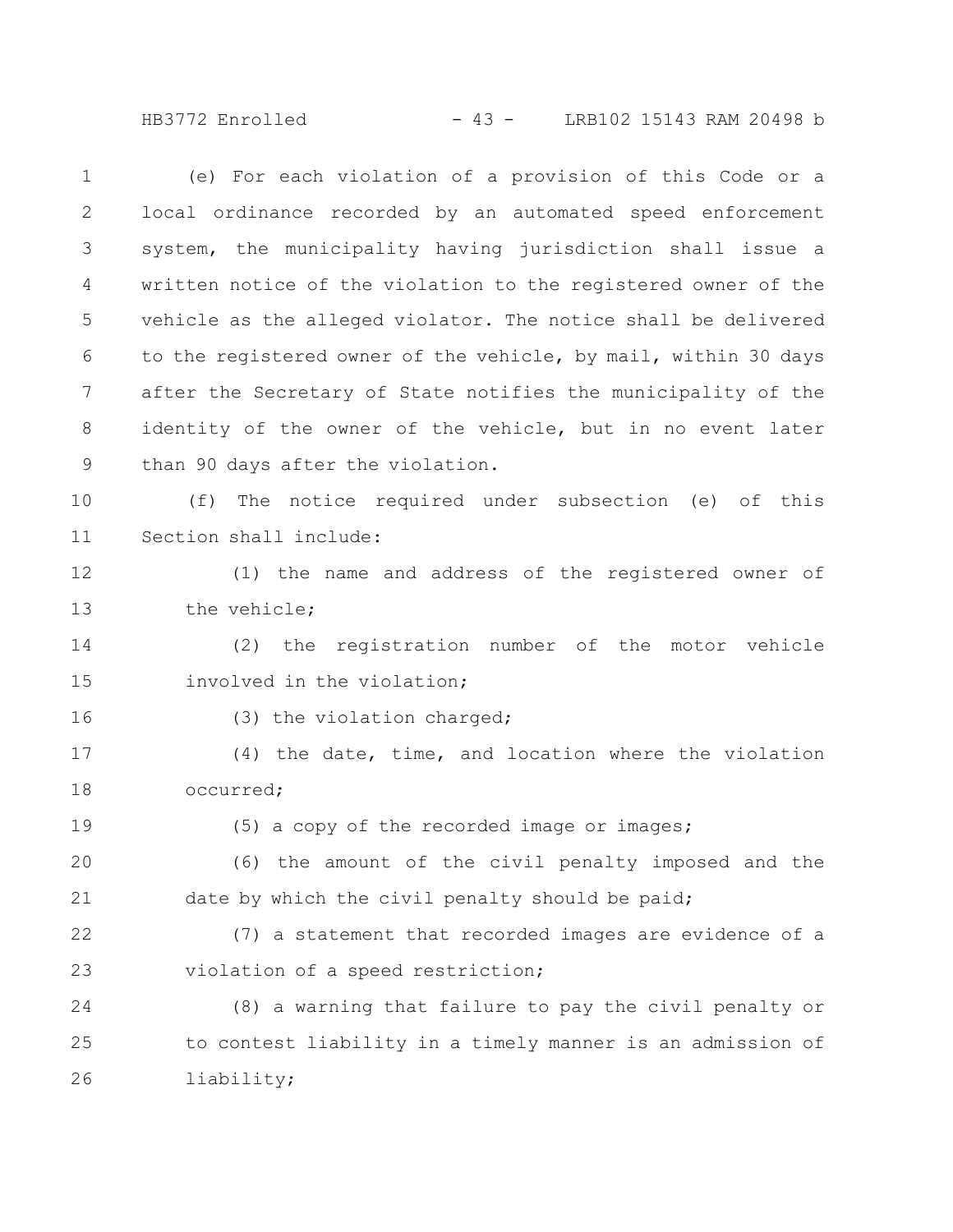HB3772 Enrolled - 44 - LRB102 15143 RAM 20498 b

(9) a statement that the person may elect to proceed by: 1 2

3

(A) paying the fine; or

(B) challenging the charge in court, by mail, or by administrative hearing; and 4 5

(10) a website address, accessible through the Internet, where the person may view the recorded images of the violation. 6 7 8

(g) (Blank). 9

(h) Based on inspection of recorded images produced by an automated speed enforcement system, a notice alleging that the violation occurred shall be evidence of the facts contained in the notice and admissible in any proceeding alleging a violation under this Section. 10 11 12 13 14

(i) Recorded images made by an automated speed enforcement system are confidential and shall be made available only to the alleged violator and governmental and law enforcement agencies for purposes of adjudicating a violation of this Section, for statistical purposes, or for other governmental purposes. Any recorded image evidencing a violation of this Section, however, may be admissible in any proceeding resulting from the issuance of the citation. 15 16 17 18 19 20 21 22

(j) The court or hearing officer may consider in defense of a violation: 23 24

(1) that the motor vehicle or registration plates or digital registration plates of the motor vehicle were 25 26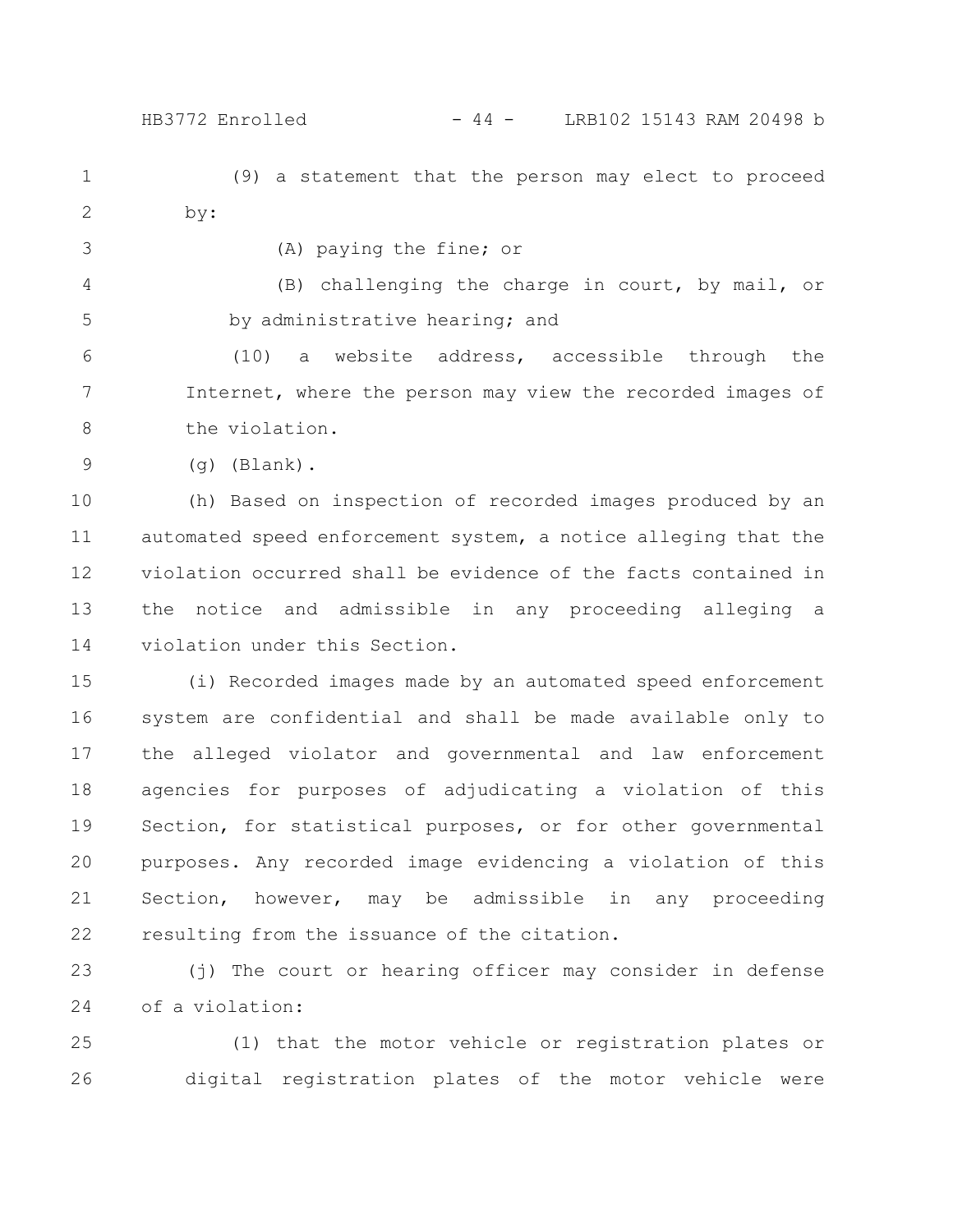HB3772 Enrolled - 45 - LRB102 15143 RAM 20498 b

stolen before the violation occurred and not under the control or in the possession of the owner or lessee at the time of the violation; 1 2 3

(1.5) that the motor vehicle was hijacked before the violation occurred and not under the control of or in the possession of the owner or lessee at the time of the violation; 4 5 6 7

(2) that the driver of the motor vehicle received a Uniform Traffic Citation from a police officer for a speeding violation occurring within one-eighth of a mile and 15 minutes of the violation that was recorded by the system; and 8 9 10 11 12

(3) any other evidence or issues provided by municipal ordinance. 13 14

(k) To demonstrate that the motor vehicle was hijacked or the motor vehicle or registration plates or digital registration plates were stolen before the violation occurred and were not under the control or possession of the owner or lessee at the time of the violation, the owner or lessee must submit proof that a report concerning the stolen motor vehicle or registration plates was filed with a law enforcement agency in a timely manner. 15 16 17 18 19 20 21 22

(l) A roadway equipped with an automated speed enforcement system shall be posted with a sign conforming to the national Manual on Uniform Traffic Control Devices that is visible to approaching traffic stating that vehicle speeds are being 23 24 25 26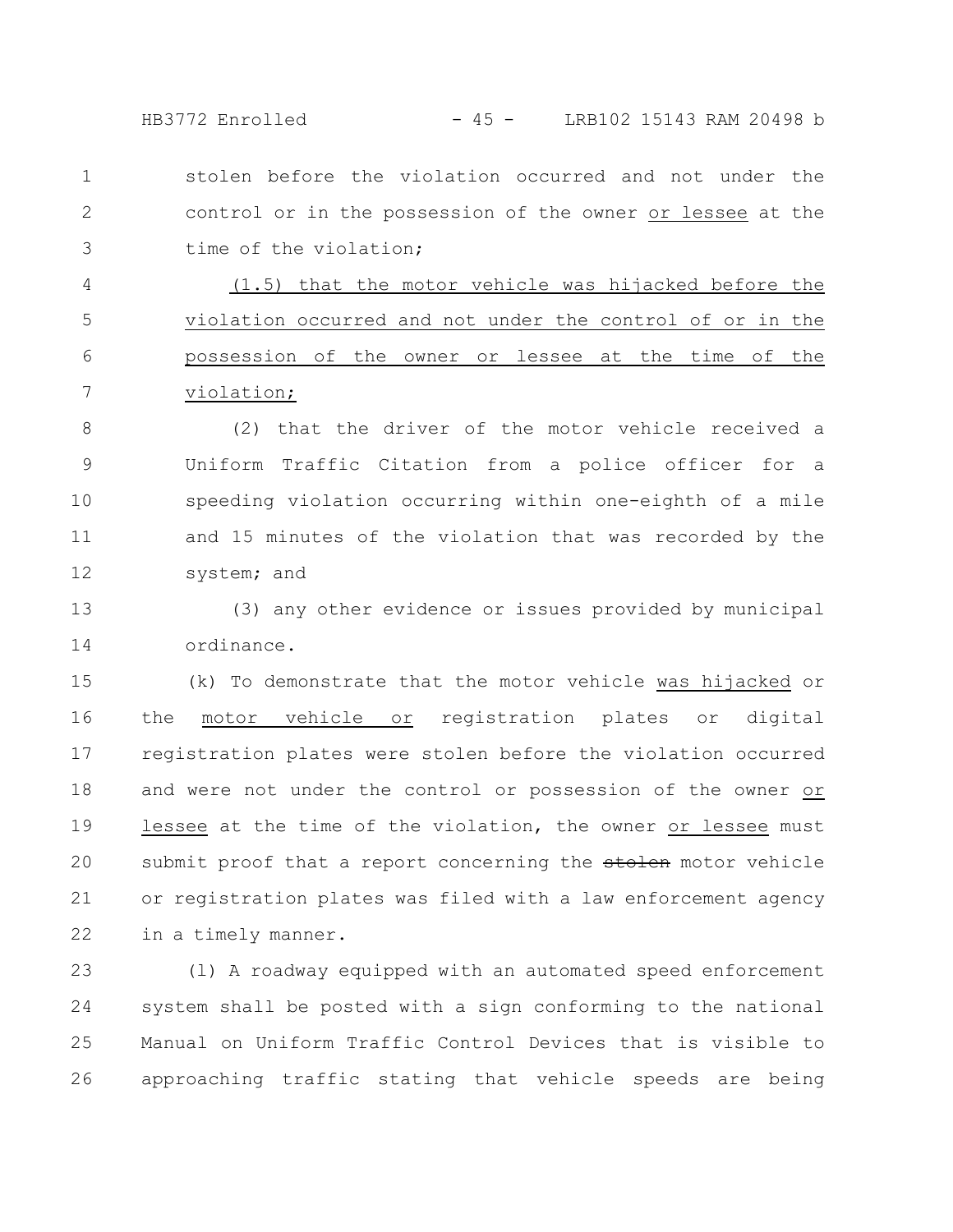HB3772 Enrolled - 46 - LRB102 15143 RAM 20498 b

photo-enforced and indicating the speed limit. The municipality shall install such additional signage as it determines is necessary to give reasonable notice to drivers as to where automated speed enforcement systems are installed. 1 2 3 4

(m) A roadway where a new automated speed enforcement system is installed shall be posted with signs providing 30 days notice of the use of a new automated speed enforcement system prior to the issuance of any citations through the automated speed enforcement system. 5 6 7 8 9

(n) The compensation paid for an automated speed enforcement system must be based on the value of the equipment or the services provided and may not be based on the number of traffic citations issued or the revenue generated by the system. 10 11 12 13 14

15

(o) (Blank).

(p) No person who is the lessor of a motor vehicle pursuant to a written lease agreement shall be liable for an automated speed or traffic law enforcement system violation involving such motor vehicle during the period of the lease; provided that upon the request of the appropriate authority received within 120 days after the violation occurred, the lessor provides within 60 days after such receipt the name and address of the lessee. The drivers license number of a lessee may be subsequently individually requested by the appropriate authority if needed for enforcement of this Section. 16 17 18 19 20 21 22 23 24 25

Upon the provision of information by the lessor pursuant 26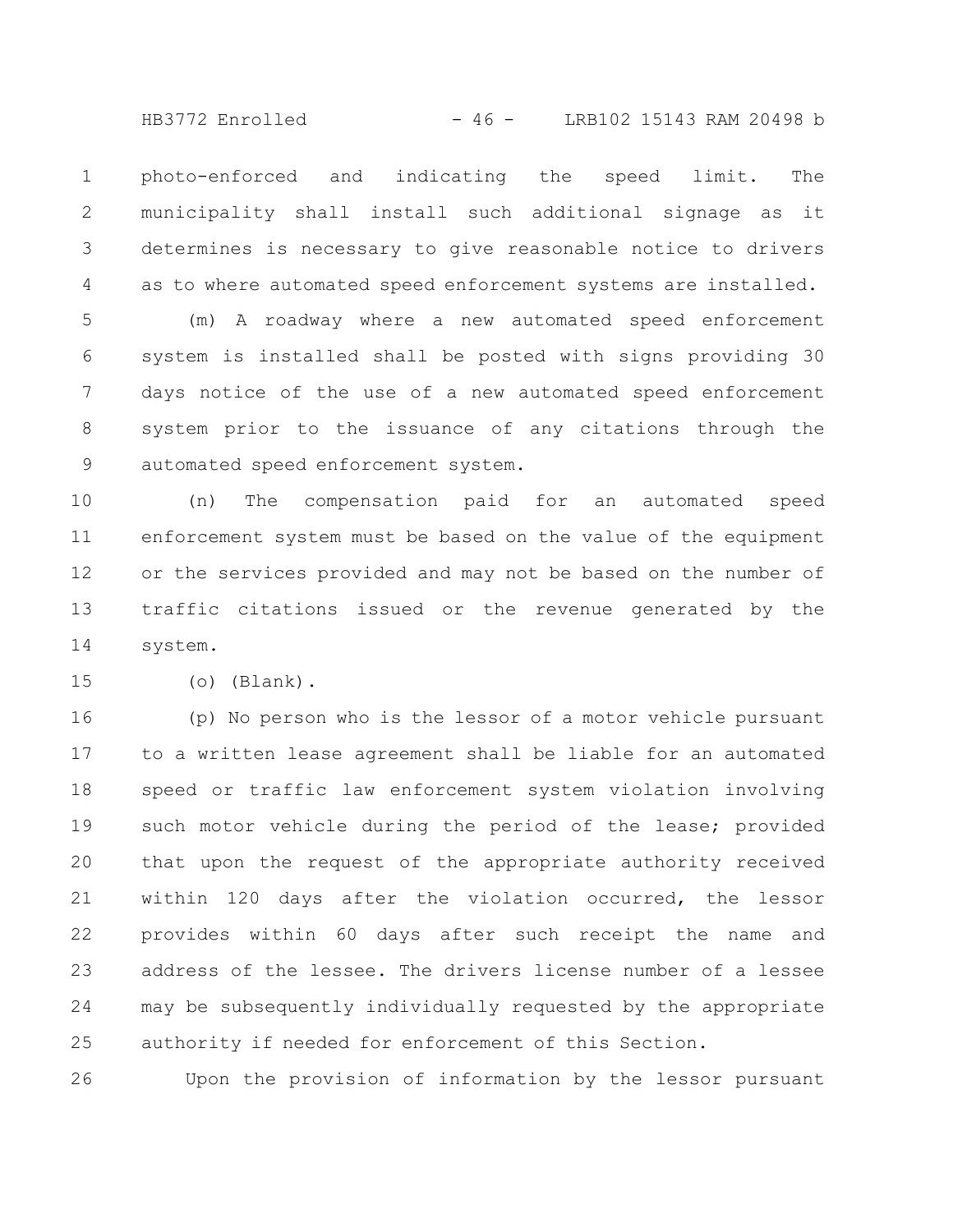to this subsection, the municipality may issue the violation to the lessee of the vehicle in the same manner as it would issue a violation to a registered owner of a vehicle pursuant to this Section, and the lessee may be held liable for the violation. 1 2 3 4 5

(q) A municipality using an automated speed enforcement system must provide notice to drivers by publishing the locations of all safety zones where system equipment is installed on the website of the municipality. 6 7 8 9

(r) A municipality operating an automated speed enforcement system shall conduct a statistical analysis to assess the safety impact of the system. The statistical analysis shall be based upon the best available crash, traffic, and other data, and shall cover a period of time before and after installation of the system sufficient to provide a statistically valid comparison of safety impact. The statistical analysis shall be consistent with professional judgment and acceptable industry practice. The statistical analysis also shall be consistent with the data required for valid comparisons of before and after conditions and shall be conducted within a reasonable period following the installation of the automated traffic law enforcement system. The statistical analysis required by this subsection shall be made available to the public and shall be published on the website of the municipality. 10 11 12 13 14 15 16 17 18 19 20 21 22 23 24 25

26

(s) This Section applies only to municipalities with a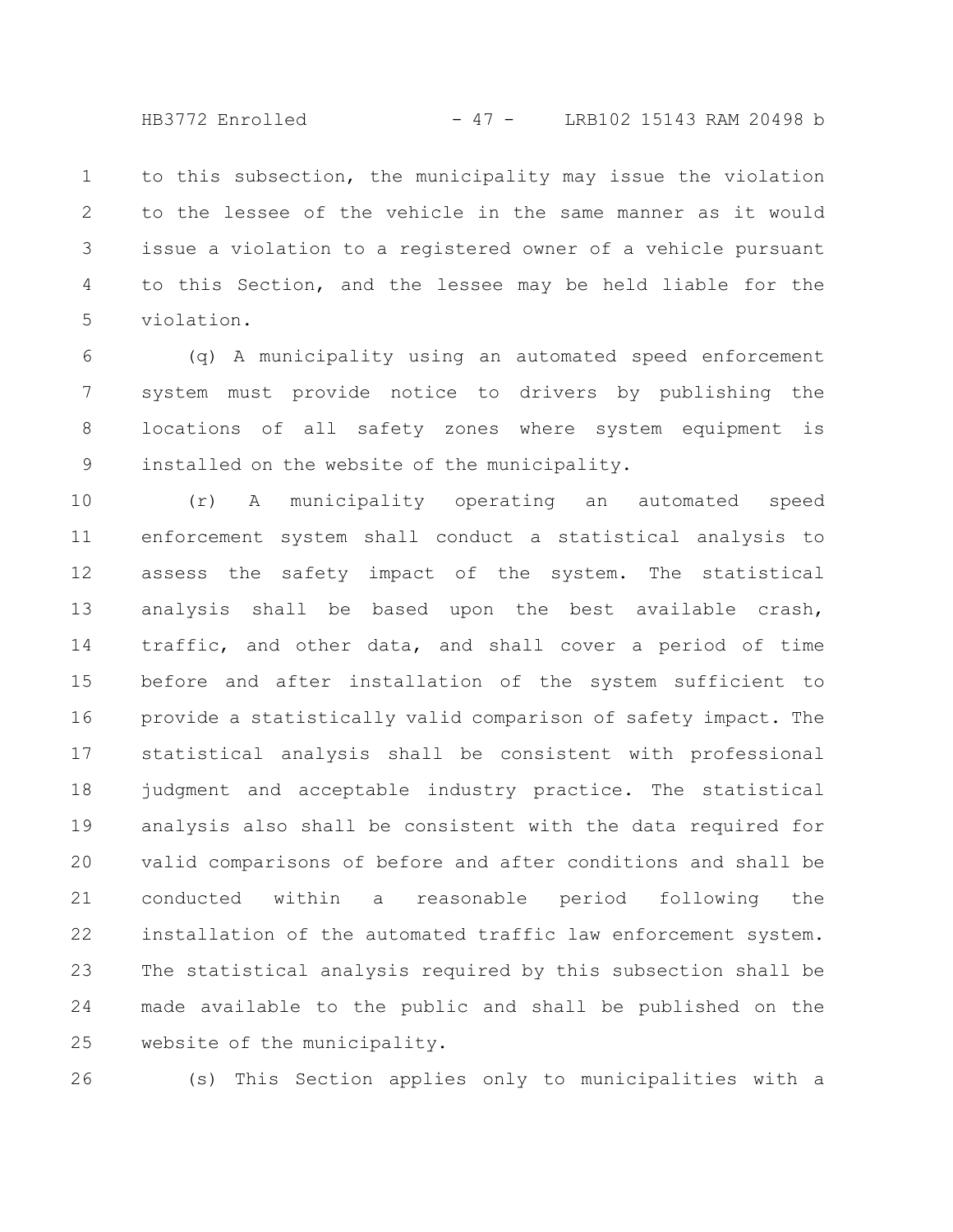HB3772 Enrolled - 48 - LRB102 15143 RAM 20498 b

population of 1,000,000 or more inhabitants. 1

(Source: P.A. 101-395, eff. 8-16-19; 101-652, eff. 7-1-21.) 2

3

(625 ILCS 5/11-208.9)

Sec. 11-208.9. Automated traffic law enforcement system; approaching, overtaking, and passing a school bus. 4 5

(a) As used in this Section, "automated traffic law enforcement system" means a device with one or more motor vehicle sensors working in conjunction with the visual signals on a school bus, as specified in Sections 12-803 and 12-805 of this Code, to produce recorded images of motor vehicles that fail to stop before meeting or overtaking, from either direction, any school bus stopped at any location for the purpose of receiving or discharging pupils in violation of Section 11-1414 of this Code or a similar provision of a local ordinance. 6 7 8 9 10 11 12 13 14 15

An automated traffic law enforcement system is a system, in a municipality or county operated by a governmental agency, that produces a recorded image of a motor vehicle's violation of a provision of this Code or a local ordinance and is designed to obtain a clear recorded image of the vehicle and the vehicle's license plate. The recorded image must also display the time, date, and location of the violation. 16 17 18 19 20 21 22

(b) As used in this Section, "recorded images" means images recorded by an automated traffic law enforcement system on: 23 24 25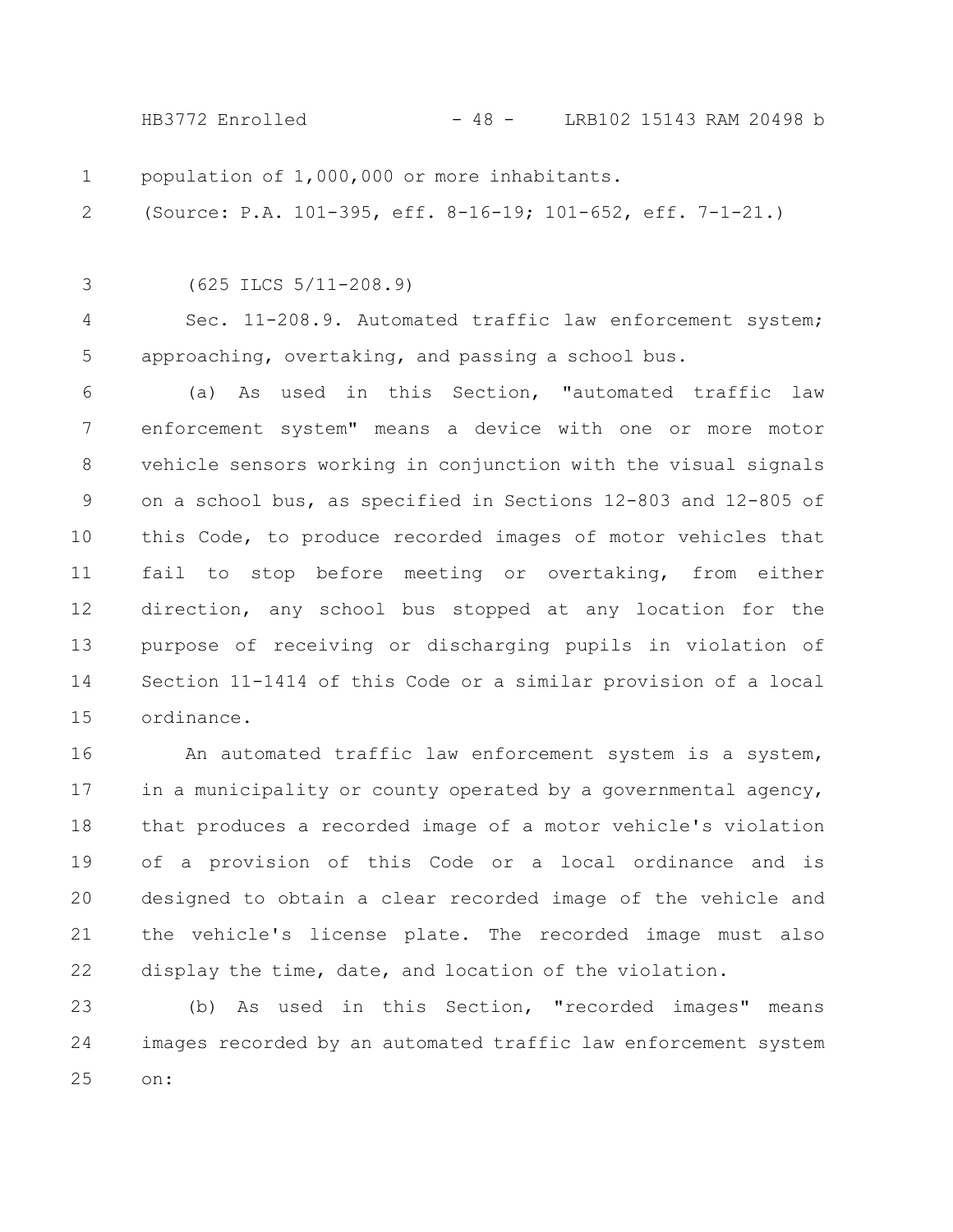HB3772 Enrolled - 49 - LRB102 15143 RAM 20498 b

1

(1) 2 or more photographs;

- (2) 2 or more microphotographs; 2
- (3) 2 or more electronic images; or 3

(4) a video recording showing the motor vehicle and, on at least one image or portion of the recording, clearly identifying the registration plate or digital registration plate number of the motor vehicle. 4 5 6 7

(c) A municipality or county that produces a recorded image of a motor vehicle's violation of a provision of this Code or a local ordinance must make the recorded images of a violation accessible to the alleged violator by providing the alleged violator with a website address, accessible through the Internet. 8 9 10 11 12 13

(d) For each violation of a provision of this Code or a local ordinance recorded by an automated traffic law enforcement system, the county or municipality having jurisdiction shall issue a written notice of the violation to the registered owner of the vehicle as the alleged violator. The notice shall be delivered to the registered owner of the vehicle, by mail, within 30 days after the Secretary of State notifies the municipality or county of the identity of the owner of the vehicle, but in no event later than 90 days after the violation. 14 15 16 17 18 19 20 21 22 23

(e) The notice required under subsection (d) shall include: 24 25

26

(1) the name and address of the registered owner of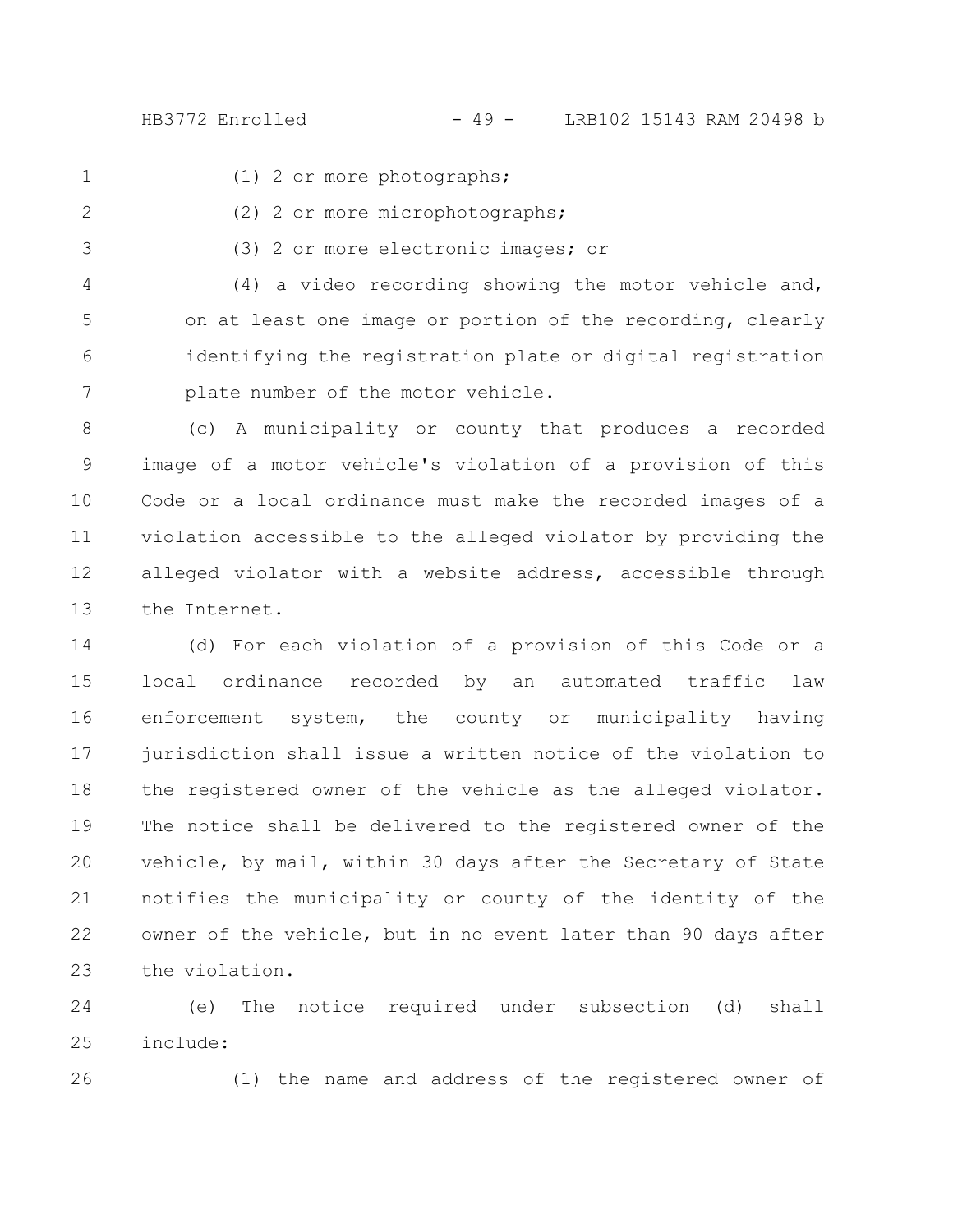the vehicle; 1

(2) the registration number of the motor vehicle involved in the violation; (3) the violation charged; (4) the location where the violation occurred; (5) the date and time of the violation; (6) a copy of the recorded images; (7) the amount of the civil penalty imposed and the date by which the civil penalty should be paid; (8) a statement that recorded images are evidence of a violation of overtaking or passing a school bus stopped for the purpose of receiving or discharging pupils; (9) a warning that failure to pay the civil penalty or to contest liability in a timely manner is an admission of liability; (10) a statement that the person may elect to proceed by: (A) paying the fine; or (B) challenging the charge in court, by mail, or by administrative hearing; and (11) a website address, accessible through the Internet, where the person may view the recorded images of the violation. (f) (Blank). (g) Based on inspection of recorded images produced by an automated traffic law enforcement system, a notice alleging 2 3 4 5 6 7 8 9 10 11 12 13 14 15 16 17 18 19 20 21 22 23 24 25 26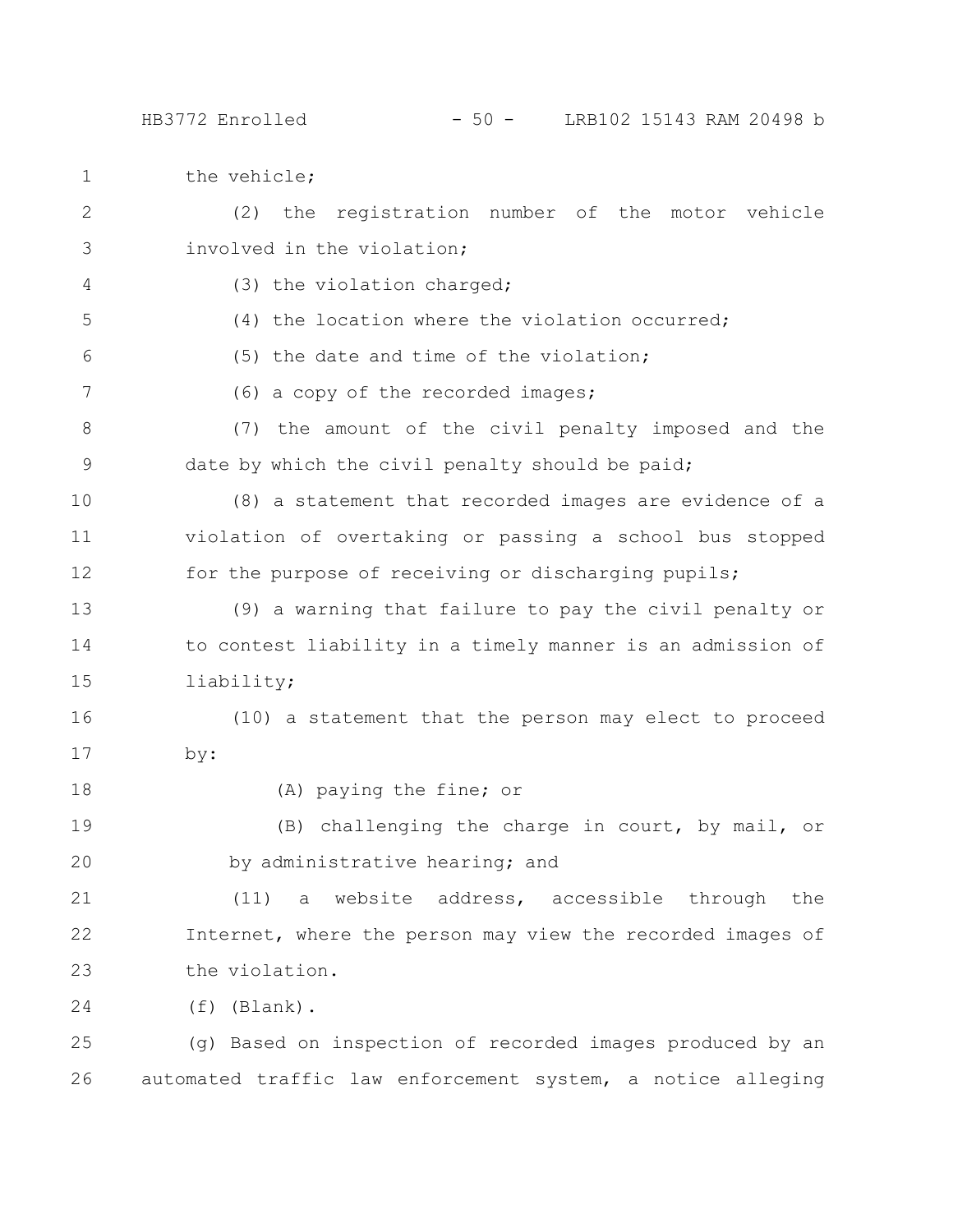HB3772 Enrolled - 51 - LRB102 15143 RAM 20498 b

that the violation occurred shall be evidence of the facts contained in the notice and admissible in any proceeding alleging a violation under this Section. 1 2 3

(h) Recorded images made by an automated traffic law enforcement system are confidential and shall be made available only to the alleged violator and governmental and law enforcement agencies for purposes of adjudicating a violation of this Section, for statistical purposes, or for other governmental purposes. Any recorded image evidencing a violation of this Section, however, may be admissible in any proceeding resulting from the issuance of the citation. 4 5 6 7 8 9 10 11

(i) The court or hearing officer may consider in defense of a violation: 12 13

(1) that the motor vehicle or registration plates or digital registration plates of the motor vehicle were stolen before the violation occurred and not under the control of or in the possession of the owner or lessee at the time of the violation; 14 15 16 17 18

(1.5) that the motor vehicle was hijacked before the violation occurred and not under the control of or in the possession of the owner or lessee at the time of the violation; 19 20 21 22

(2) that the driver of the motor vehicle received a Uniform Traffic Citation from a police officer for a violation of Section 11-1414 of this Code within one-eighth of a mile and 15 minutes of the violation that 23 24 25 26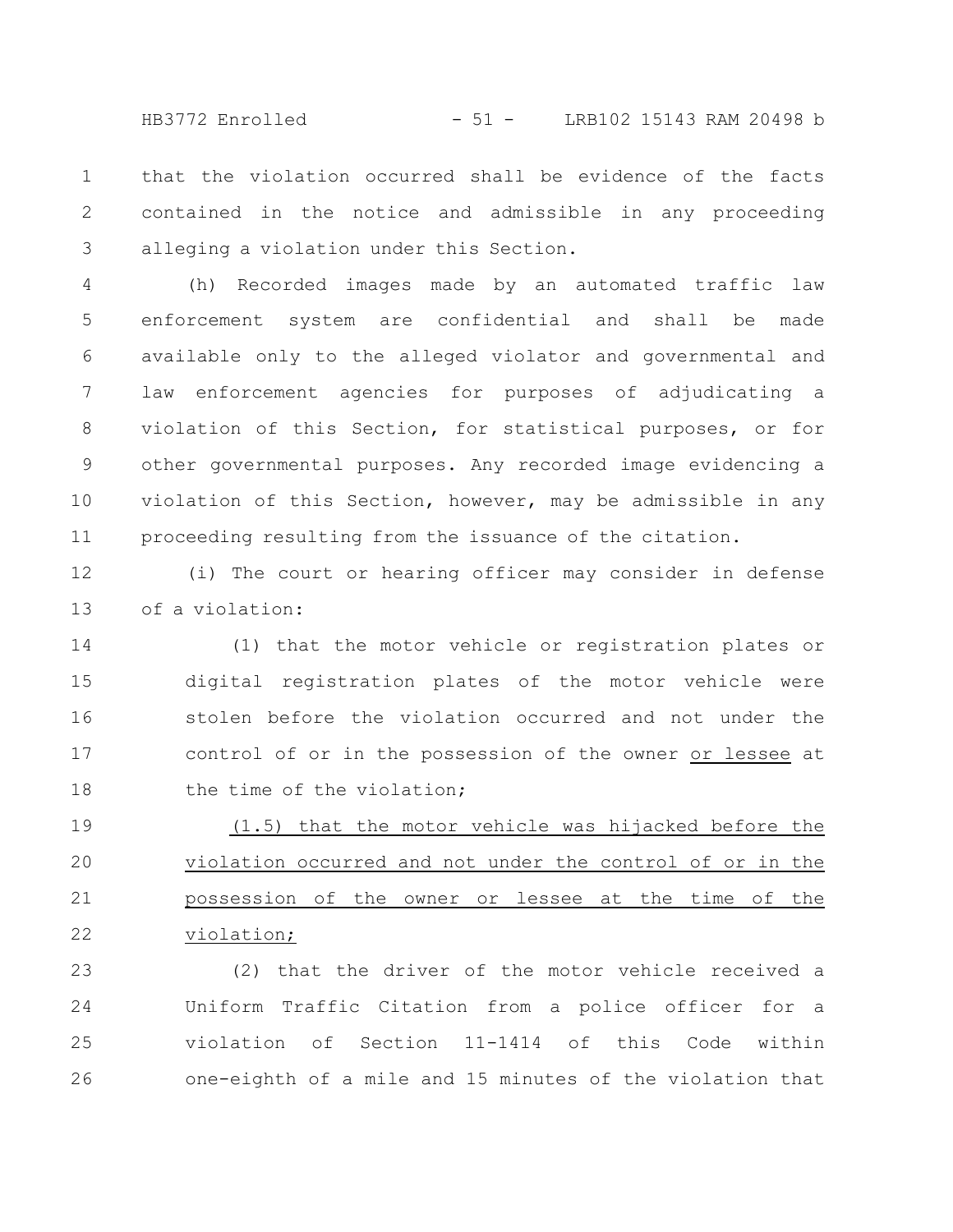HB3772 Enrolled - 52 - LRB102 15143 RAM 20498 b

1

was recorded by the system;

(3) that the visual signals required by Sections 12-803 and 12-805 of this Code were damaged, not activated, not present in violation of Sections 12-803 and 12-805, or inoperable; and 2 3 4 5

(4) any other evidence or issues provided by municipal or county ordinance. 6 7

(j) To demonstrate that the motor vehicle was hijacked or the motor vehicle or registration plates or digital registration plates were stolen before the violation occurred and were not under the control or possession of the owner or lessee at the time of the violation, the owner or lessee must submit proof that a report concerning the stolen motor vehicle or registration plates was filed with a law enforcement agency in a timely manner. 8 9 10 11 12 13 14 15

(k) Unless the driver of the motor vehicle received a Uniform Traffic Citation from a police officer at the time of the violation, the motor vehicle owner is subject to a civil penalty not exceeding \$150 for a first time violation or \$500 for a second or subsequent violation, plus an additional penalty of not more than \$100 for failure to pay the original penalty in a timely manner, if the motor vehicle is recorded by an automated traffic law enforcement system. A violation for which a civil penalty is imposed under this Section is not a violation of a traffic regulation governing the movement of vehicles and may not be recorded on the driving record of the 16 17 18 19 20 21 22 23 24 25 26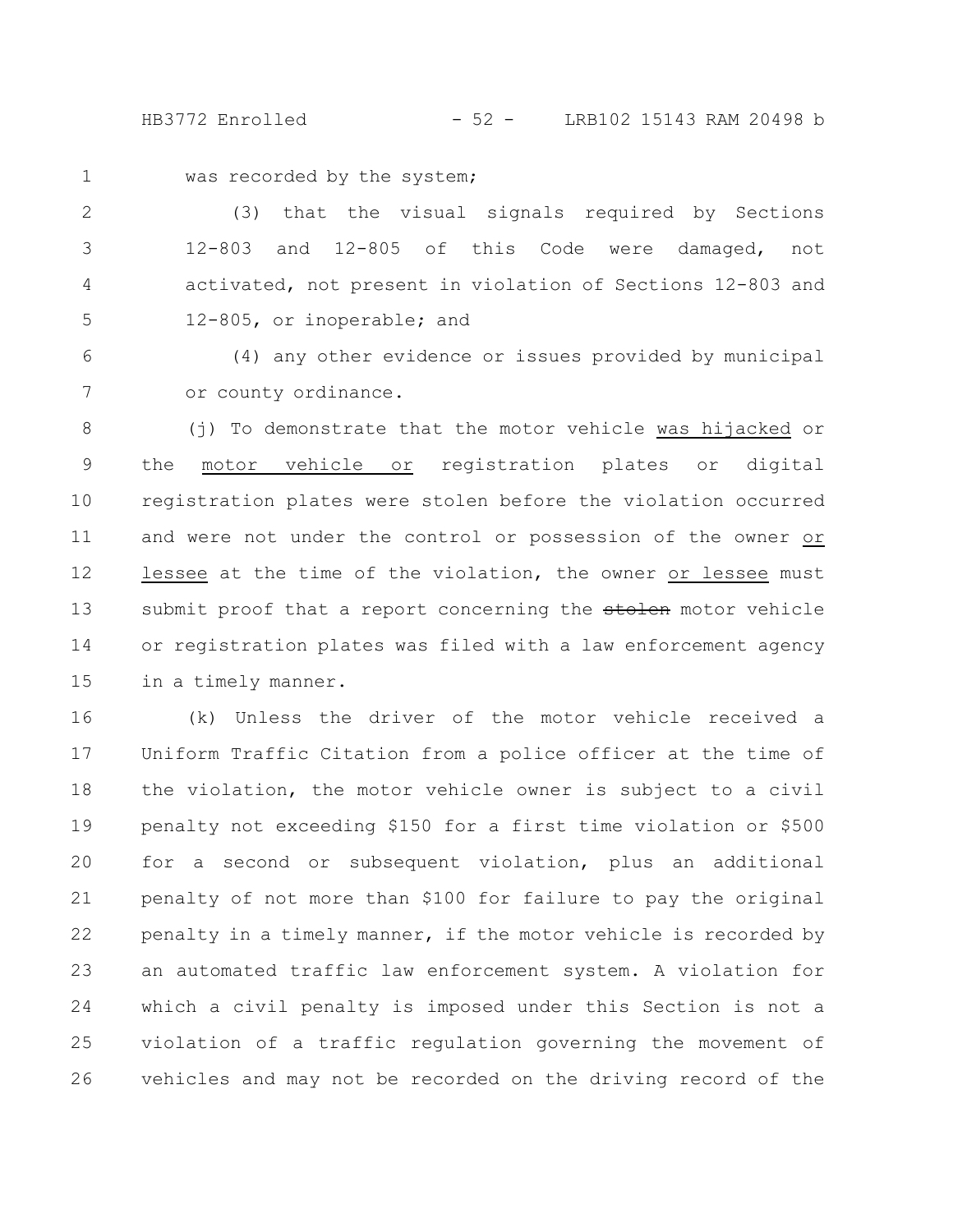HB3772 Enrolled - 53 - LRB102 15143 RAM 20498 b

owner of the vehicle, but may be recorded by the municipality or county for the purpose of determining if a person is subject to the higher fine for a second or subsequent offense. 1 2 3

(l) A school bus equipped with an automated traffic law enforcement system must be posted with a sign indicating that the school bus is being monitored by an automated traffic law enforcement system. 4 5 6 7

(m) A municipality or county that has one or more school buses equipped with an automated traffic law enforcement system must provide notice to drivers by posting a list of school districts using school buses equipped with an automated traffic law enforcement system on the municipality or county website. School districts that have one or more school buses equipped with an automated traffic law enforcement system must provide notice to drivers by posting that information on their websites. 8 9 10 11 12 13 14 15 16

(n) A municipality or county operating an automated traffic law enforcement system shall conduct a statistical analysis to assess the safety impact in each school district using school buses equipped with an automated traffic law enforcement system following installation of the system. The statistical analysis shall be based upon the best available crash, traffic, and other data, and shall cover a period of time before and after installation of the system sufficient to provide a statistically valid comparison of safety impact. The statistical analysis shall be consistent with professional 17 18 19 20 21 22 23 24 25 26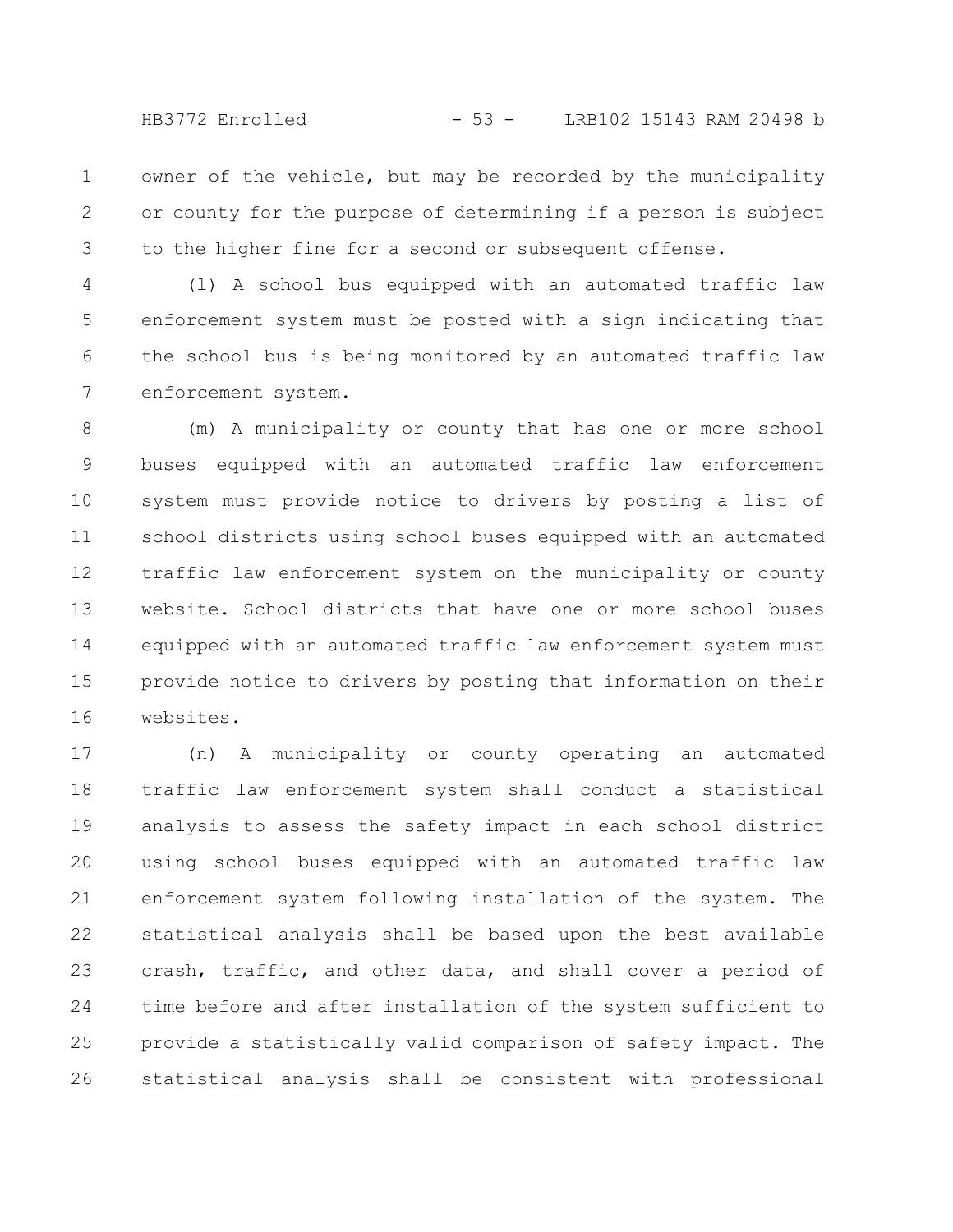HB3772 Enrolled - 54 - LRB102 15143 RAM 20498 b

judgment and acceptable industry practice. The statistical analysis also shall be consistent with the data required for valid comparisons of before and after conditions and shall be conducted within a reasonable period following the installation of the automated traffic law enforcement system. The statistical analysis required by this subsection shall be made available to the public and shall be published on the website of the municipality or county. If the statistical analysis for the 36-month period following installation of the system indicates that there has been an increase in the rate of accidents at the approach to school buses monitored by the system, the municipality or county shall undertake additional studies to determine the cause and severity of the accidents, and may take any action that it determines is necessary or appropriate to reduce the number or severity of the accidents involving school buses equipped with an automated traffic law enforcement system. 1 2 3 4 5 6 7 8 9 10 11 12 13 14 15 16 17

(o) The compensation paid for an automated traffic law enforcement system must be based on the value of the equipment or the services provided and may not be based on the number of traffic citations issued or the revenue generated by the system. 18 19 20 21 22

(p) No person who is the lessor of a motor vehicle pursuant to a written lease agreement shall be liable for an automated speed or traffic law enforcement system violation involving such motor vehicle during the period of the lease; provided 23 24 25 26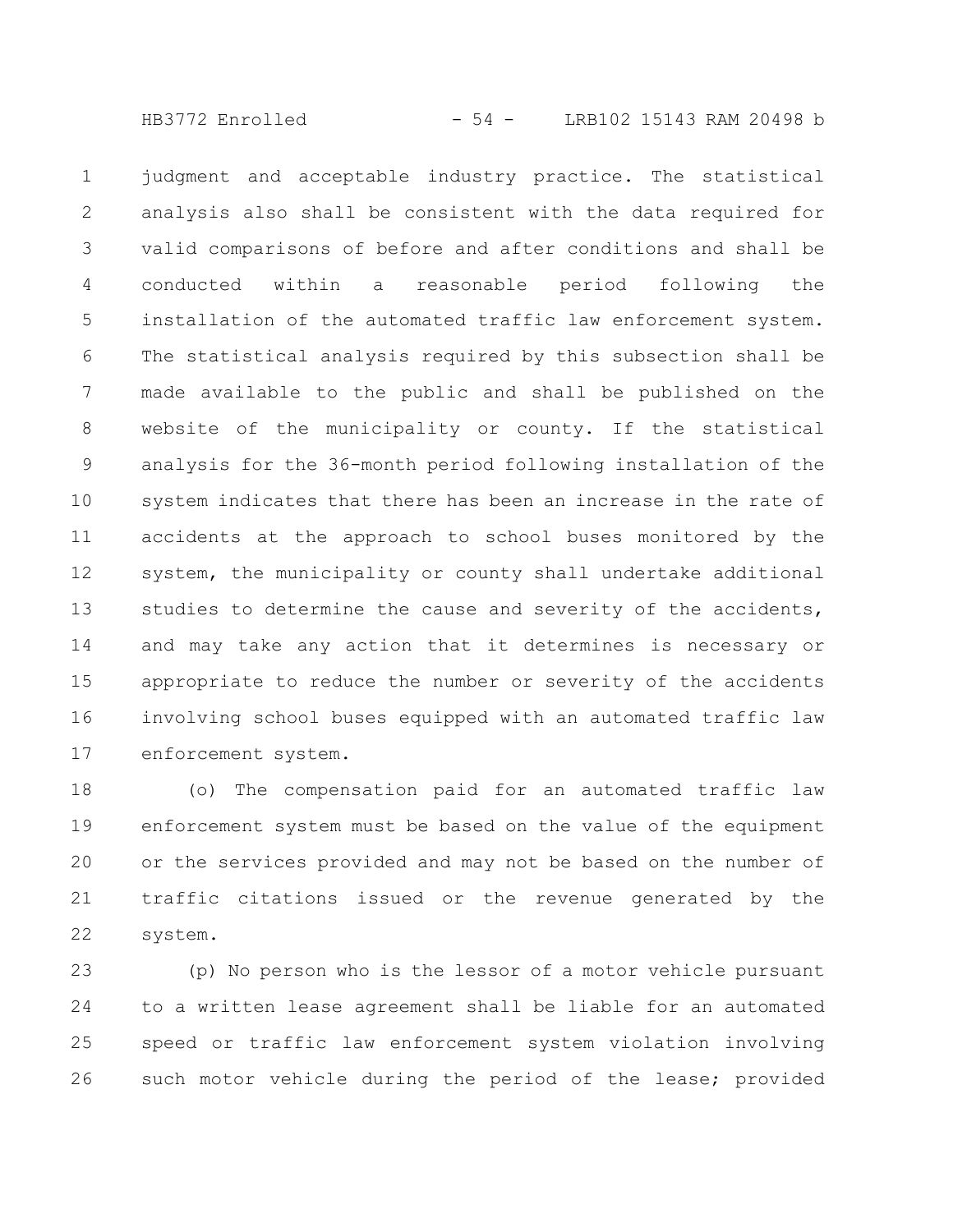HB3772 Enrolled - 55 - LRB102 15143 RAM 20498 b

that upon the request of the appropriate authority received within 120 days after the violation occurred, the lessor provides within 60 days after such receipt the name and address of the lessee. 1 2 3 4

Upon the provision of information by the lessor pursuant to this subsection, the county or municipality may issue the violation to the lessee of the vehicle in the same manner as it would issue a violation to a registered owner of a vehicle pursuant to this Section, and the lessee may be held liable for the violation. 5 6 7 8 9 10

11

(q) (Blank).

(r) After a municipality or county enacts an ordinance providing for automated traffic law enforcement systems under this Section, each school district within that municipality or county's jurisdiction may implement an automated traffic law enforcement system under this Section. The elected school board for that district must approve the implementation of an automated traffic law enforcement system. The school district shall be responsible for entering into a contract, approved by the elected school board of that district, with vendors for the installation, maintenance, and operation of the automated traffic law enforcement system. The school district must enter into an intergovernmental agreement, approved by the elected school board of that district, with the municipality or county with jurisdiction over that school district for the administration of the automated traffic law enforcement 12 13 14 15 16 17 18 19 20 21 22 23 24 25 26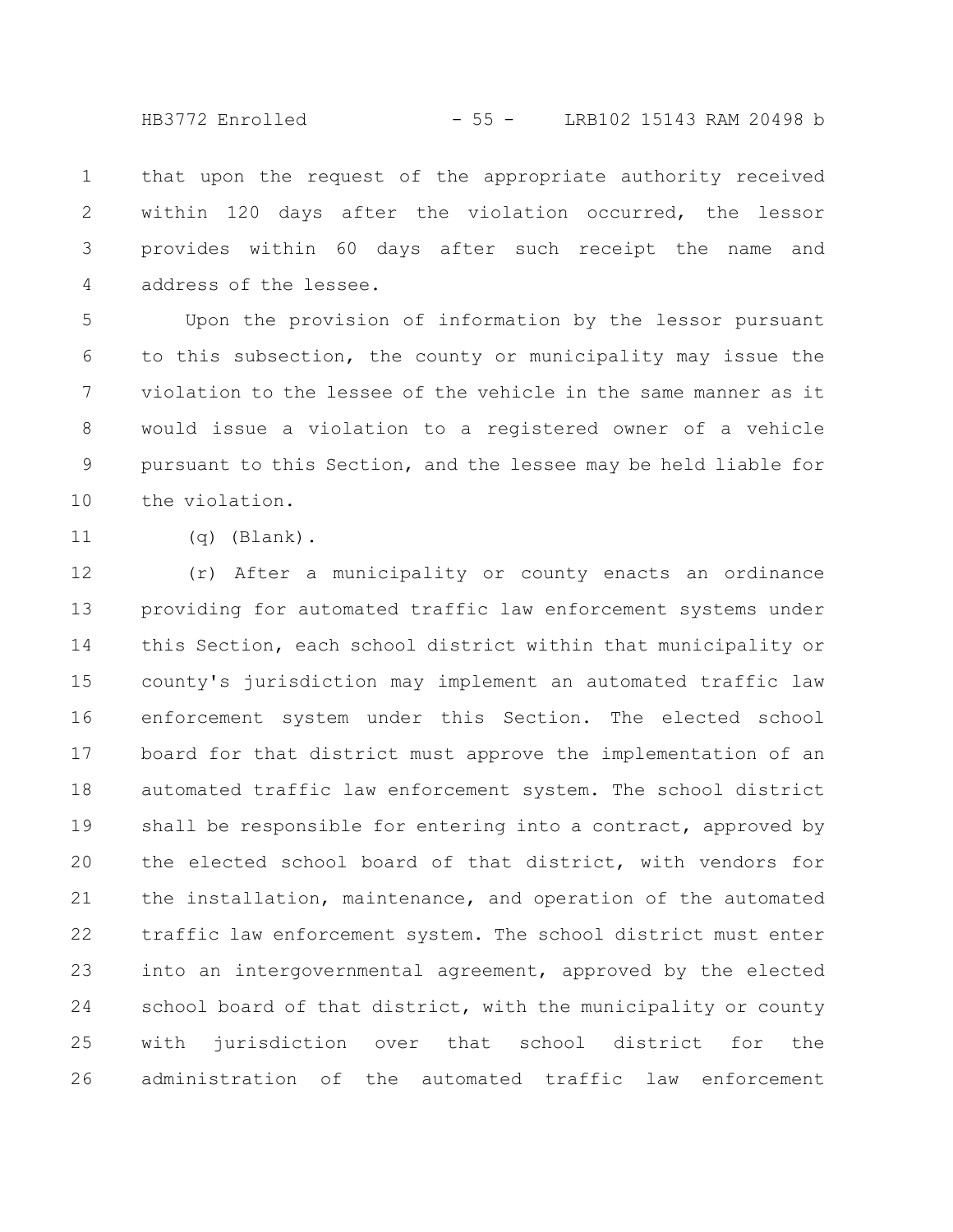HB3772 Enrolled - 56 - LRB102 15143 RAM 20498 b

system. The proceeds from a school district's automated traffic law enforcement system's fines shall be divided equally between the school district and the municipality or county administering the automated traffic law enforcement system. 1 2 3 4 5

(Source: P.A. 101-395, eff. 8-16-19; 101-652, eff. 7-1-21.) 6

7

(625 ILCS 5/11-1201.1)

Sec. 11-1201.1. Automated railroad crossing enforcement system. 8 9

(a) For the purposes of this Section, an automated railroad grade crossing enforcement system is a system in a municipality or county operated by a governmental agency that produces a recorded image of a motor vehicle's violation of a provision of this Code or local ordinance and is designed to obtain a clear recorded image of the vehicle and vehicle's license plate. The recorded image must also display the time, date, and location of the violation. 10 11 12 13 14 15 16 17

As used in this Section, "recorded images" means images recorded by an automated railroad grade crossing enforcement system on: 18 19 20

21

(1) 2 or more photographs;

(2) 2 or more microphotographs; 22

(3) 2 or more electronic images; or 23

(4) a video recording showing the motor vehicle and, on at least one image or portion of the recording, clearly 24 25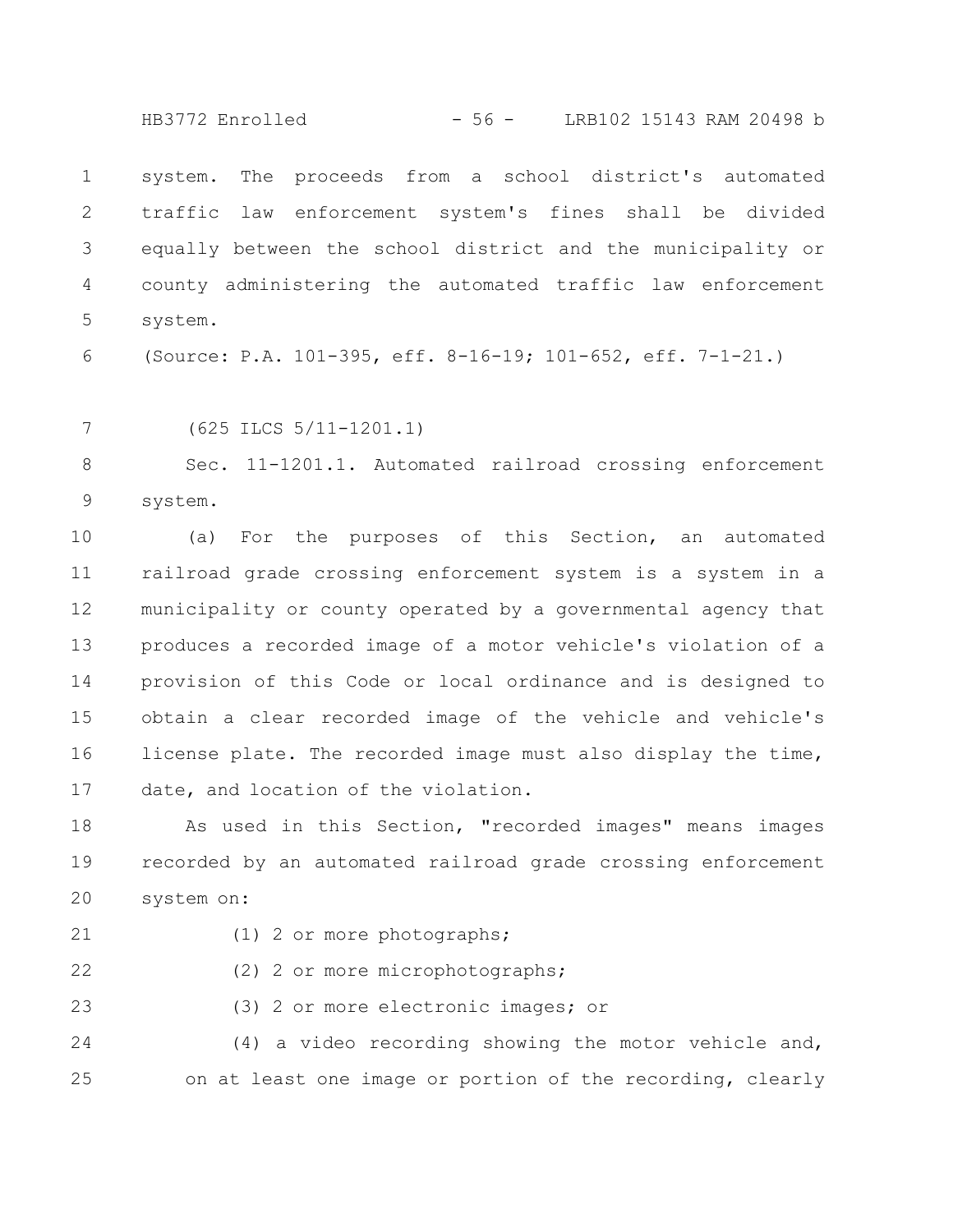HB3772 Enrolled - 57 - LRB102 15143 RAM 20498 b

1 2

identifying the registration plate or digital registration plate number of the motor vehicle.

(b) The Illinois Commerce Commission may, in cooperation with a local law enforcement agency, establish in any county or municipality an automated railroad grade crossing enforcement system at any railroad grade crossing equipped with a crossing gate designated by local authorities. Local authorities desiring the establishment of an automated railroad crossing enforcement system must initiate the process by enacting a local ordinance requesting the creation of such a system. After the ordinance has been enacted, and before any additional steps toward the establishment of the system are undertaken, the local authorities and the Commission must agree to a plan for obtaining, from any combination of federal, State, and local funding sources, the moneys required for the purchase and installation of any necessary equipment. 3 4 5 6 7 8 9 10 11 12 13 14 15 16

17

 $(b-1)$  (Blank). $+$ 

(c) For each violation of Section 11-1201 of this Code or a local ordinance recorded by an automated railroad grade crossing enforcement system, the county or municipality having jurisdiction shall issue a written notice of the violation to the registered owner of the vehicle as the alleged violator. The notice shall be delivered to the registered owner of the vehicle, by mail, no later than 90 days after the violation. 18 19 20 21 22 23 24

The notice shall include: 25

26

(1) the name and address of the registered owner of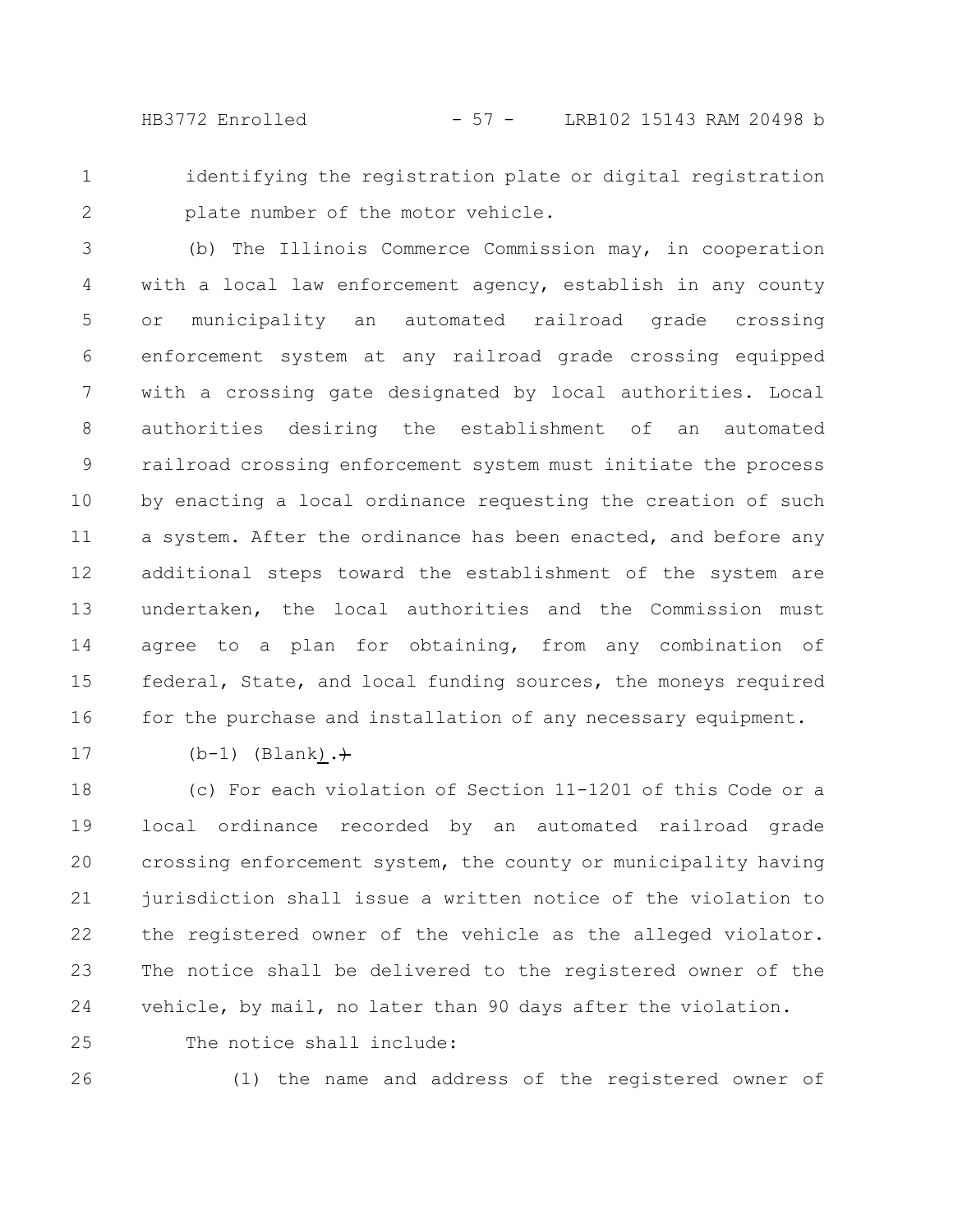1 the vehicle;

| $\mathbf{2}$ | the registration number of the motor vehicle<br>(2)            |
|--------------|----------------------------------------------------------------|
| 3            | involved in the violation;                                     |
| 4            | (3) the violation charged;                                     |
| 5            | (4) the location where the violation occurred;                 |
| 6            | (5) the date and time of the violation;                        |
| 7            | (6) a copy of the recorded images;                             |
| 8            | (7) the amount of the civil penalty imposed and the            |
| 9            | date by which the civil penalty should be paid;                |
| 10           | (8) a statement that recorded images are evidence of a         |
| 11           | violation of a railroad grade crossing;                        |
| 12           | (9) a warning that failure to pay the civil penalty or         |
| 13           | to contest liability in a timely manner is an admission of     |
| 14           | liability; and                                                 |
| 15           | (10) a statement that the person may elect to proceed          |
| 16           | by:                                                            |
| 17           | (A) paying the fine; or                                        |
| 18           | (B) challenging the charge in court, by mail, or               |
| 19           | by administrative hearing.                                     |
| 20           | (Blank).<br>(d)                                                |
| 21           | $(d-1)$ (Blank). +                                             |
| 22           | $(d-2)$ (Blank). +                                             |
| 23           | (e) Based on inspection of recorded images produced by an      |
| 24           | automated railroad grade crossing enforcement system, a notice |
| 25           | alleging that the violation occurred shall be evidence of the  |
| 26           | facts contained in the notice and admissible in any proceeding |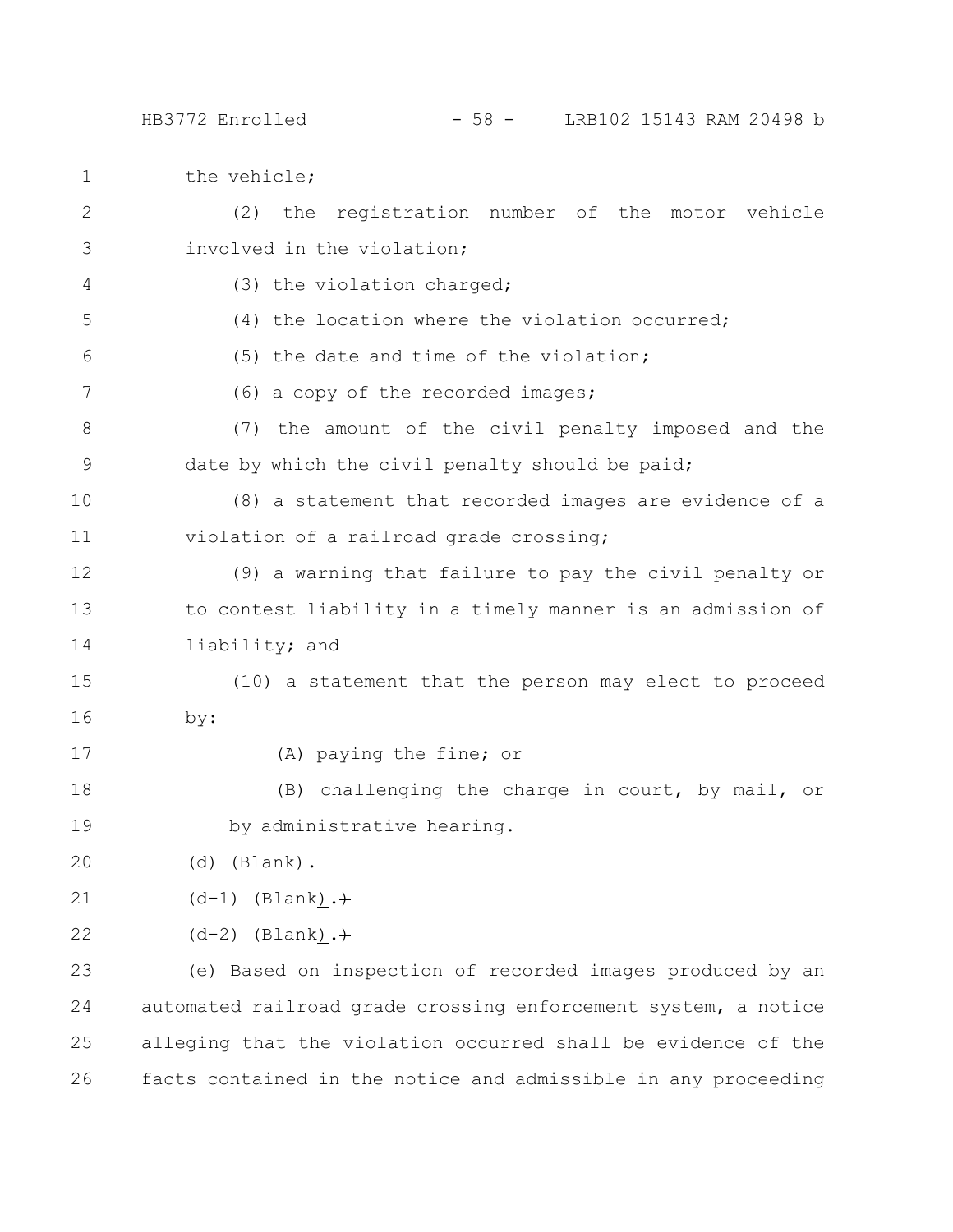HB3772 Enrolled - 59 - LRB102 15143 RAM 20498 b

alleging a violation under this Section. 1

(e-1) Recorded images made by an automated railroad grade crossing enforcement system are confidential and shall be made available only to the alleged violator and governmental and law enforcement agencies for purposes of adjudicating a violation of this Section, for statistical purposes, or for other governmental purposes. Any recorded image evidencing a violation of this Section, however, may be admissible in any proceeding resulting from the issuance of the citation. 2 3 4 5 6 7 8 9

(e-2) The court or hearing officer may consider the following in the defense of a violation: 10 11

(1) that the motor vehicle or registration plates or digital registration plates of the motor vehicle were stolen before the violation occurred and not under the control of or in the possession of the owner or lessee at the time of the violation; 12 13 14 15 16

(1.5) that the motor vehicle was hijacked before the violation occurred and not under the control of or in the possession of the owner or lessee at the time of the violation; 17 18 19 20

(2) that the driver of the motor vehicle received a Uniform Traffic Citation from a police officer at the time of the violation for the same offense; 21 22 23

(3) any other evidence or issues provided by municipal or county ordinance. 24 25

(e-3) To demonstrate that the motor vehicle was hijacked 26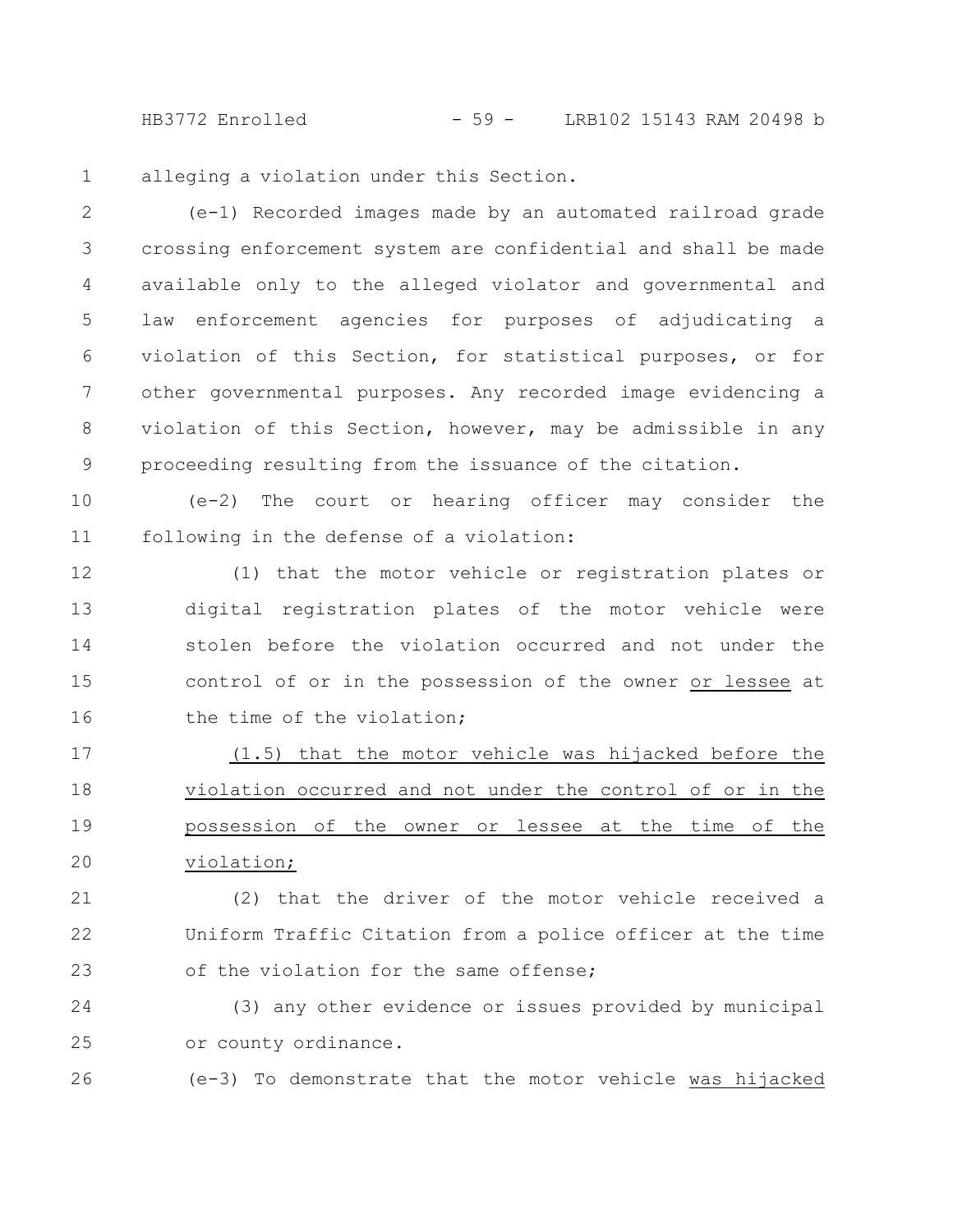HB3772 Enrolled - 60 - LRB102 15143 RAM 20498 b

or the motor vehicle or registration plates or digital registration plates were stolen before the violation occurred and were not under the control or possession of the owner or lessee at the time of the violation, the owner or lessee must submit proof that a report concerning the stolen motor vehicle or registration plates was filed with a law enforcement agency in a timely manner. 1 2 3 4 5 6 7

(f) Rail crossings equipped with an automatic railroad grade crossing enforcement system shall be posted with a sign visible to approaching traffic stating that the railroad grade crossing is being monitored, that citations will be issued, and the amount of the fine for violation. 8 9 10 11 12

(g) The compensation paid for an automated railroad grade crossing enforcement system must be based on the value of the equipment or the services provided and may not be based on the number of citations issued or the revenue generated by the system. 13 14 15 16 17

(h) (Blank). $\div$ 18

(i) If any part or parts of this Section are held by a court of competent jurisdiction to be unconstitutional, the unconstitutionality shall not affect the validity of the remaining parts of this Section. The General Assembly hereby declares that it would have passed the remaining parts of this Section if it had known that the other part or parts of this Section would be declared unconstitutional. 19 20 21 22 23 24 25

(j) Penalty. A civil fine of \$250 shall be imposed for a 26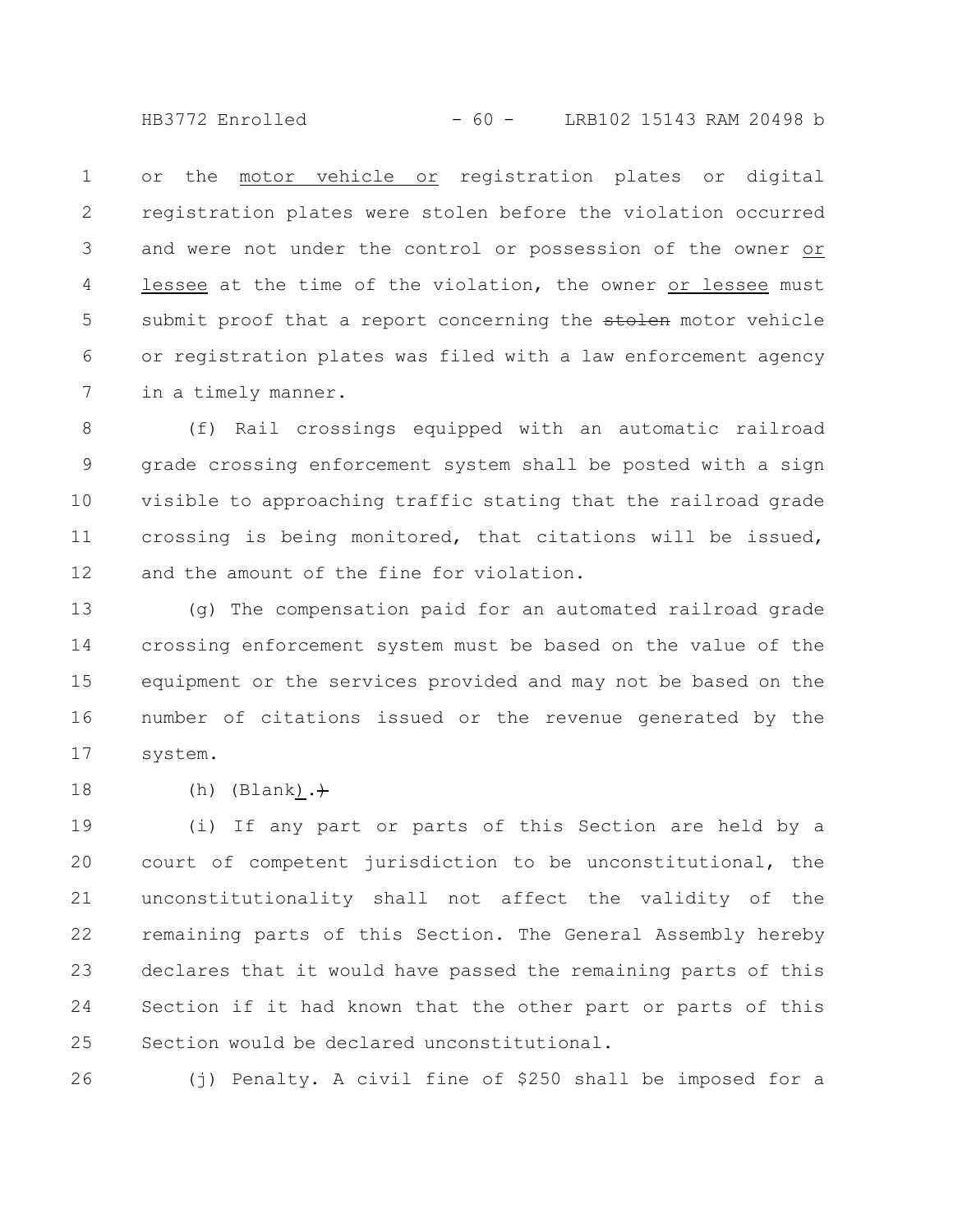first violation of this Section, and a civil fine of \$500 shall be imposed for a second or subsequent violation of this Section. (Source: P.A. 101-395, eff. 8-16-19; 101-652, eff. 7-1-21; revised 11-24-21.) Section 10. The Crime Victims Compensation Act is amended by changing Sections 2, 7.1, and 10.1 as follows: (740 ILCS 45/2) (from Ch. 70, par. 72) Sec. 2. Definitions. As used in this Act, unless the context otherwise requires: (a) "Applicant" means any person who applies for compensation under this Act or any person the Court of Claims or the Attorney General finds is entitled to compensation, including the guardian of a minor or of a person under legal disability. It includes any person who was a dependent of a deceased victim of a crime of violence for his or her support at the time of the death of that victim. The changes made to this subsection by this amendatory Act of the 101st General Assembly apply to actions commenced or pending on or after January 1, 2022. (b) "Court of Claims" means the Court of Claims created by the Court of Claims Act. 1 2 3 4 5 6 7 8 9 10 11 12 13 14 15 16 17 18 19 20 21 22 HB3772 Enrolled - 61 - LRB102 15143 RAM 20498 b

(c) "Crime of violence" means and includes any offense defined in Sections 9-1, 9-1.2, 9-2, 9-2.1, 9-3, 9-3.2, 10-1, 23 24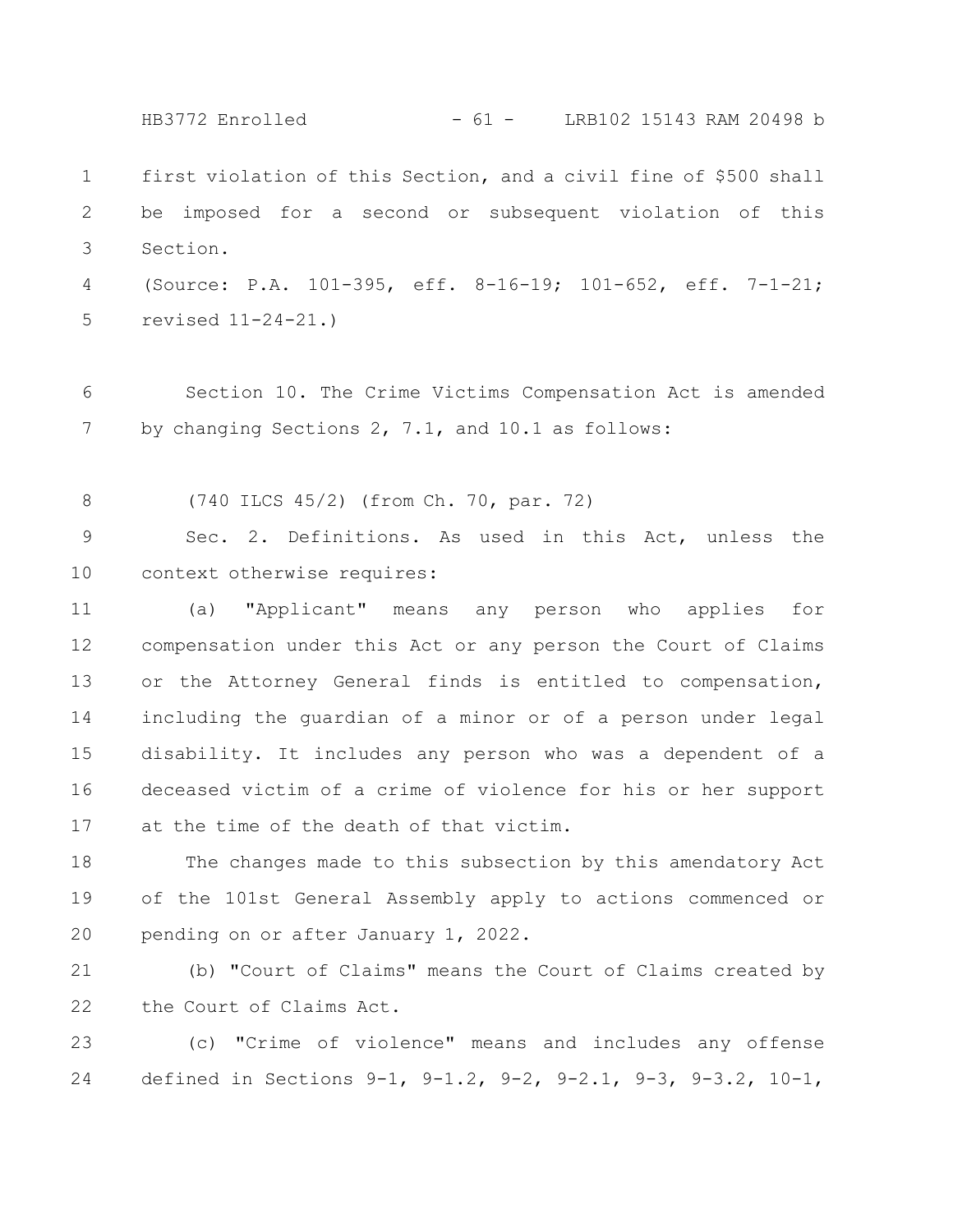10-2, 10-9, 11-1.20, 11-1.30, 11-1.40, 11-1.50, 11-1.60, 11-11, 11-19.2, 11-20.1, 11-20.1B, 11-20.3, 11-23, 11-23.5, 12-1, 12-2, 12-3, 12-3.1, 12-3.2, 12-3.3, 12-3.4, 12-4, 12-4.1, 12-4.2, 12-4.3, 12-5, 12-7.1, 12-7.3, 12-7.4, 12-13, 12-14, 12-14.1, 12-15, 12-16, 12-20.5, 12-30, 20-1 or 20-1.1, or Section  $12-3.05$  except for subdivision (a)(4) or (g)(1), or subdivision (a)(4) of Section 11-14.4, of the Criminal Code of 1961 or the Criminal Code of 2012, Sections 1(a) and 1(a-5) of the Cemetery Protection Act, Section 125 of the Stalking No Contact Order Act, Section 219 of the Civil No Contact Order Act, driving under the influence as defined in Section 11-501 of the Illinois Vehicle Code, a violation of Section 11-401 of the Illinois Vehicle Code, provided the victim was a pedestrian or was operating a vehicle moved solely by human power or a mobility device at the time of contact, and a violation of Section 11-204.1 of the Illinois Vehicle Code; so long as the offense did not occur during a civil riot, insurrection or rebellion. "Crime of violence" does not include any other offense or accident involving a motor vehicle except those vehicle offenses specifically provided for in this paragraph. "Crime of violence" does include all of the offenses specifically provided for in this paragraph that occur within this State but are subject to federal jurisdiction and crimes involving terrorism as defined in 18 U.S.C. 2331. 1 2 3 4 5 6 7 8 9 10 11 12 13 14 15 16 17 18 19 20 21 22 23 24 25

26

(d) "Victim" means (1) a person killed or injured in this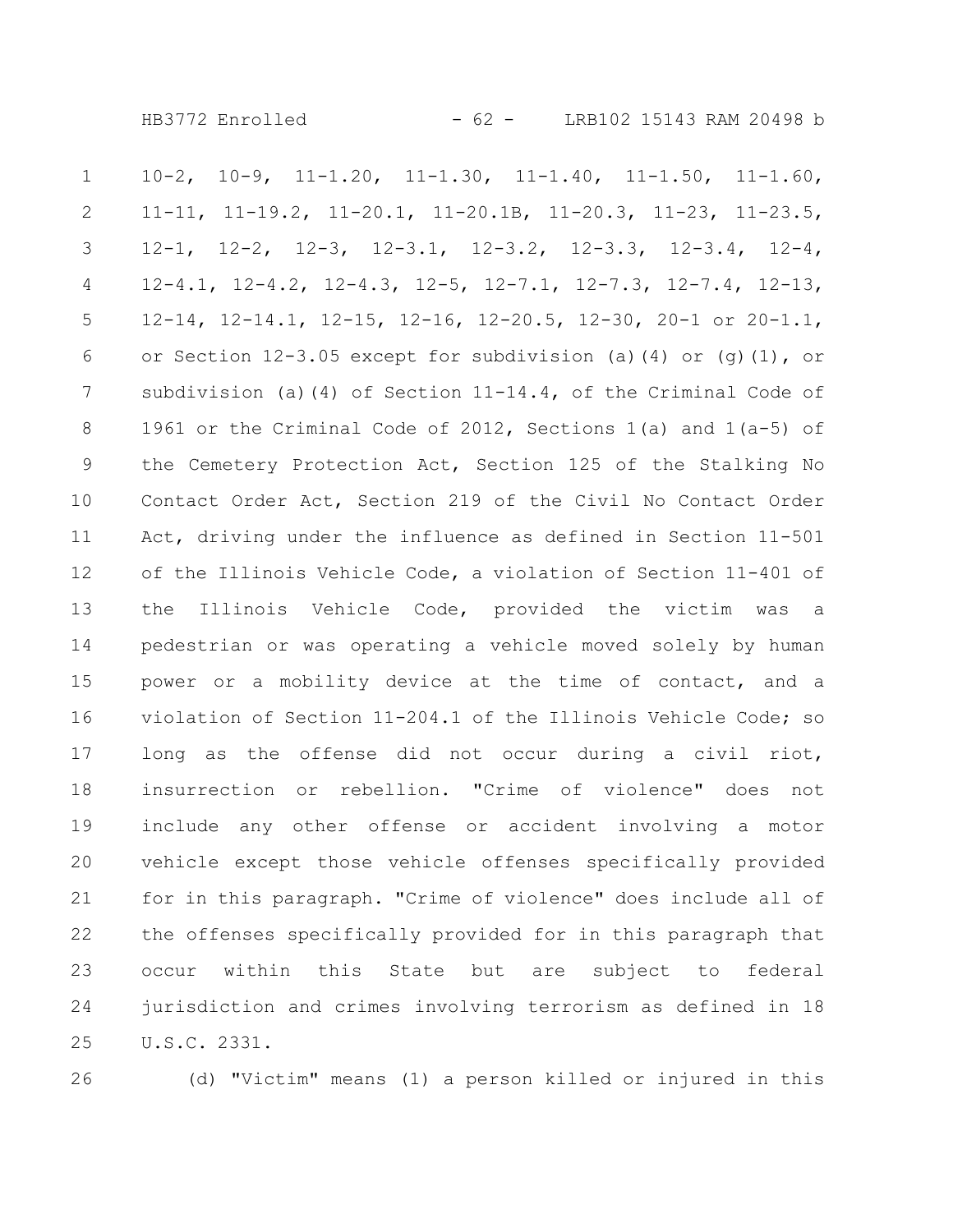State as a result of a crime of violence perpetrated or attempted against him or her, (2) the spouse, parent, or child of a person killed or injured in this State as a result of a crime of violence perpetrated or attempted against the person, or anyone living in the household of a person killed or injured in a relationship that is substantially similar to that of a parent, spouse, or child, (3) a person killed or injured in this State while attempting to assist a person against whom a crime of violence is being perpetrated or attempted, if that attempt of assistance would be expected of a reasonable person under the circumstances, (4) a person killed or injured in this State while assisting a law enforcement official apprehend a person who has perpetrated a crime of violence or prevent the perpetration of any such crime if that assistance was in response to the express request of the law enforcement official, (5) a person who personally witnessed a violent crime, (5.05) a person who will be called as a witness by the prosecution to establish a necessary nexus between the offender and the violent crime, (5.1) solely for the purpose of compensating for pecuniary loss incurred for psychological treatment of a mental or emotional condition caused or aggravated by the crime, any other person under the age of 18 who is the brother, sister, half brother, or half sister of a person killed or injured in this State as a result of a crime of violence, (6) an Illinois resident who is a victim of a "crime of violence" as defined in this Act except, if the crime 1 2 3 4 5 6 7 8 9 10 11 12 13 14 15 16 17 18 19 20 21 22 23 24 25 26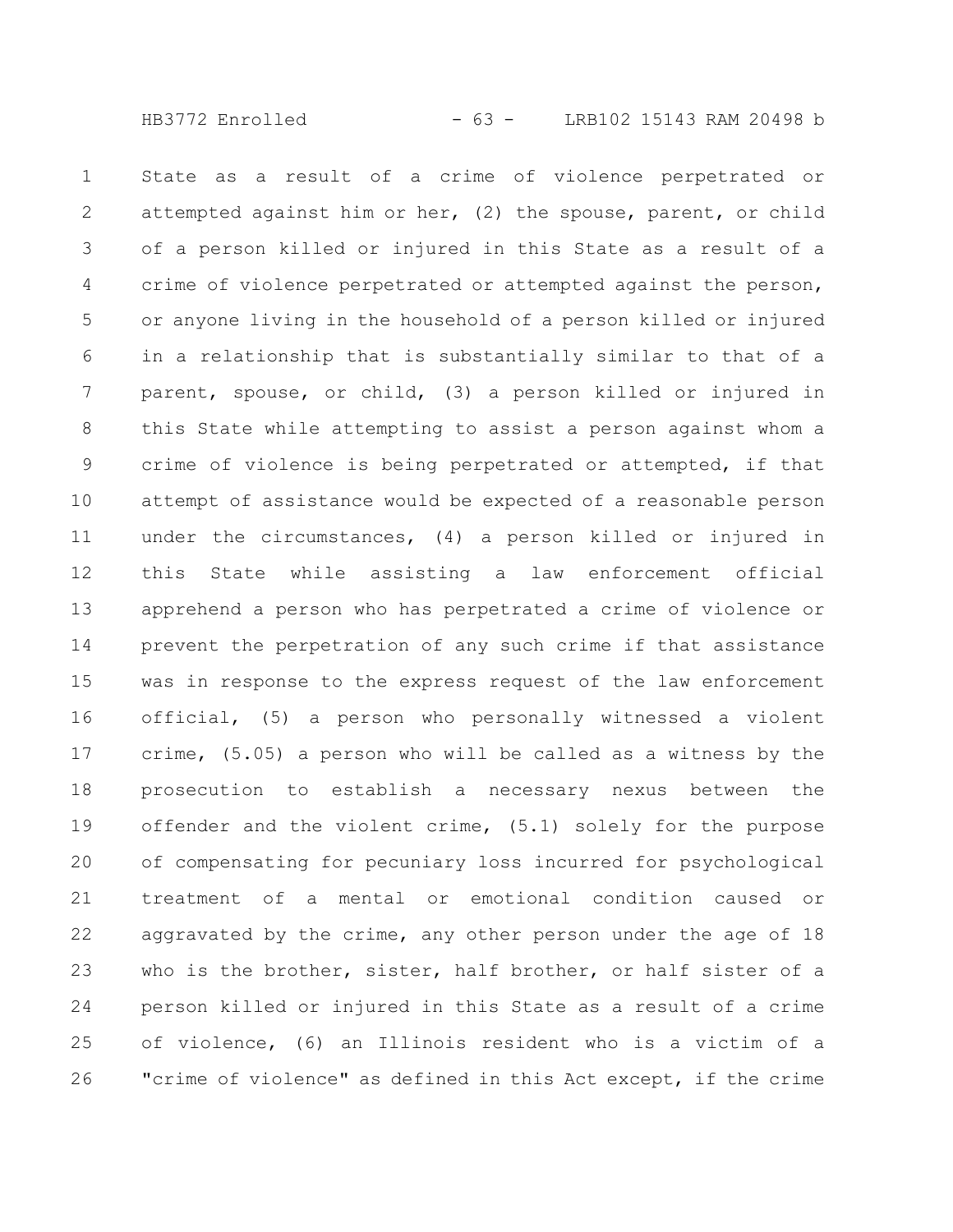HB3772 Enrolled - 64 - LRB102 15143 RAM 20498 b

occurred outside this State, the resident has the same rights under this Act as if the crime had occurred in this State upon a showing that the state, territory, country, or political subdivision of a country in which the crime occurred does not have a compensation of victims of crimes law for which that Illinois resident is eligible, (7) a deceased person whose body is dismembered or whose remains are desecrated as the result of a crime of violence, or (8) solely for the purpose of compensating for pecuniary loss incurred for psychological treatment of a mental or emotional condition caused or aggravated by the crime, any parent, spouse, or child under the age of 18 of a deceased person whose body is dismembered or whose remains are desecrated as the result of a crime of violence. 1 2 3 4 5 6 7 8 9 10 11 12 13 14

(e) "Dependent" means a relative of a deceased victim who was wholly or partially dependent upon the victim's income at the time of his or her death and shall include the child of a victim born after his or her death. 15 16 17 18

(f) "Relative" means a spouse, parent, grandparent, stepfather, stepmother, child, grandchild, brother, brother-in-law, sister, sister-in-law, half brother, half sister, spouse's parent, nephew, niece, uncle, aunt, or anyone living in the household of a person killed or injured in a relationship that is substantially similar to that of a parent, spouse, or child. 19 20 21 22 23 24 25

(g) "Child" means a son or daughter and includes a 26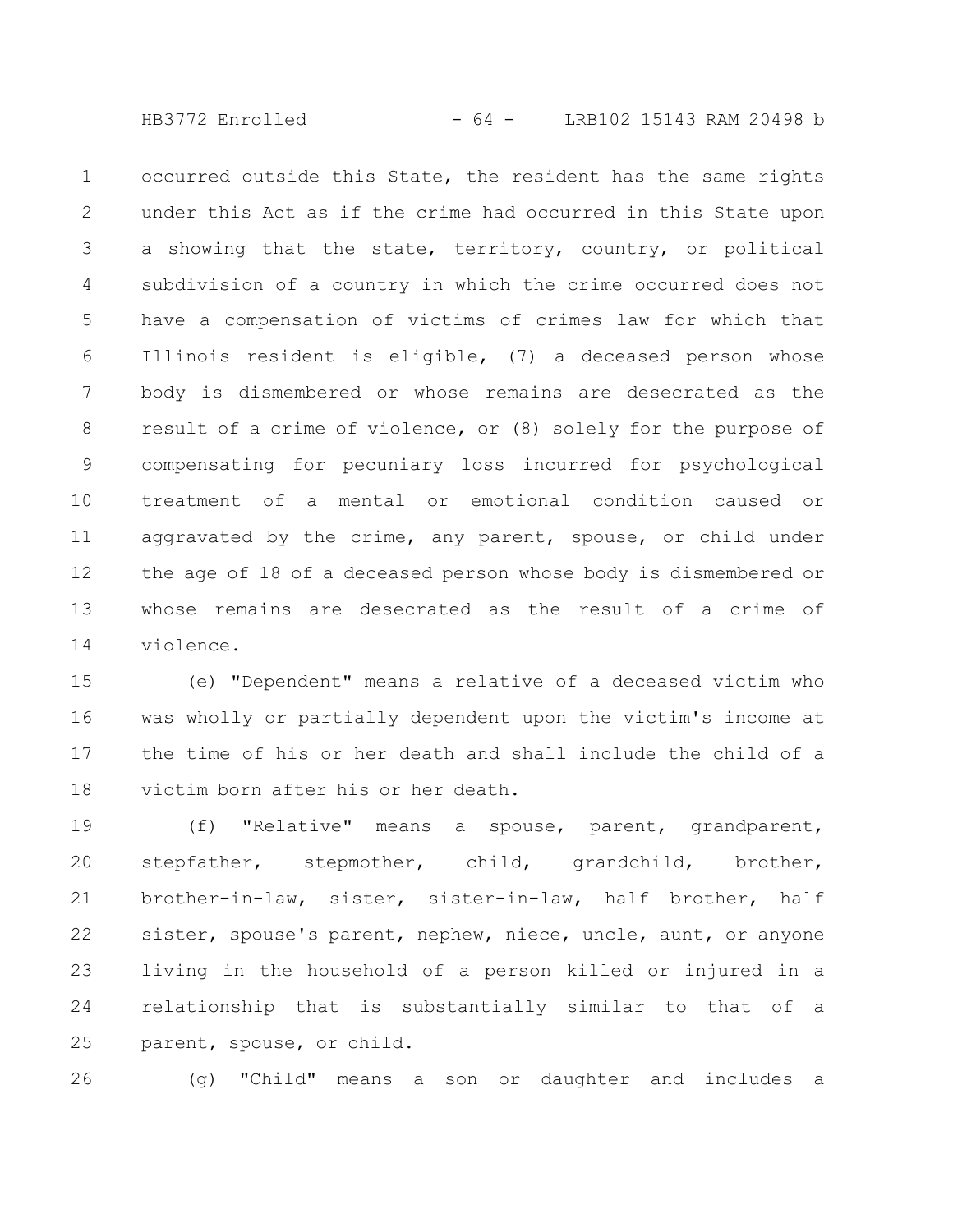HB3772 Enrolled - 65 - LRB102 15143 RAM 20498 b

1

stepchild, an adopted child or a child born out of wedlock.

(h) "Pecuniary loss" means, in the case of injury, appropriate medical expenses and hospital expenses including expenses of medical examinations, rehabilitation, medically required nursing care expenses, appropriate psychiatric care or psychiatric counseling expenses, appropriate expenses for care or counseling by a licensed clinical psychologist, licensed clinical social worker, licensed professional counselor, or licensed clinical professional counselor and expenses for treatment by Christian Science practitioners and nursing care appropriate thereto; transportation expenses to and from medical and counseling treatment facilities; prosthetic appliances, eyeglasses, and hearing aids necessary or damaged as a result of the crime; expenses incurred for the towing and storage of a victim's vehicle in connection with a crime of violence, to a maximum of \$1,000; costs associated with trafficking tattoo removal by a person authorized or licensed to perform the specific removal procedure; replacement costs for clothing and bedding used as evidence; costs associated with temporary lodging or relocation necessary as a result of the crime, including, but not limited to, the first month's rent and security deposit of the dwelling that the claimant relocated to and other reasonable relocation expenses incurred as a result of the violent crime; locks or windows necessary or damaged as a result of the crime; the purchase, lease, or rental of equipment necessary to 2 3 4 5 6 7 8 9 10 11 12 13 14 15 16 17 18 19 20 21 22 23 24 25 26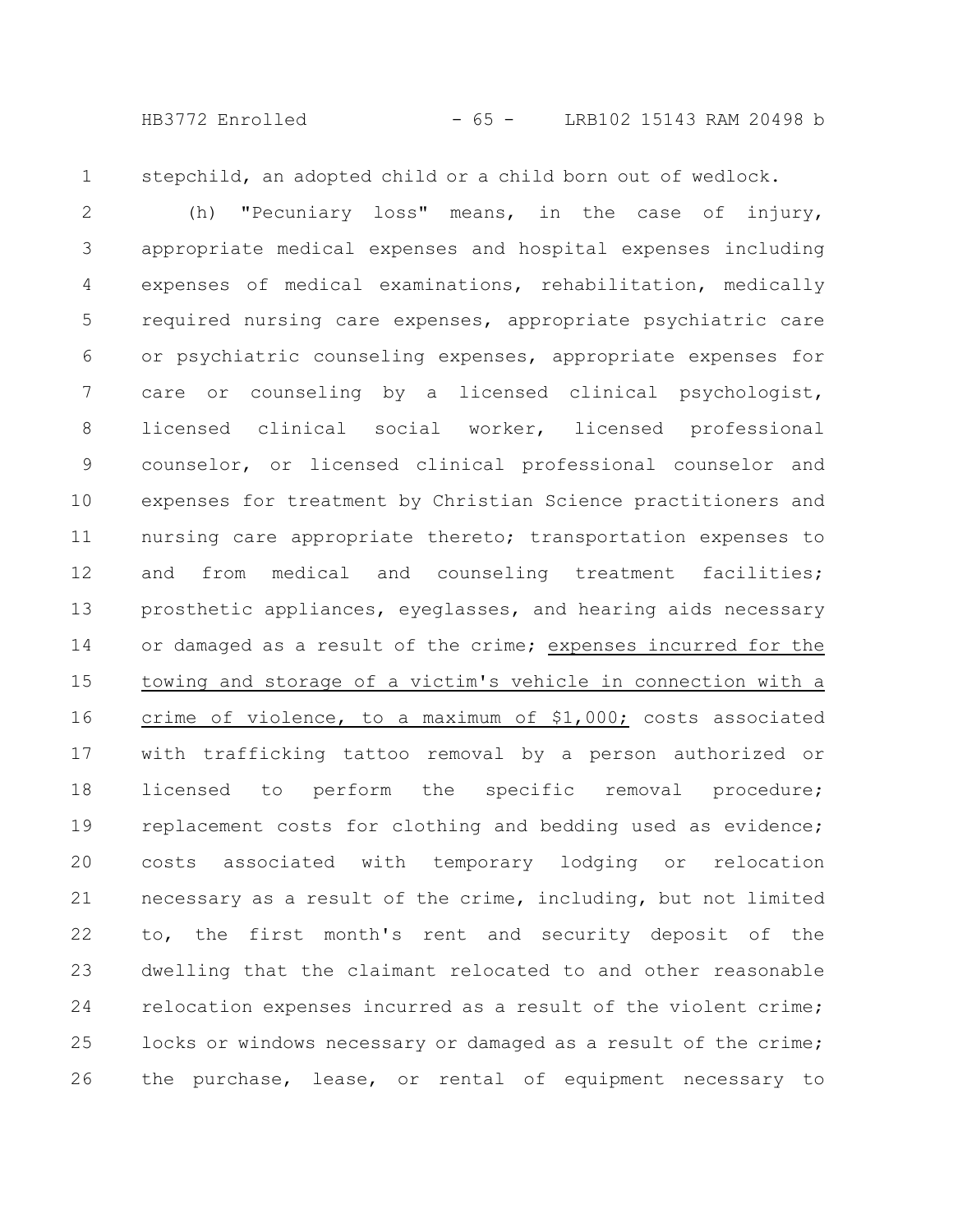create usability of and accessibility to the victim's real and personal property, or the real and personal property which is used by the victim, necessary as a result of the crime; the costs of appropriate crime scene clean-up; replacement services loss, to a maximum of \$1,250 per month; dependents replacement services loss, to a maximum of \$1,250 per month; loss of tuition paid to attend grammar school or high school when the victim had been enrolled as a student prior to the injury, or college or graduate school when the victim had been enrolled as a day or night student prior to the injury when the victim becomes unable to continue attendance at school as a result of the crime of violence perpetrated against him or her; loss of earnings, loss of future earnings because of disability resulting from the injury, and, in addition, in the case of death, expenses for funeral, burial, and travel and transport for survivors of homicide victims to secure bodies of deceased victims and to transport bodies for burial all of which may be awarded up to a maximum of \$10,000 and loss of support of the dependents of the victim; in the case of dismemberment or desecration of a body, expenses for funeral and burial, all of which may be awarded up to a maximum of \$10,000. Loss of future earnings shall be reduced by any income from substitute work actually performed by the victim or by income he or she would have earned in available appropriate substitute work he or she was capable of performing but unreasonably failed to undertake. Loss of 1 2 3 4 5 6 7 8 9 10 11 12 13 14 15 16 17 18 19 20 21 22 23 24 25 26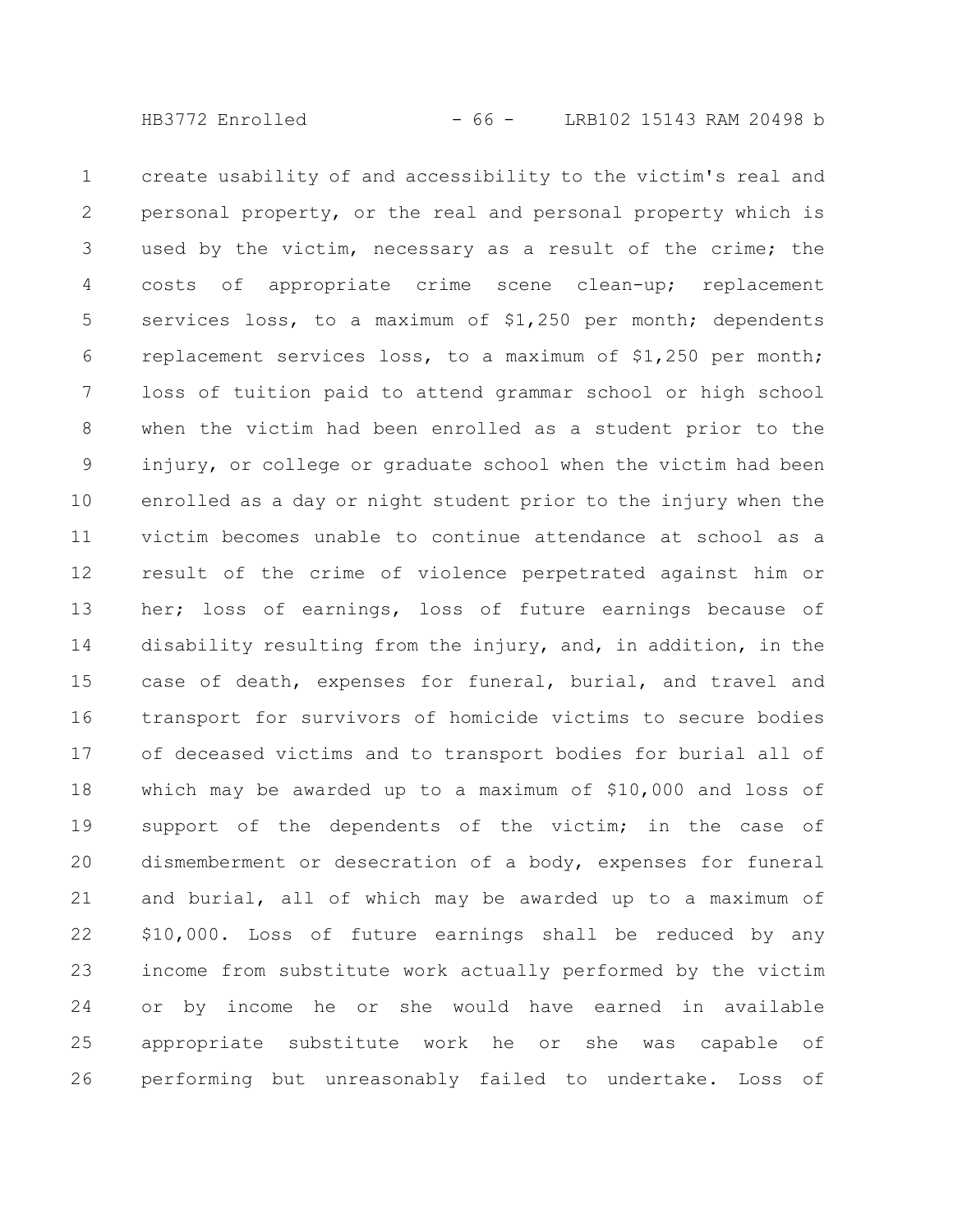HB3772 Enrolled - 67 - LRB102 15143 RAM 20498 b

earnings, loss of future earnings and loss of support shall be determined on the basis of the victim's average net monthly earnings for the 6 months immediately preceding the date of the injury or on \$2,400 per month, whichever is less or, in cases where the absences commenced more than 3 years from the date of the crime, on the basis of the net monthly earnings for the 6 months immediately preceding the date of the first absence, not to exceed \$2,400 per month. If a divorced or legally separated applicant is claiming loss of support for a minor child of the deceased, the amount of support for each child shall be based either on the amount of support pursuant to the judgment prior to the date of the deceased victim's injury or death, or, if the subject of pending litigation filed by or on behalf of the divorced or legally separated applicant prior to the injury or death, on the result of that litigation. Real and personal property includes, but is not limited to, vehicles, houses, apartments, town houses, or condominiums. Pecuniary loss does not include pain and suffering or property loss or damage. 1 2 3 4 5 6 7 8 9 10 11 12 13 14 15 16 17 18 19

The changes made to this subsection by this amendatory Act of the 101st General Assembly apply to actions commenced or pending on or after January 1, 2022. 20 21 22

(i) "Replacement services loss" means expenses reasonably incurred in obtaining ordinary and necessary services in lieu of those the injured person would have performed, not for income, but for the benefit of himself or herself or his or her 23 24 25 26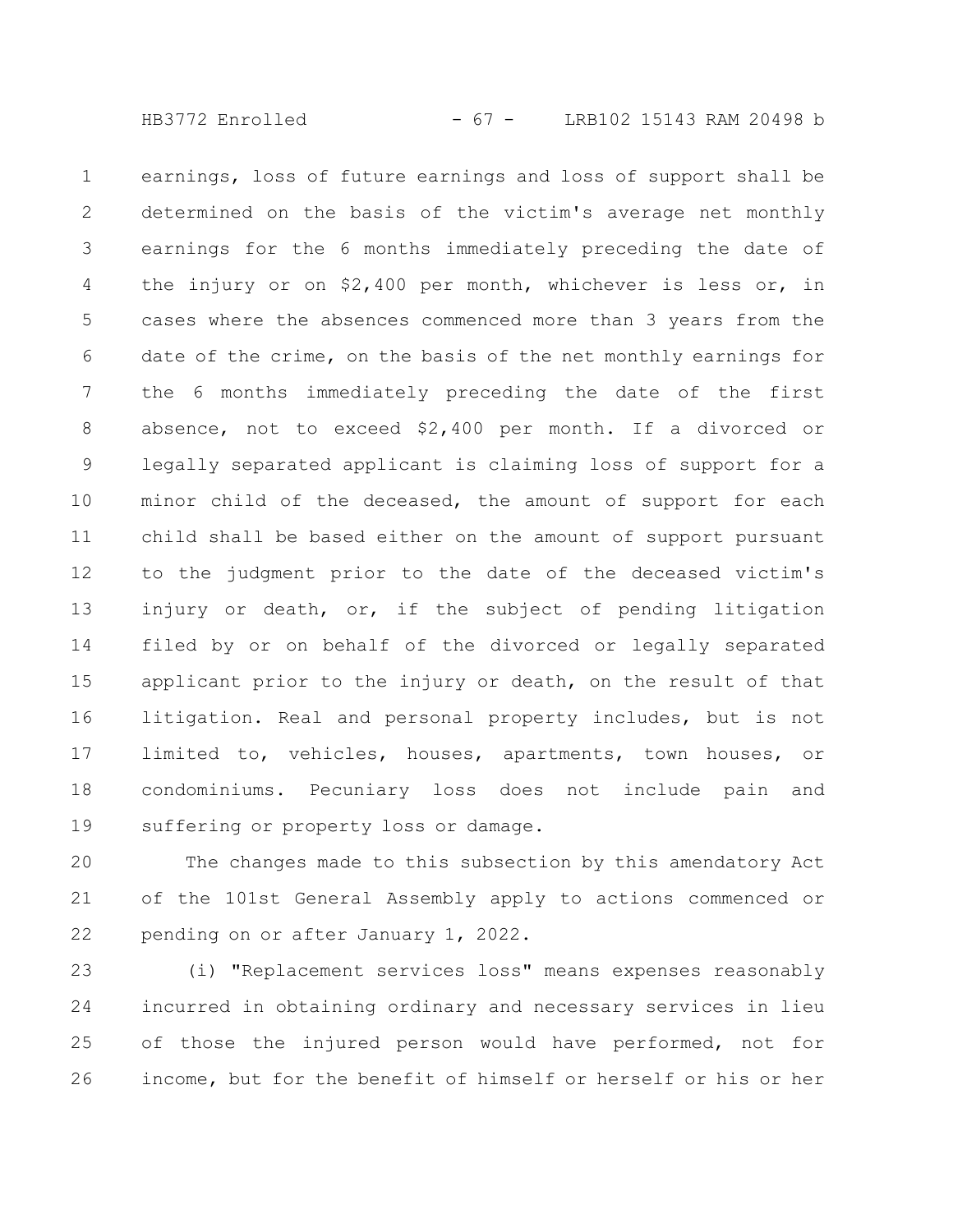HB3772 Enrolled - 68 - LRB102 15143 RAM 20498 b

family, if he or she had not been injured. 1

(j) "Dependents replacement services loss" means loss reasonably incurred by dependents or private legal guardians of minor dependents after a victim's death in obtaining ordinary and necessary services in lieu of those the victim would have performed, not for income, but for their benefit, if he or she had not been fatally injured. 2 3 4 5 6 7

(k) "Survivor" means immediate family including a parent, stepfather, stepmother, child, brother, sister, or spouse. 8 9

(l) "Parent" means a natural parent, adopted parent, stepparent, or permanent legal guardian of another person. 10 11

(m) "Trafficking tattoo" is a tattoo which is applied to a victim in connection with the commission of a violation of Section 10-9 of the Criminal Code of 2012. 12 13 14

(Source: P.A. 101-81, eff. 7-12-19; 101-652, eff. 7-1-21; 102-27, eff. 6-25-21.) 15 16

(740 ILCS 45/7.1) (from Ch. 70, par. 77.1) 17

Sec. 7.1. (a) The application shall set out: 18

(1) the name and address of the victim;

19

(2) if the victim is deceased, the name and address of the applicant and his or her relationship to the victim, the names and addresses of other persons dependent on the victim for their support and the extent to which each is so dependent, and other persons who may be entitled to compensation for a pecuniary loss; 20 21 22 23 24 25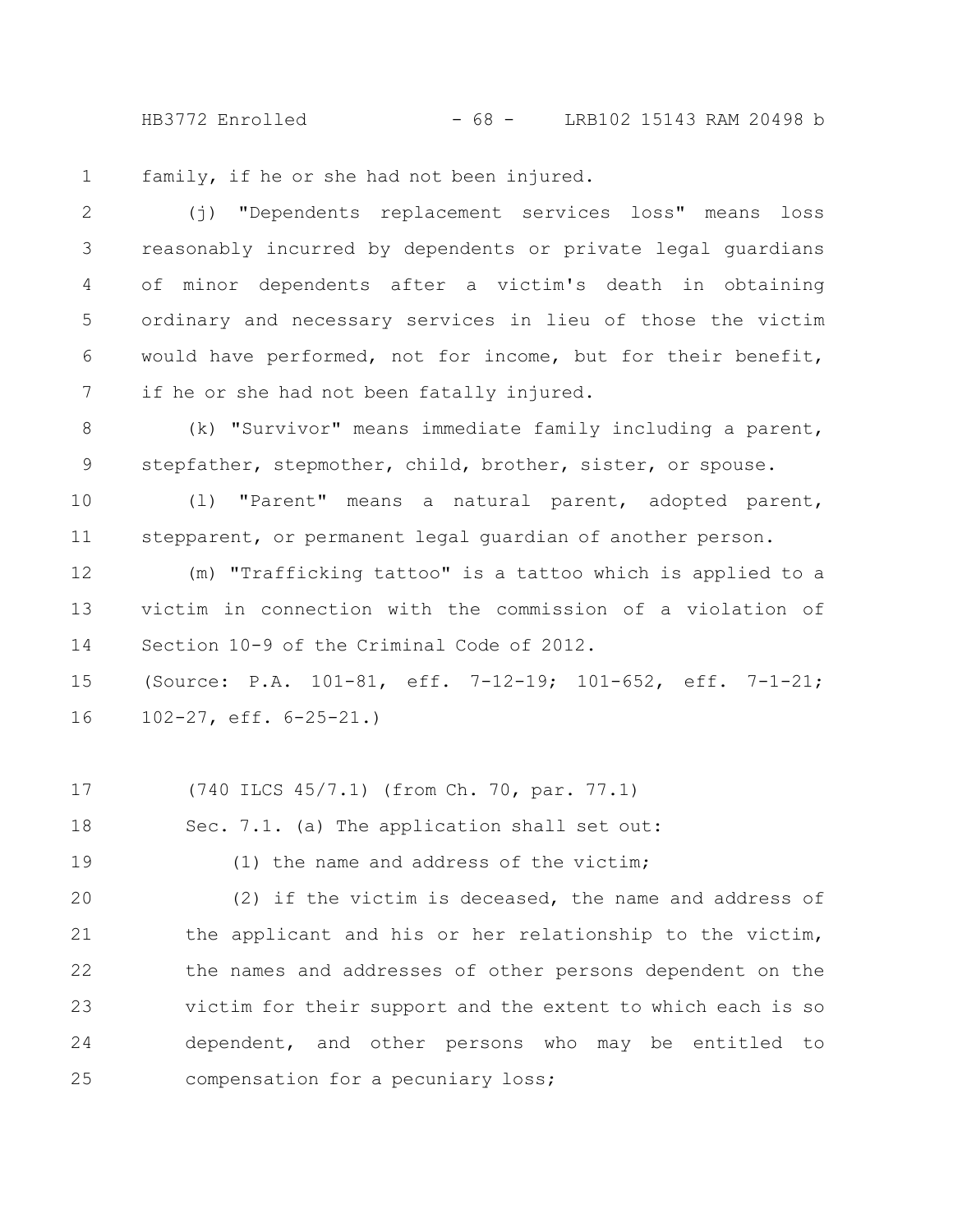HB3772 Enrolled - 69 - LRB102 15143 RAM 20498 b

(3) the date and nature of the crime on which the application for compensation is based; (4) the date and place where and the law enforcement officials to whom notification of the crime was given; (5) the nature and extent of the injuries sustained by the victim, and the names and addresses of those giving medical and hospitalization treatment to the victim; (6) the pecuniary loss to the applicant and to such other persons as are specified under item (2) resulting from the injury or death; (7) the amount of benefits, payments, or awards, if any, payable under: (a) the Workers' Compensation Act, (b) the Dram Shop Act, (c) any claim, demand, or cause of action based upon the crime-related injury or death, (d) the Federal Medicare program, (e) the State Public Aid program, (f) Social Security Administration burial benefits, (g) Veterans administration burial benefits, (h) life, health, accident, vehicle, towing, or liability insurance, (i) the Criminal Victims' Escrow Account Act, (j) the Sexual Assault Survivors Emergency Treatment Act, 1 2 3 4 5 6 7 8 9 10 11 12 13 14 15 16 17 18 19 20 21 22 23 24 25 26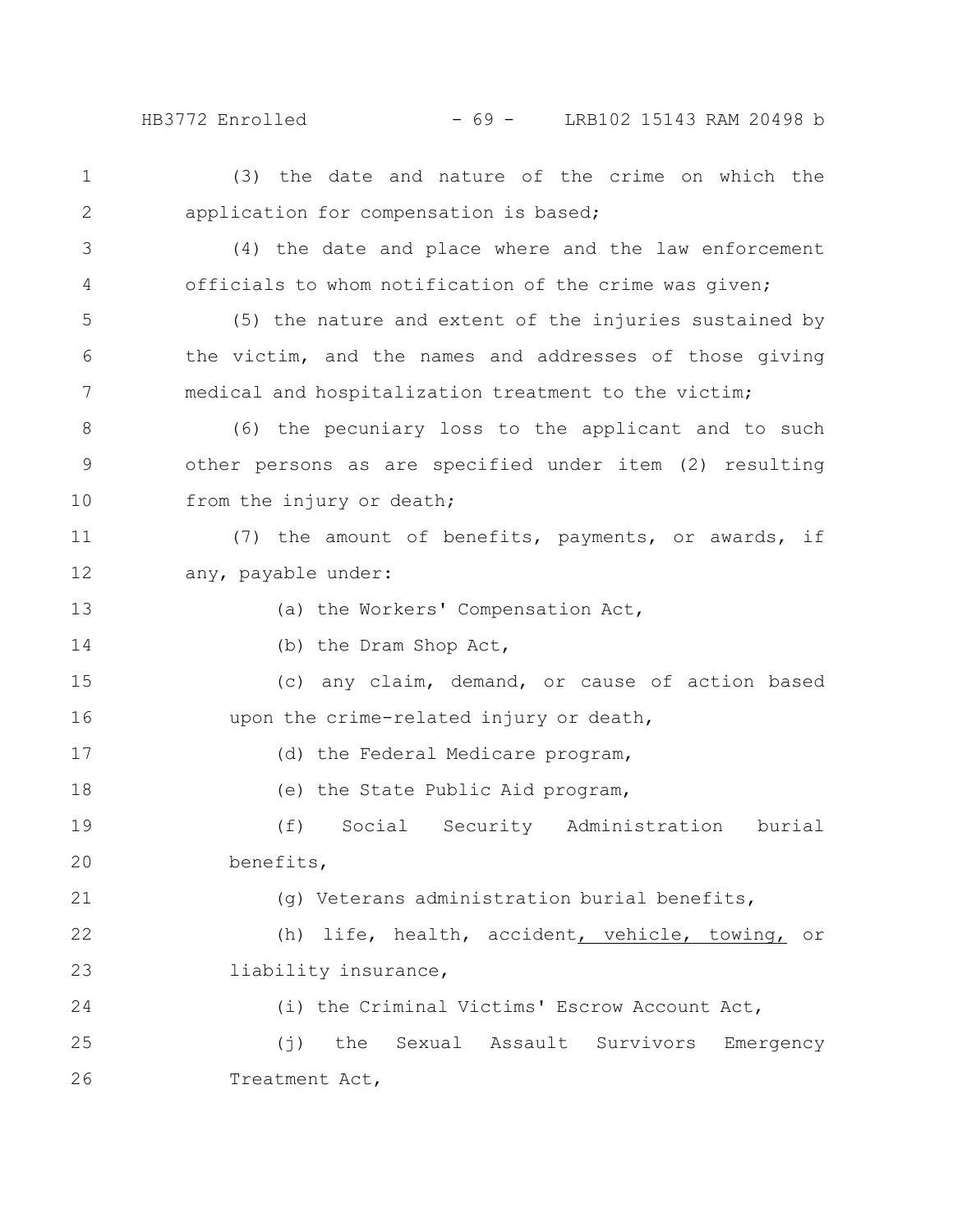HB3772 Enrolled - 70 - LRB102 15143 RAM 20498 b

1

(k) restitution, or

2

(l) any other source;

(8) releases authorizing the surrender to the Court of Claims or Attorney General of reports, documents and other information relating to the matters specified under this Act and rules promulgated in accordance with the Act; 3 4 5 6

(9) such other information as the Court of Claims or the Attorney General reasonably requires. 7 8

(b) The Attorney General may require that materials substantiating the facts stated in the application be submitted with that application. 9 10 11

(c) An applicant, on his or her own motion, may file an amended application or additional substantiating materials to correct inadvertent errors or omissions at any time before the original application has been disposed of by the Court of Claims or the Attorney General. In either case, the filing of additional information or of an amended application shall be considered for the purpose of this Act to have been filed at the same time as the original application. 12 13 14 15 16 17 18 19

For claims submitted on or after January 1, 2022, an amended application or additional substantiating materials to correct inadvertent errors or omissions may be filed at any time before the original application is disposed of by the Attorney General or the Court of Claims. 20 21 22 23 24

(d) Determinations submitted by the Attorney General to the Court of Claims shall be available to the Court of Claims 25 26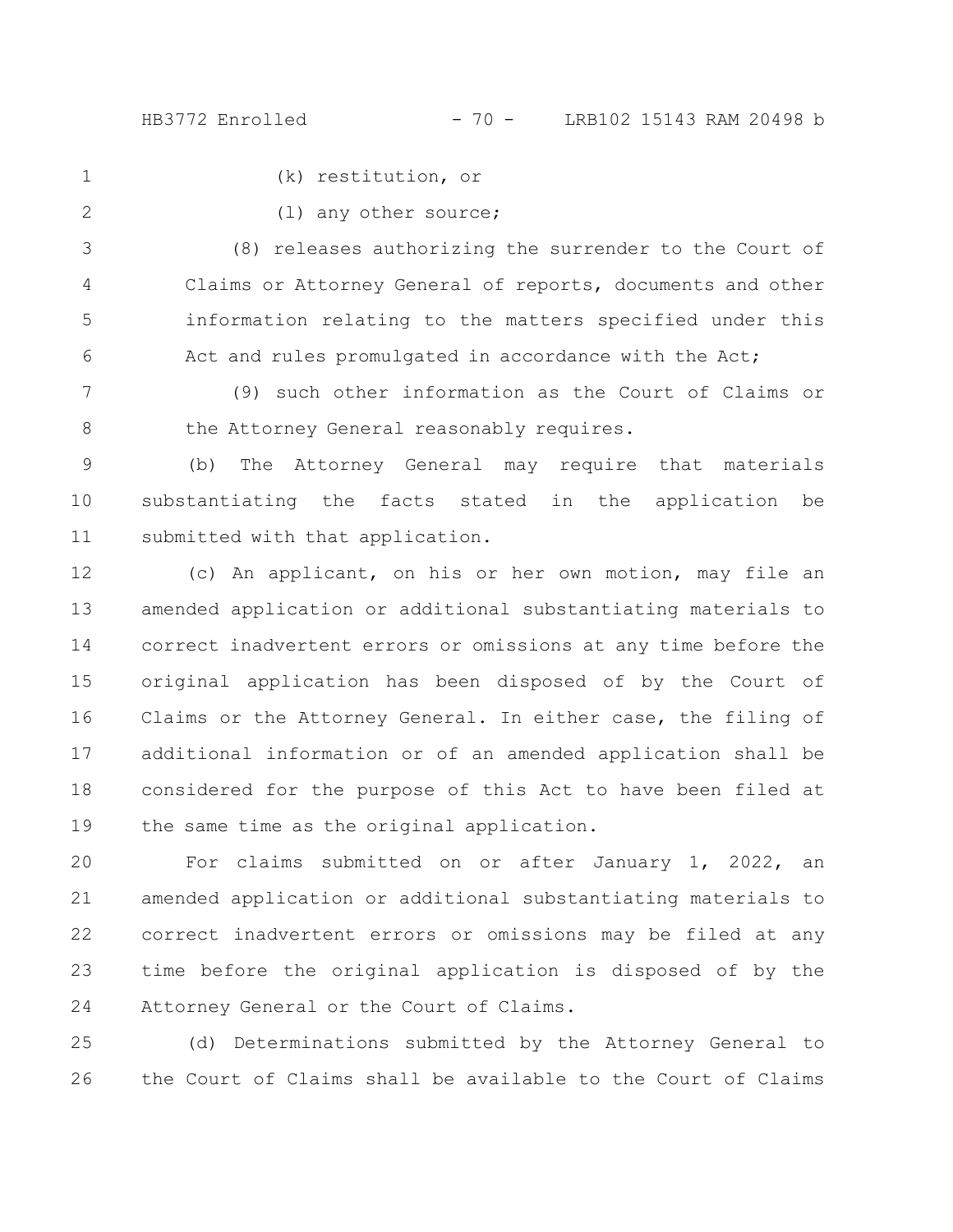HB3772 Enrolled - 71 - LRB102 15143 RAM 20498 b

for review. The Attorney General shall provide the sources and evidence relied upon as a basis for a compensation determination. 1 2 3

(e) The changes made to this Section by this amendatory Act of the 101st General Assembly apply to actions commenced or pending on or after January 1, 2022. 4 5 6

(Source: P.A. 101-652, eff. 7-1-21; 102-27, eff. 6-25-21.) 7

(740 ILCS 45/10.1) (from Ch. 70, par. 80.1) 8

14

Sec. 10.1. Amount of compensation. The amount of compensation to which an applicant and other persons are entitled shall be based on the following factors: 9 10 11

(a) A victim may be compensated for his or her pecuniary loss. 12 13

(b) A dependent may be compensated for loss of support.

(c) Any person, even though not dependent upon the victim for his or her support, may be compensated for reasonable expenses of the victim to the extent to which he or she has paid or become obligated to pay such expenses and only after compensation for reasonable funeral, medical and hospital expenses of the victim have been awarded may compensation be made for reasonable expenses of the victim incurred for psychological treatment of a mental or emotional condition caused or aggravated by the crime. 15 16 17 18 19 20 21 22 23

(d) An award shall be reduced or denied according to the extent to which the victim's injury or death was caused by 24 25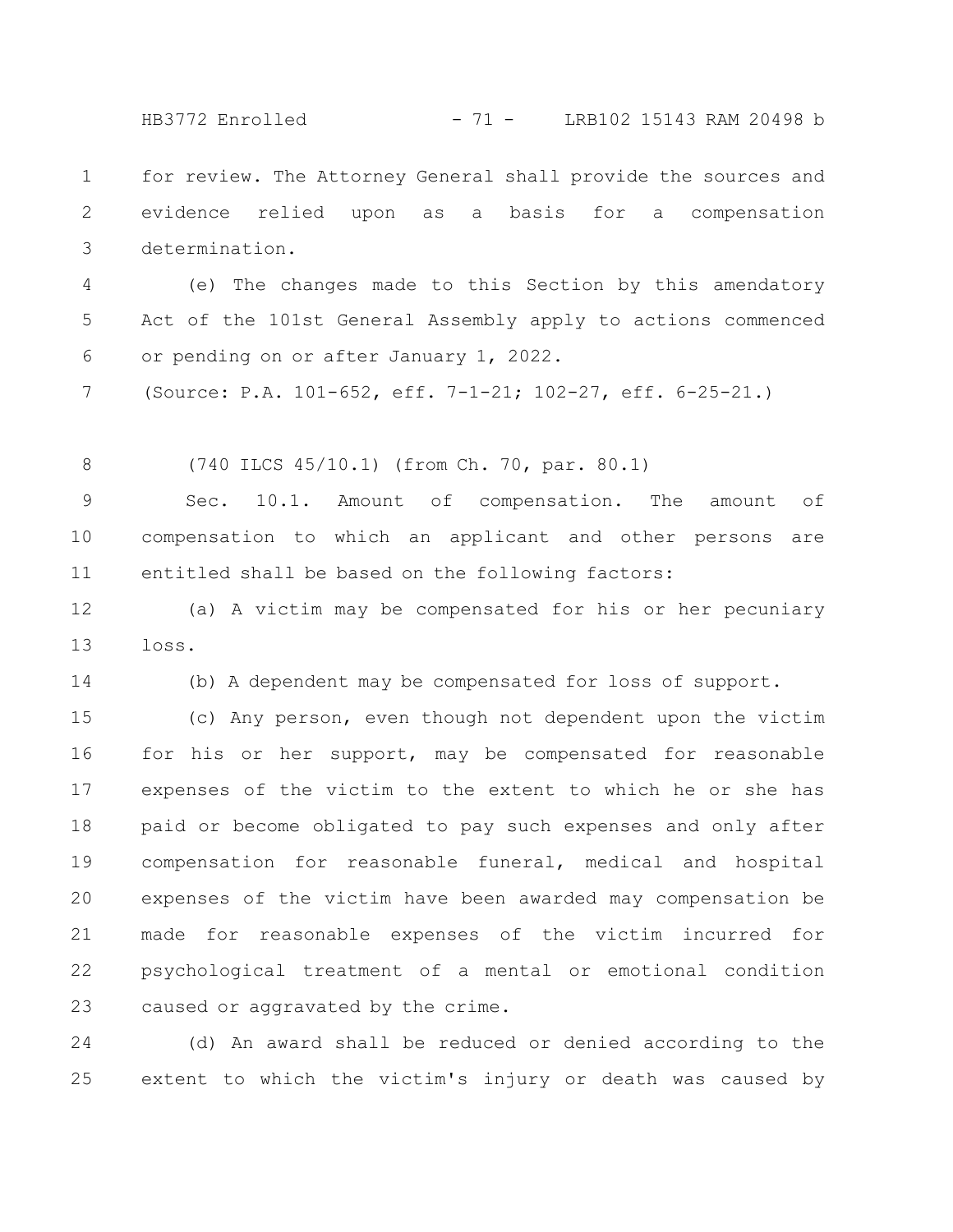HB3772 Enrolled - 72 - LRB102 15143 RAM 20498 b

provocation or incitement by the victim or the victim assisting, attempting, or committing a criminal act. A denial or reduction shall not automatically bar the survivors of homicide victims from receiving compensation for counseling, crime scene cleanup, relocation, funeral or burial costs, and loss of support if the survivor's actions have not initiated, provoked, or aggravated the suspect into initiating the qualifying crime. 1 2 3 4 5 6 7 8

(e) An award shall be reduced by the amount of benefits, payments or awards payable under those sources which are required to be listed under item (7) of Section 7.1(a) and any other sources except annuities, pension plans, Federal Social Security payments payable to dependents of the victim and the net proceeds of the first \$25,000 of life insurance that would inure to the benefit of the applicant, which the applicant or any other person dependent for the support of a deceased victim, as the case may be, has received or to which he or she is entitled as a result of injury to or death of the victim. 9 10 11 12 13 14 15 16 17 18

(f) A final award shall not exceed \$10,000 for a crime committed prior to September 22, 1979, \$15,000 for a crime committed on or after September 22, 1979 and prior to January 1, 1986, \$25,000 for a crime committed on or after January 1, 1986 and prior to August 7, 1998, \$27,000 for a crime committed on or after August 7, 1998 and prior to August 7, 2022, or \$45,000 for a crime committed on or after August 7, 2022. If the total pecuniary loss is greater than the maximum amount 19 20 21 22 23 24 25 26